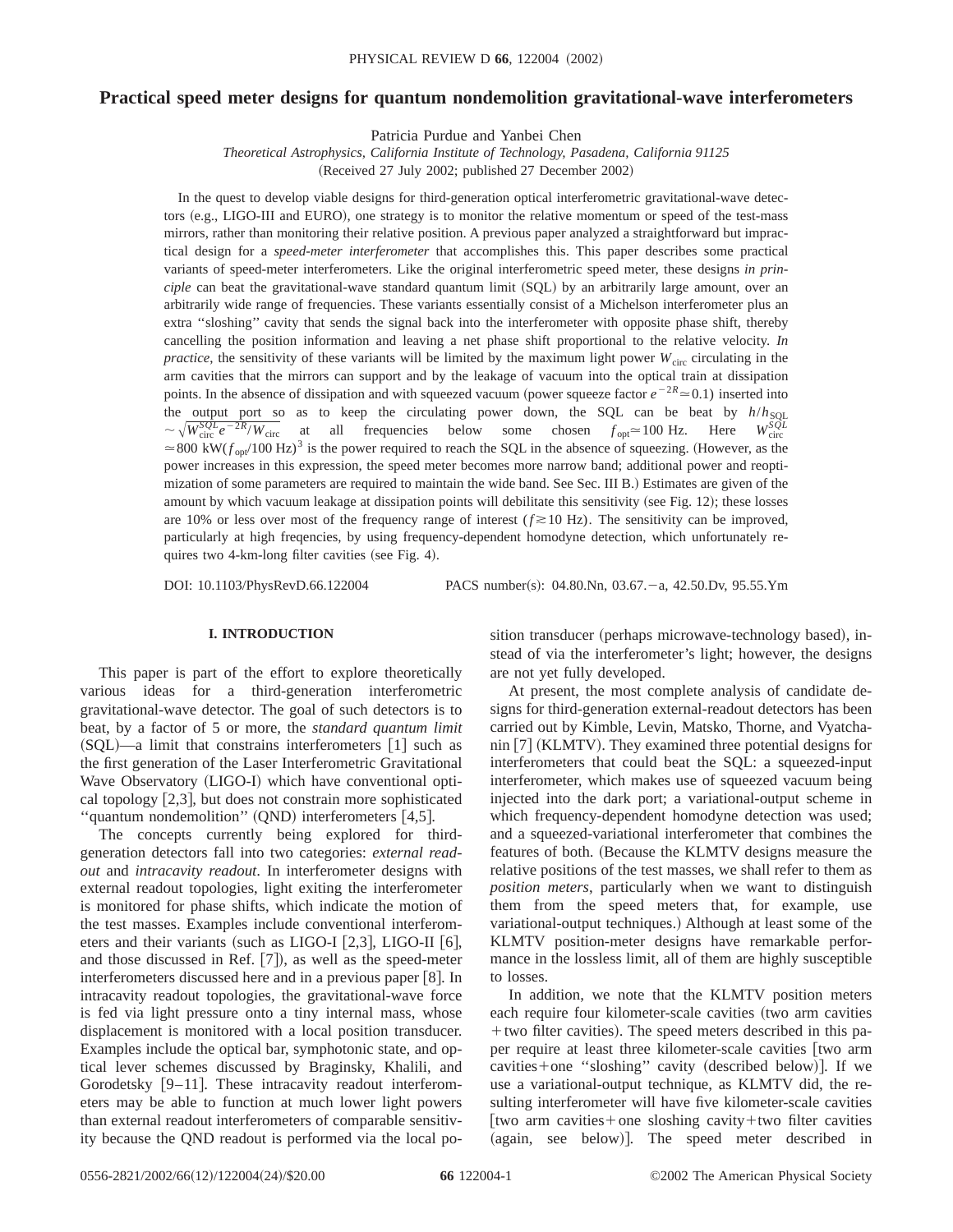

FIG. 1. Comparison of noise curves (with losses) of several interferometer configurations. Each of these curves has been optimized in a way that is meant to illustrate their relative advantages and disadvantages. The conventional position meter  $(CPM)$  [7] has  $W_{\text{circ}} = 820 \text{ kW}$  and bandwidth  $\gamma = cT/4L = 2\pi \times 100 \text{ Hz}$ . The squeezed-input speed meter (SISM)—optimized to agree with the conventional position meter at high frequencies—has power squeeze factor  $e^{-2R} = 0.1$ , optimal frequency  $\omega_{opt} = 2\pi \times 105$  Hz, extraction rate  $\delta=2\omega_{\text{opt}}$ , and sloshing frequency  $\Omega=\sqrt{3}\omega_{\text{opt}}$ . The squeezed-variational position meter (SVPM) [7] has the same parameters as the conventional position meter, with power squeeze factor  $e^{-2R}$ =0.1. There are two squeezed-variational speed-meter curves (SVSM). One (black dashes) uses the same parameters as the squeezed-input speed meter. The other (solid curve) has been optimized to compare more directly with the squeezed-variational position meter; it has  $\Omega = 2\pi \times 95$  Hz and  $\delta = 2\pi \times 100$  Hz (note that our  $\delta$  is equivalent to the bandwidth  $\gamma$  used to describe the interferometers in Ref. [7]).

this paper can achieve a performance significantly better than a conventional position meter, as shown in Fig. 1. (By "conventional,'' we mean ''without any QND techniques.'' An example is LIGO-I.) The squeezed-input speed meter (SISM) noise curve shown in Fig. 1 beats the SQL by a factor of  $\sqrt{10}$ in amplitude and has *fixed-angle* squeezed vacuum injected into the dark port [this allows the interferometer to operate at a lower circulating power than would otherwise be necessary to achieve that level of sensitivity, as described by Eq.  $(3)$ below]. The squeezed-variational position meter (SVPM), which requires squeezed vacuum and *frequency-dependent* homodyne detection, is more sensitive than the squeezedinput speed meter over much of the frequency range of interest, but the speed meter has the advantage at low frequencies. It should also be noted that the squeezed-variational position meter requires four kilometer-scale cavities (as described in the previous paragraph), whereas the squeezedinput speed meter requires three.

If frequency-dependent homodyne detection is added to the squeezed-input speed meter, the resulting squeezedvariational speed meter (SVSM) can be optimized to beat the squeezed-variational position meter over the entire frequency range. Figure 1 contains two squeezed-variational speed meter curves; one is optimized to match the squeezed-input speed meter curve at low frequencies, and the other is optimized for comparison with the squeezed-variational postionmeter curve (resulting in less sensitivity at high frequencies).



FIG. 2. Simple version of three-cavity design for speed-meter interferometer. The main laser input port is denoted by  $I(\zeta)$ , where  $\zeta = t - z/c$ . The signal is extracted at the bottom mirror [denoted  $Q(\eta)$ , where  $\eta = t + z/c$ . The difference between the one- and two-port versions is the mirror shown in gray.

The original idea for a speed meter, as a device for measuring the momentum of a single test mass, was conceived by Braginsky and Khalili  $\lceil 12 \rceil$  and was further developed by Braginsky, Gorodetsky, Khalili, and Thorne (BGKT) [13]. In their appendix, BGKT sketched a design for an interferometric gravity wave speed meter and speculated that it would be able to beat the SQL. This was verified in Ref.  $[8]$  (Paper I), where it was demonstrated that such a device could *in principle* beat the SQL by an arbitrary amount over a wide range of frequencies. However, the design presented in that paper, which we shall call the *two-cavity speed-meter* design, had three significant problems: it required  $(i)$  a high circulating power ( $\sim$ 8 MW to beat the SQL by a factor of 10 in noise power at 100 Hz and below), (ii) a large amount of power coming out of the interferometer with the signal  $(\sim 0.5 \text{ MW})$ , and (iii) an exorbitantly high input laser power  $(\approx 300 \text{ MW})$ . The latter two problems are effectively eliminated by the alternate class of speed meters presented here designs that are based on the same QND mechanism described in Refs.  $[8,12,13]$  but implemented by different optical configurations. In addition, techniques for reducing the needed circulating power are also discussed. These improvements bring interferometric speed meters into the realm of practicality.

A simple version of the *three-cavity speed-meter* design to be discussed in this paper is shown in Fig. 2. In (an idealized theorist's version of) this speed meter, the input laser light [with electric field denoted  $I(\zeta)$  in Fig. 2] passes through a power-recycling mirror into a standard Michelson interferometer. The relative phase shifts of the two arms are adjusted so that all of the input light returns to the input port, leaving the other port dark [i.e., the interferometer is operating in the symmetric mode so  $D(\eta)=0$  in Fig. 2. In effect, we have a resonant cavity shaped like  $\perp$ . When the end mirrors move, they will put a phase shift on the light, causing some light to enter the antisymmetric mode (shaped like  $\vdash$ ) and come out the dark port. So far, this is the same as conventional inter-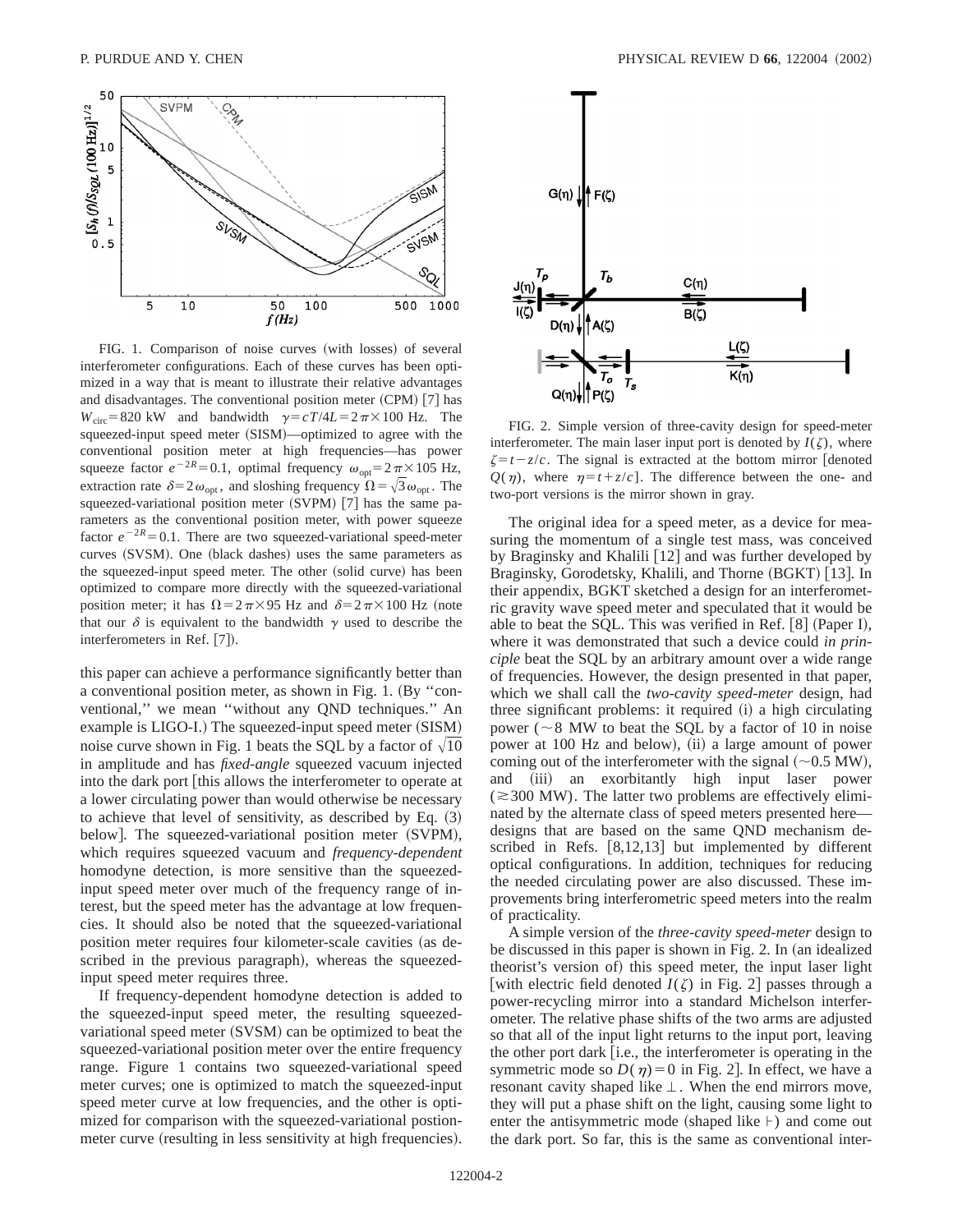



FIG. 3. Schematic diagram showing the practical version of the three-cavity speed-meter design, which reduces the power flowing through the beam splitter. Three additional mirrors, with transmissivity  $T_i$ , are placed around the beam splitter. The "+" and "-" signs near the mirrors indicate the sign of the reflectivities in the junction conditions for each location. The mirror shown in gray closes the second port of the interferometer.

ferometer designs (but without the optical cavities in the two interferometer arms).

Next, we feed the light coming out of the dark port  $[D(\eta)]$  into a sloshing cavity [labeled  $K(\eta)$  and  $L(\zeta)$  in Fig. 2. The light carrying the position information sloshes back into the ''antisymmetric cavity'' with a phase shift of 180°, cancelling the position information in that cavity and leaving only a phase shift proportional to the relative velocity of the test masses.<sup>1</sup> The sloshing frequency is

$$
\Omega = \frac{c\sqrt{T_s}}{2L},\tag{1}
$$

where  $T_s$  is the power transmissivity of the sloshing mirror,  $L$ is the common length of all three cavities, and *c* is the speed of light. We read the velocity signal  $[Q(\eta)]$  out at an extraction mirror (with transmissivity  $T_0$ ), which gives a signallight extraction rate of

$$
\delta = \frac{cT_o}{L}.\tag{2}
$$

FIG. 4. Schematic diagram showing the practical three-cavity speed-meter design with squeezed vacuum injected at the dark port and two filter cavities on the output. Note that the circulator is a four-port optical device that separates the injected (squeezed) input and the interferometer's output.

We have used the extraction mirror to put the sloshing cavity parallel to one of the arms of the Michelson part of the interferometer, allowing this interferometer to fit into the existing LIGO facilities. The presence of the extraction mirror essentially opens two ports to our system. We can use both outputs, or we can add an additional mirror to close one port (the gray mirror in Fig. 2). We will focus on the latter case in this paper.

The sensitivity *h* of this interferometer, compared to the SQL, can be expressed  $as<sup>2</sup>$ 

$$
\frac{h}{h_{SQL}} \sim \sqrt{\frac{W_{\text{circ}}^{SQL}}{e^{2R}W_{\text{circ}}} \simeq \sqrt{\frac{800 \text{ kW}}{e^{2R}W_{\text{circ}}}},\tag{3}
$$

where  $W_{\text{circ}}$  is the power circulating in the arms,  $W_{\text{circ}}^{SQL}$  $\approx 800 \text{ kW}(f_{\text{opt}}/100 \text{ Hz})^3$  is the power required to reach the SQL in the absence of squeezing (for the arms of length *L*  $=$  4 km and test masses with mass  $m$ = 40 kg), and  $e^{2R}$  is the power squeeze factor.3 With no squeezed vacuum, the

<sup>&</sup>lt;sup>1</sup>The net signal is proportional to the relative velocities of the test masses, assuming that the frequencies  $\omega$  of the test masses' motion are  $\omega \ll \Omega$  = (sloshing frequency). However, the optimal regime of operation for the speed meter is  $\omega \sim \Omega$ . As a result, the output signal contains a sum over odd time derivatives of position (see the discussion in Sec. III A). Therefore, the speed meter monitors not just the relative speed of the test masses, but a mixture of all odd time derivatives of the relative positions of the test masses.

<sup>&</sup>lt;sup>2</sup>It should be noted that, as the power increases in Eq.  $(3)$ , the speed-meter performance becomes more narrow band. Additional power and a re-optimization of some of the speed meter's parameters are required to maintain the same bandwidth at higher sensitivities. See Sec. III B for details.

<sup>&</sup>lt;sup>3</sup>For an explanation of squeezed vacuum and squeeze factors, see, for example, KLMTV and references cited therein. In particular, their work was based on that of Caves  $[14]$  and Unruh  $[4]$ . Also, KLMTV state that a likely achievable value for the squeeze factor (in the LIGO-III time frame) is  $e^{2R} \approx 10$ , so we use that value in our discussion.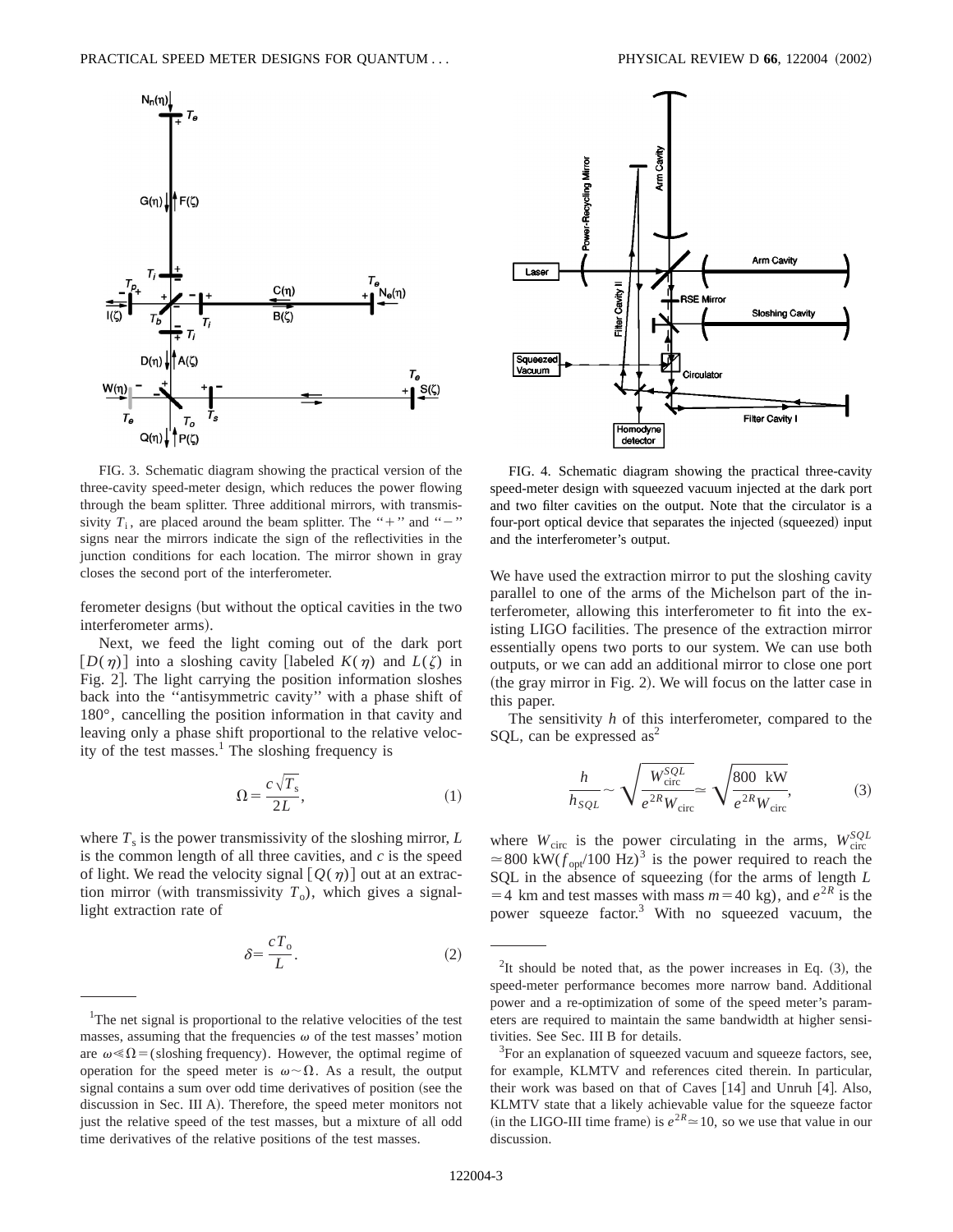squeeze factor is  $e^{2R} = 1$ , so the circulating power  $W_{\text{circ}}$  must be 8 MW in order to beat the SQL at  $f_{opt} \approx 100$  Hz by a factor of  $\sqrt{10}$  in sensitivity. With a squeeze factor of  $e^{2R}$  $=10$ , we can achieve the same performance with  $W_{\text{circ}}$  $\approx$  800 kW, which is the same as LIGO-II is expected to be.

This performance (in the lossless limit) is the same as that of the two-cavity (Paper I) speed meter for the same circulating power, but the three-cavity design has an overwhelming advantage in terms of required input power. However, there is one significant problem with this design that we must address: the uncomfortably large amount of laser power, equal to  $W_{circ}$ , flowing through the beam splitter. Even with the use of squeezed vacuum, this power will be too high.

This type of problem was addressed by Weiss and Drever, who showed, respectively, that inserting optical delay lines  $[15]$  or Fabry-Pérot (FP) cavities  $[16]$  into the arms can achieve a high circulating power with relatively low input power at the beam splitter. In particular, using FP cavities in the arms is now the standard design for most conventional interferometers, such as LIGO-I. However, applying these techniques alone will alter the propagation of the gravitational-wave sidebands inside the interferometer and jeopardize the performance of our speed meter. Fortunately, there is a technique, based on the work of Mizuno  $[17]$  that allows us to use FP cavities in the arms without affecting the propagation of the sidebands. This method requires an additional mirror between the beam splitter and the extraction mirror, placed such that light with the carrier frequency resonates in the subcavity formed by this mirror and the arms' internal mirrors. We shall call this design the *practical threecavity speed meter*; the three new mirrors are labeled  $T_i$  in Fig. 3.

As claimed by Mizuno  $[17]$  and tested experimentally by Freise et al.  $[18]$  and Mason  $[19]$ , when the transmissivity of the third mirror decreases from 1, the storage time of sideband fields in the arm cavity due to the presence of the internal mirrors will decrease. This phenomenon is called resonant sideband extraction (RSE); consequently, the third mirror is called the RSE mirror. One special case, which is of great interest to us, occurs when the RSE mirror has the same transmissivity as the internal mirrors. In this case, the effect of the internal mirrors on the gravitational-wave sidebands should be exactly cancelled out by the RSE mirror. The three new mirrors then have just one effect: they reduce the carrier power passing through the beam splitter—and they can do so by a large factor.

Indeed, we have confirmed that this is true for our speed meter, as long as the distances between the three additional mirrors (the length of the "RSE cavity") are small (a few meters), so that the phase shifts added to the slightly offresonance sidebands by the RSE cavity are negligible. We can then adjust the transmissivities of the power-recycling mirror and of the three internal mirrors to reduce the amount of carrier power passing through the beam splitter to a more reasonable level.

With this design, the high circulating power is confined to the Fabry-Pérot arm cavities, as in conventional LIGO designs. There is some question as to the level of power that mirrors will be able to tolerate in the LIGO-III time frame. Assuming that several megawatts is not acceptable, we shall show that the circulating power can be reduced by injecting fixed-angle squeezed vacuum into the dark port, as indicated by Eq.  $(3)$ .

Going a step farther, we shall show that if, in addition to injected squeezed vacuum, we also use frequency-dependent ~FD! homodyne detection, the sensitivity of the speed meter is dramatically improved at high frequencies (above  $f_{\text{opt}}$  $\approx$  100 Hz); this is shown in Fig. 1. The disadvantage of this is that FD homodyne detection requires two filter cavities of the same length as the arm cavities  $(4 \text{ km for LIGO})$ , as shown in Fig. 4.

Our analysis of the losses in these scenarios indicates that our speed meters with squeezed vacuum and/or variationaloutput are much less sensitive to losses than a position meter using those techniques (as analyzed by KLMTV). Losses for the various speed meters we discuss here are generally quite low and are due primarily to the losses in the optical elements (as opposed to mode-mismatching effects). Without squeezed vacuum, the losses in sensitivity are less than 10% in the range 50–105 Hz, lower at higher frequencies, but higher at low frequencies. Injecting fixed-angle squeezed vacuum into the dark port allows this speed meter to operate at a lower power [see Eq.  $(3)$ ], thereby reducing the dominant losses (which are dependent on the circulating power because they come from vacuum fluctations contributing to the back action). In this case, the losses are less than 4% in the range 25–150 Hz. As before, they are lower at high frequencies, but they increase at low frequencies. Using FD homodyne detection does not change the losses significantly.

This paper is organized as follows: In Sec. II we give a brief description of the mathematical method that we use to analyze the interferometer. In Sec. III A, we present the results in the lossless case, followed in Sec. III B by a discussion of optimization methods. In Sec. III C, we discuss some of the advantages and disadvantages of this design, including the reasons it requires a large circulating power. Then in Sec. IV, we show how the circulating power can be reduced by injecting squeezed vacuum through the dark port of the interferometer and how the use of frequency-dependent homodyne detection can improve the performance at high frequencies. In Sec. V, we discuss the effect of losses on our speed meter with the various modifications made in Sec. IV, and we compare our interferometer configurations with those of KLMTV. Finally, we summarize our results in Sec. VI.

# **II. MATHEMATICAL DESCRIPTION OF THE INTERFEROMETER**

The interferometers in this paper are analyzed using the techniques described in Paper I (Sec. II). These methods are based on the formalism developed by Caves and Schumaker  $[20,21]$  and used by KLMTV to examine more conventional interferometer designs. For completeness, we will summarize the main points here.

The electric field propagating in each direction down each segment of the interferometer is expressed in the form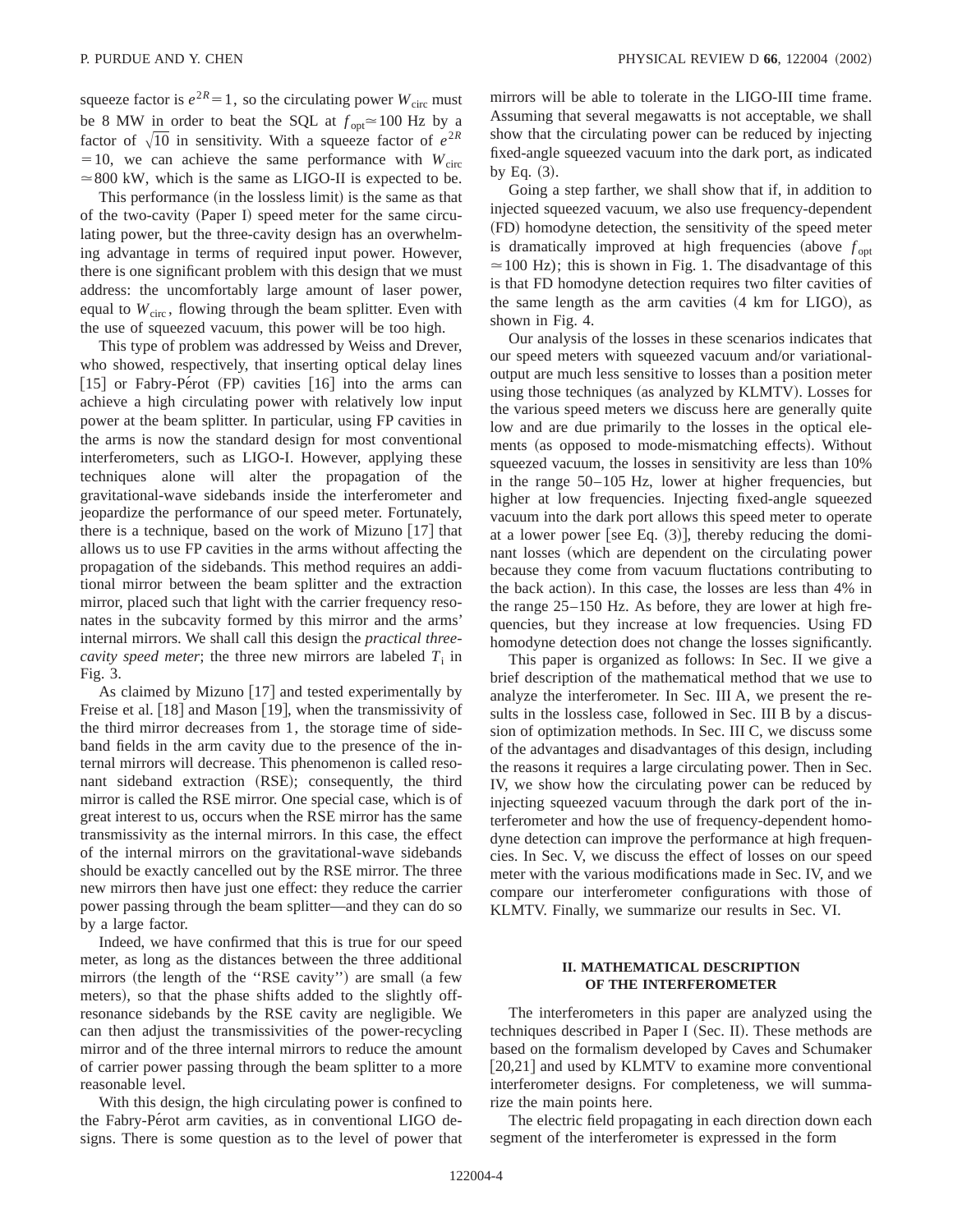PRACTICAL SPEED METER DESIGNS FOR QUANTUM . . . PHYSICAL REVIEW D **66**, 122004 ~2002!

$$
E_{\text{field}}(\zeta) = \sqrt{\frac{4\pi\hbar\,\omega_0}{\mathcal{S}c}}A(\zeta). \tag{4}
$$

Here  $A(\zeta)$  is the amplitude [which is denoted by other letters— $B(\zeta)$ ,  $P(\zeta)$ , etc.—in other parts of the interferometer; see Fig. 2],  $\zeta = t - z/c$ ,  $\omega_0$  is the carrier frequency,  $\hbar$  is the reduced Planck's constant, and  $S$  is the effective crosssectional area of the light beam; see Eq.  $(8)$  of KLMTV. For light propagating in the negative *z* direction,  $\zeta = t - z/c$  is replaced by  $\eta = t + z/c$ . We decompose the amplitude into cosine and sine quadratures,

$$
A(\zeta) = A_1(\zeta)\cos\omega_0\zeta + A_2(\zeta)\sin\omega_0\zeta, \tag{5}
$$

where the subscript 1 always refers to the cosine quadrature, and 2 to sine. Both arms and the sloshing cavity have length  $L=4$  km, whereas all of the other lengths  $z_i$  are short compared to *L*. We choose the cavity lengths to be exact half multiples of the carrier wavelength so  $e^{i2\omega_0 L/c} = 1$  and  $e^{i2\omega_0 z_i/c} = 1$ . There will be phase shifts put onto the sideband light in all of these cavities, but only the phase shifts due to the long cavities are significant.

The aforementioned sidebands are put onto the carrier by the mirror motions and by vacuum fluctuations. We express the quadrature amplitudes for the carrier plus the sidebands in the form

$$
\mathcal{A}_j(\zeta) = A_j(\zeta) + \int_0^\infty [\tilde{a}_j(\omega)e^{-i\omega\zeta} + \tilde{a}_j^{\dagger}(\omega)e^{i\omega\zeta}] \frac{d\omega}{2\pi}.
$$
 (6)

Here  $A_j(\zeta)$  is the carrier amplitude,  $\tilde{a}_j(\omega)$  is the field amplitude (a quantum mechanical operator) for the sideband at sideband frequency  $\omega$  (absolute frequency  $\omega_0 \pm \omega$ ) in the *j* quadrature, and  $\tilde{a}^{\dagger}_{j}(\omega)$  is the Hermitian adjoint of  $\tilde{a}_{j}(\omega)$ ; cf. Eqs.  $(6)$ – $(8)$  of KLMTV, where commutation relations and the connection to creation and annihilation operators are discussed. In other portions of the interferometer (Fig. 2),  $A_i(\zeta)$ is replaced by, e.g.,  $C_j(\zeta)$ ;  $A_j(\zeta)$ , by  $C_j(\zeta)$ ;  $\tilde{a}_j(\omega)$ , by  $\tilde{c}_j(\omega)$ , etc.

Since each mirror has a power transmissivity and complementary reflectivity satisfying the equation  $T+R=1$ , we can write out the junction conditions for each mirror in the system, for both the carrier quadratures and the sidebands [see particularly Eqs.  $(5)$  and  $(12)–(14)$  in Paper I. We shall denote the power transmissivities for the sloshing mirror as  $T_s$ , for the extraction (output) mirror as  $T<sub>o</sub>$ , the power-recycling mirror as  $T_p$ , for the beam-splitter as  $T_b=0.5$ , for the internal mirrors as  $T_i$ , and for the end mirrors as  $T_e$ ; see Figs. 2 and 3.

The resulting equations can be solved simultaneously to get expressions for the carrier and sidebands in each segment of the interferometer. Since those expressions may be quite complicated, we use the following assumptions to simplify our results. First, we assume that only the cosine quadrature is being driven (so that the carrier sine quadrature terms are all zero). Second, we assume that the transmissivities obey

 $1 \ge T_0 \ge T_s \ge T_e$  and  $1 \ge {T_p, T_i} \ge T_e$ . (7)

The motivations for these assumptions are that (i) they lead to speed-meter behavior; (ii) as with any interferometer, the best performance is achieved by making the end-mirror transmissivities  $T_e$  as small as possible; and (iii) good performance requires a light extraction rate comparable to the sloshing rate,  $\delta \sim \Omega$  [cf. the first paragraph of Sec. III B in Paper I], which with Eqs. (1) and (2) implies  $T_o \sim \sqrt{T_s}$  so  $T_0 \ge T_s$ . Throughout the paper, we will be using these assumptions, together with  $\omega L/c \ll 1$ , to simplify our expressions.

## **III. SPEED METER IN THE LOSSLESS LIMIT**

For simplicity, in this section we will set  $T_e = 0$  (end mirrors perfectly reflecting). We will also neglect the (vacuumfluctuation) noise coming in the main laser port  $(\tilde{i}_{1,2})$  since that noise largely exits back toward the laser and produces negligible noise on the signal light exiting the output port. As a result of these assumptions, the only (vacuum-fluctuation) noise that remains is that which comes in through the output port  $(\tilde{p}_{1,2})$ . An interferometer in which this is the case and in which light absorption and scattering are unimportant (*R*  $+T=1$  for all mirrors, as we have assumed) is said to be ''lossless.'' In Sec. V, we shall relax these assumptions; i.e., we shall consider lossy interferometers.

It should be noted that the results and discussion in this section and in Sec. IV apply to both the simple and practical versions of the three-cavity speed meter (Figs. 2 and 3). The two versions are completely equivalent (in the lossless limit).

## **A. Mathematical analysis**

The lossless interferometer output for the speed meters in Fig. 2 and 3, as derived by the analysis sketched in the previous section, is then

$$
\tilde{q}_1 = -\frac{\mathcal{L}^*(\omega)}{\mathcal{L}(\omega)} \tilde{p}_1,
$$
\n(8a)

$$
\tilde{q}_2 = \frac{2i\omega\sqrt{\omega_0}\delta W_{\text{circ}}}{\sqrt{\hbar cL}\mathcal{L}(\omega)}\tilde{x} - \frac{\mathcal{L}^*(\omega)}{\mathcal{L}(\omega)}\tilde{p}_2.
$$
 (8b)

Here  $\tilde{p}_j(\omega)$  is the side-band field operator [analogue of  $\tilde{a}_j(\omega)$  in Eq. (6)] associated with the dark-port input *P*( $\zeta$ ), and  $\tilde{q}_j(\omega)$  associated with the output  $Q(\eta)$ ; see Fig. 2. Also, in Eqs. (8),  $\mathcal{L}(\omega)$  is a *c* number given by

$$
\mathcal{L}(\omega) = \Omega^2 - \omega^2 - i\omega\delta \tag{9}
$$

[recalling that  $\Omega = c\sqrt{T_s}/2L$  is the sloshing frequency,  $\delta$  $= cT_0/L$  the extraction rate], the asterisk in  $\mathcal{L}^*(\omega)$  denotes the complex conjugate,  $\tilde{x}(\omega)$  is the Fourier transform of the relative displacement of the four test masses—i.e., the Fourier transform of the difference in lengths of the interferometer's two arm cavities—and  $W_{\text{circ}}$  is circulating power in the each of the interferometer's two arms. Note that the circulat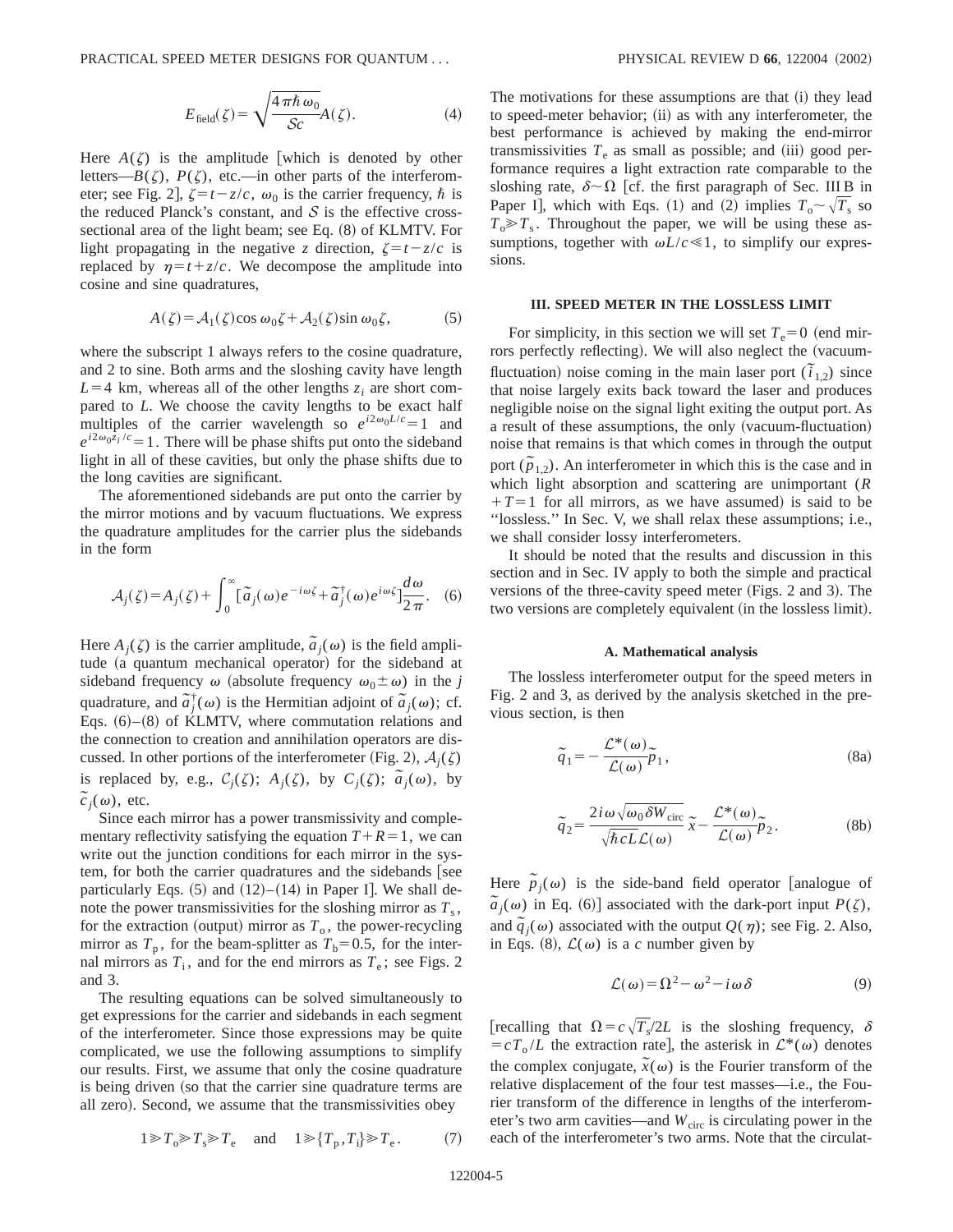ing power (derived as in Sec. II B of Paper I) is related to the carrier amplitude  $B_1$  in the arms by<sup>4</sup>

$$
W_{\rm circ} = \frac{1}{2} \hbar \omega_0 B_1^2 = \frac{4 \hbar \omega_0 I_1^2}{T_1 T_p},
$$
 (10)

where  $I_1$  is the input laser amplitude (in the cosine quadrature). Readers who wish to derive the input-output relations  $(8)$  for themselves may find useful guidance in Appendix B of KLMTV  $[7]$  and in Secs. II and III of Paper I  $[8]$ , which give detailed derivations for other interferometer designs.

Notice that the first term in Eq.  $(8b)$  contains  $\tilde{x}$  only in the form  $\omega \tilde{x}$ ; this is the velocity signal [actually, the sum of the velocity and higher odd time derivatives of position because of the  $\mathcal{L}(\omega)$  in the denominator]. The test masses' relative displacement  $\tilde{x}(\omega)$  is given by

$$
\tilde{x} = \tilde{x}_e - \tilde{x}_n = L\tilde{h} - \frac{8i\sqrt{\hbar\omega_0\delta W_{\text{circ}}}}{m\omega\sqrt{cL}\mathcal{L}(\omega)}\tilde{p}_1, \qquad (11)
$$

where  $\tilde{x}_e$  is the Fourier transform of the relative displacement of the mirrors of the "east" arm and  $\tilde{x}_n$  is the same for the ''north'' arm. The last term is the back action produced by fluctuating radiation pressure (derived as in Sec. II B of Paper I).

It is possible to express Eqs.  $(8)$  in a more concise form, similar to Eqs.  $(16)$  in KLMTV:

$$
\tilde{q}_1 = \Delta \tilde{p}_1 = \tilde{p}_1 e^{2i\psi},\tag{12a}
$$

$$
\tilde{q}_2 = \Delta \tilde{p}_2 + \sqrt{2\kappa} \frac{\tilde{h}}{h_{SQL}} e^{i\psi}, \quad \Delta \tilde{p}_2 = (\tilde{p}_2 - \kappa \tilde{p}_1) e^{2i\psi}.
$$
\n(12b)

Here

$$
\tan \psi = -\frac{\Omega^2 - \omega^2}{\omega \delta} \tag{13}
$$

is a phase shift put onto the light by the interferometer,

$$
\kappa = \frac{16\omega_0 \delta W_{\rm circ}}{mcL|\mathcal{L}(\omega)|^2}
$$
 (14)

is a dimensionless coupling constant that couples the gravity wave signal  $\tilde{h}$  into the output  $\tilde{q}_2$ , and

$$
h_{SQL} = \sqrt{\frac{8\hbar}{m\omega^2 L^2}}\tag{15}
$$

.

$$
W_{\rm circ} = \frac{1}{2} \hbar \omega_0 B_1^2 = \frac{\hbar \omega_0 I_1^2}{T_{\rm p}}
$$

is the standard quantum limit for a conventional interferometer such as LIGO-I or VIRGO [1].

In Fig. 5, we plot the coupling constant  $\kappa$  as a function of frequency for several values of  $\delta$ . As the graph shows,  $\kappa$  can be roughly constant for a rather broad frequency band  $\omega$  $\leq \Omega$ , when  $\delta$  is chosen to be  $\sim \Omega$  (as it will be when the interferometer is optimized). Combining this with the fact that  $h_{SQL} \propto 1/\omega$ , we infer from Eqs. (12) that the output *signal* at frequencies  $\omega \le \Omega$  is proportional to  $\omega \tilde{h}$ , or equivalently  $\omega \tilde{x}$ , which is the relative speed of the test masses (as mentioned above).

The terms  $\Delta \tilde{p}_1$  and  $\Delta \tilde{p}_2$  in Eqs. (8) represent *quantum noise* (shot noise, radiation-pressure noise, and their correlations). We shall demonstrate below that, in the frequency band  $\omega \leq \Omega$  where the interferometer samples only the speed, there is no back-action (radiation-pressure) noise. This might not be obvious from Eqs.  $(12)$ , especially because they have an identical form (except for the frequency dependence of  $\kappa$ ) as the input-output relations of a conventional interferometer, where the term proportional to K (their version of  $\kappa$ ) *is* the radiation-pressure noise. Indeed, if one measures the ''sine'' quadrature of the output,  $\tilde{q}_2$ , as is done in a conventional interferometer, this speed meter turns out to be SQL limited, as are conventional interferometers.

Fortunately, the fact that  $\kappa$  is constant (and equal to  $\kappa_0$ ) over a broad frequency band will allow the aforementioned cancellation of the back action, resulting in a QND measurement of speed. To see this, suppose that, instead of measuring the output phase quadrature  $\tilde{q}_2$ , we use homodyne detection to measure a generic, frequency-independent quadrature of the output:

$$
\tilde{q}_{\Phi} = \Delta \tilde{p}_1 \cos \Phi + \left( \Delta \tilde{p}_2 + \sqrt{2\kappa} \frac{h}{h_{SQL}} e^{i\psi} \right) \sin \Phi, \quad (16)
$$

where  $\Phi$  is a fixed homodyne angle. Then from Eqs. (8), we infer that the noise in the signal, expressed in gravitationalwave strain units *h*, is

$$
h_n = \frac{h_{SQL}}{\sqrt{2\,\kappa}} e^{i\psi} [\tilde{p}_1(\cot \Phi - \kappa) + \tilde{p}_2]. \tag{17}
$$

By making  $\cot \Phi = \kappa_0 \equiv$  (constant value of  $\kappa$  at  $\omega \le \Omega$ ), the radiation pressure noise in  $h_n$  will be cancelled in the broad band where  $\kappa = \kappa_0$ , thereby making this a QND interferometer.

We assume for now that ordinary vacuum enters the output port of the interferometer; i.e.,  $\tilde{p}_1$  and  $\tilde{p}_2$  are quadrature amplitudes for ordinary vacuum (we will inject squeezed vacuum in Sec. IV A). This means  $[Eq. (26)$  of KLMTV $]$ that their (single-sided) spectral densities are unity and their cross-correlations are zero, which, when combined with Eq.  $(17)$ , implies a spectral density of

$$
S_{h_n} = (h_{SQL})^2 \xi^2.
$$
 (18)

 ${}^{4}$ Equation (10) refers specifically to the practical version of the three-arm interferometer (Fig. 3). The simple (Fig. 2) version would be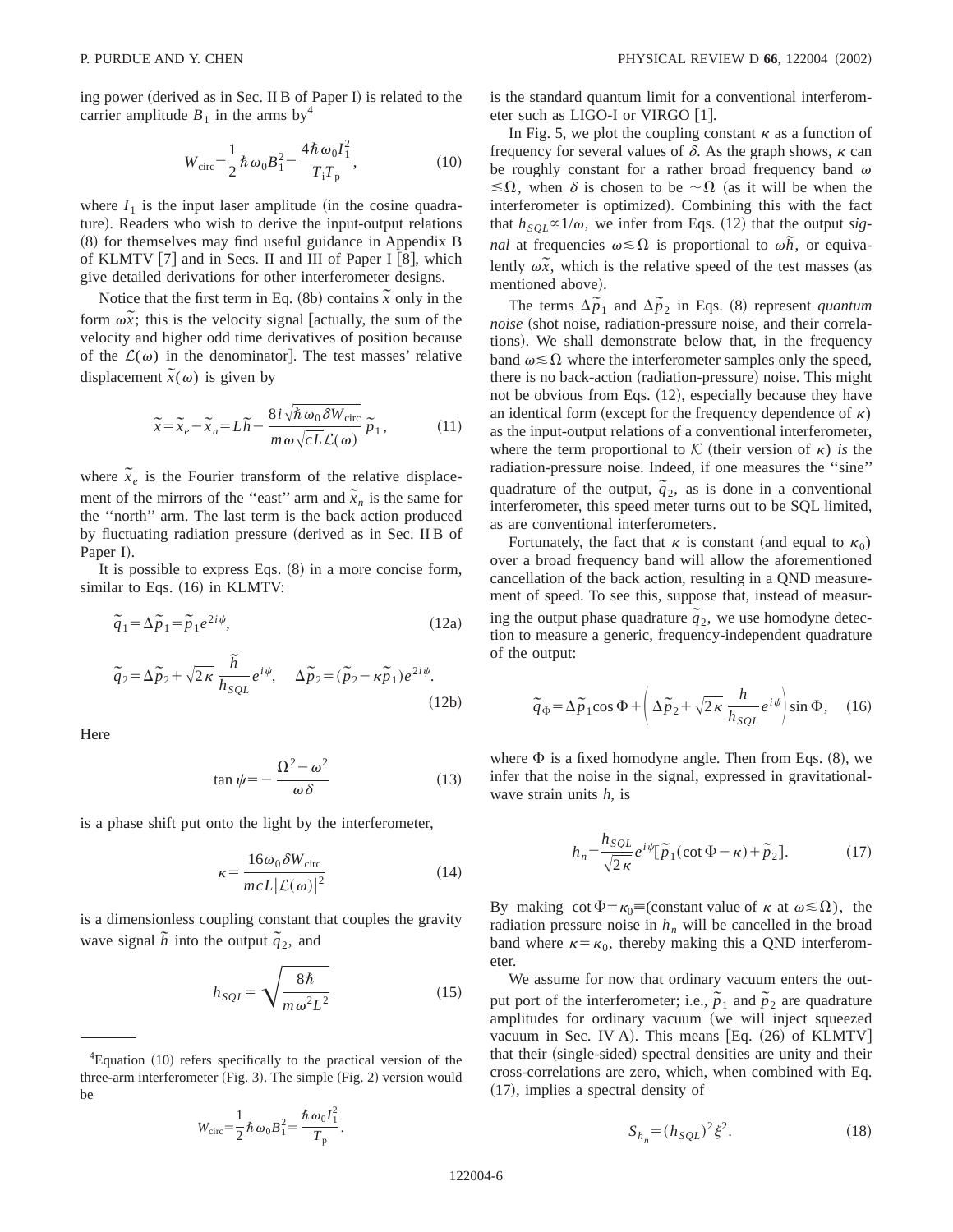

FIG. 5. The coupling constant  $\kappa(\omega)$  in arbitrary (logrithmic) units with  $\omega$  measured in units of  $\Omega$ . The three curves correspond to the same light power (such that  $\kappa_{\text{max}}=5$  for the middle curve), but  $\delta=0.1\Omega$ ,  $\delta=0.5\Omega$ , and  $\delta=\sqrt{2}\Omega$ .

Here

$$
\xi^2 \equiv \frac{(\cot \Phi - \kappa)^2 + 1}{2\kappa} \tag{19}
$$

is the fractional amount by which the SQL is beaten (in units of squared amplitude). This expression for  $\xi^2$  is the same as that for the speed meters in Paper I  $\text{Eq. } (35)$  and BGKT [Eq.  $(40)$ ], indicating the theoretical equivalency of these designs. In those papers, an optimization is given for the interferometer. Instead of just using the results of that optimization, we shall carry out a more comprehensive study of  $it.<sup>5</sup>$ 

#### **B. Optimization**

The possible choices of speed meter parameters can be investigated intuitively by examining the behavior of  $\kappa$ . To aid us in our exploration, we choose (as in BGKT and Paper I) to express  $|\mathcal{L}(\omega)|^2$  [Eq. (9)] as

$$
|\mathcal{L}(\omega)|^2 = (\omega^2 - \omega_{\rm opt}^2)^2 + \delta^2(\omega_{\rm opt}^2 + \delta^2/4),\tag{20}
$$

where

$$
\omega_{\rm opt} = \sqrt{\Omega^2 - \delta^2/2},\tag{21}
$$

.

<sup>5</sup>It should be noted that the expressions given in Sec. III A are accurate to 6% or better over the frequency range of interest. To achieve 1% accuracy, we expand to the next-highest order. The result can be expressed as a re-definition of the sloshing frequency

$$
\Omega^2 \rightarrow \Omega^2 = \Omega^2 - \delta \delta_s / 2,
$$

where  $\delta_s = cT_s/2L$ . Then  $\kappa$  retains the same functional form:

$$
\kappa \rightarrow \kappa' = \frac{16\omega_0 \delta W_{\text{circ}}}{mcL((\Omega'^2 - \omega^2) + \omega^2 \delta^2)}
$$

As a result, the optimization described in Sec. III B applies equally well to  $\kappa'$  and  $\Omega'$  as to the original  $\kappa$  and  $\Omega$ .

is the interferometer's ''optimal frequency,'' i.e., the frequency at which  $|\mathcal{L}(\omega)|$  reaches its minimum. Combining with Eq.  $(14)$ , we obtain

$$
\kappa = \frac{\Omega_1^3 \delta}{(\omega^2 - \omega_{\rm opt}^2)^2 + \delta^2(\omega_{\rm opt}^2 + \delta^2/4)},\tag{22}
$$

where

$$
\Omega_1^3 = \frac{16\omega_0 W_{\text{circ}}}{mLc} \tag{23}
$$

is a frequency scale related to the circulating power. At  $\omega_{\text{opt}}$ ,  $\kappa$  reaches its maximum (see Fig. 6)

$$
\kappa_{\text{max}} = \frac{\Omega_1^3}{\delta(\omega_{\text{opt}}^2 + \delta^2/4)}.
$$
 (24)

By setting

$$
\cot \Phi = \kappa_{\text{max}}\,,\tag{25}
$$

we get the maximum amount by which a speed meter can beat the SQL

$$
\xi_{\min}^2 = \frac{1}{2\,\kappa_{\max}} = \frac{\delta(\,\omega_{\rm opt}^2 + \delta^2/4)}{2\,\Omega_1^3}.\tag{26}
$$

As  $\omega$  differs from  $\omega_{opt}$  in either direction,  $\kappa$  decreases from  $\kappa_{\text{max}}$ . This causes the noise to increase since (i) the term  $(\cot \Phi - \kappa)^2$  in the numerator of  $\xi^2$  [Eq. (19)] increases and (ii) the denominator of  $\xi^2$  decreases. In order to have broadband performance, we should make the peak of  $\kappa(\omega)$ as flat as possible. As we can see from both Eq.  $(22)$  and Fig. 6, the shape of the peak can be adjusted by changing  $\delta$ : for the same optical power, a larger  $\delta$  means a wider peak but a smaller maximum. Therefore, changing  $\delta$  is one method of balancing sensitivity against bandwidth. Some examples are shown in Figs. 6, 7, and 8, where  $\kappa(\omega)$ ,  $\xi^2(\omega)$ , and  $S_h(\omega)$ , respectively, are plotted for configurations with the same  $\omega_{\text{ont}}$ and optical power  $W_{\text{circ}}$ , but with several values of  $\delta$ .

To be more quantitative, a simple analytic form for  $\xi^2(\omega)$ can be obtained by inserting Eqs.  $(22)$ ,  $(24)$ , and  $(26)$  into Eq.  $(19)$  to get

$$
\xi^2(\omega) = \left[1 + \Delta + \frac{1}{4\xi_{\min}^4} \frac{\Delta^2}{(1 + \Delta)}\right] \xi_{\min}^2.
$$
 (27)

Here

$$
\Delta = \frac{(\omega^2 - \omega_{\rm opt}^2)^2}{\delta^2(\omega_{\rm opt}^2 + \delta^2/4)}
$$
(28)

is a dimensionless offset from the optimal frequency  $\omega_{\text{on}}$ . From Eq. (28), it is evident that  $\Delta$ , and thus  $\xi^2$ , are the same for  $\omega=0$  and  $\omega=\sqrt{2}\omega_{\text{opt}}$  [see also Eq. (47) of BGKT or Eq.  $(49)$  of Paper I]. For definiteness, let us impose that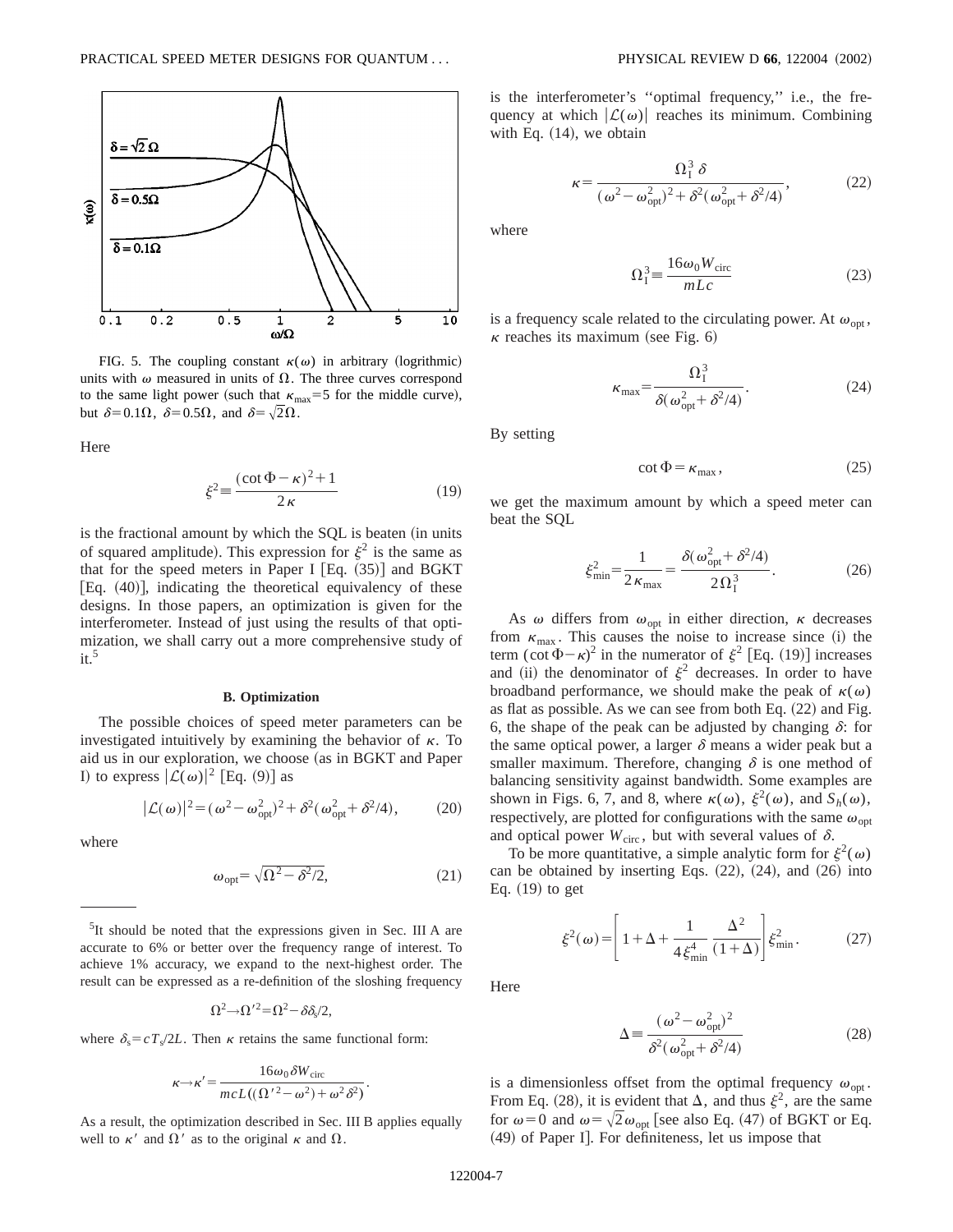

FIG. 6. The coupling constant  $\kappa(\omega)$  with  $\omega$  measured in units of  $\omega_{opt}$ . The solid curve is determined by setting  $\delta=2\omega_{opt}$  and  $\kappa_{max}$ =5 (this value of  $\kappa_{\text{max}}$  comes from specifying that we want to beat the SQL by a factor of 10; see Fig. 7). If, in addition, we set  $\omega_{\text{ont}}$  $=2\pi\times100$  Hz, then all the parameters have been specified (due to the various relationships between them) and are equal to the values given in Table I. If we maintain the same power but change  $\delta$ , then  $\Omega$  can be adjusted to maintain the same  $\omega_{opt}$  [see Eq. (21)]. Examples of such a change are shown for  $\delta=0.5\omega_{opt}$  and  $\delta=4\omega_{opt}$ . Note that these two choices of  $\delta$  are more extreme than would be desirable in practice, but they are shown here to illustrate more clearly the effect on  $\kappa$  of changing the ratio between  $\delta$  and  $\omega_{\text{on}}$ .

$$
\xi^2(0) = \xi^2(\sqrt{2}\,\omega_{\text{opt}}) = \frac{3}{2}\,\xi_{\text{min}}^2\tag{29}
$$

as is done by BGKT. For  $\xi_{\min}^2 = 0.1$ , this gives  $\delta$  $=1.977\omega_{opt} \approx 2\omega_{opt}$  (as assumed in BGKT and Paper I). Plugging these numbers into Eq.  $(26)$  and combining with Eq.  $(23)$  gives

$$
W_{\text{circ}}(\delta = 2 \omega_{\text{opt}}) = \frac{mLc \omega_{\text{opt}}^3}{8 \omega_0 \xi_{\text{min}}^2}
$$
  

$$
\approx 8.4 \text{ MW} \left( \frac{\omega_{\text{opt}}}{2 \pi \times 100 \text{ Hz}} \right)^3 \left( \frac{m}{40 \text{ kg}} \right)
$$
  

$$
\times \left( \frac{L}{4000 \text{ km}} \right) \left( \frac{1.78 \times 10^{15} \text{ Hz}}{\omega_0} \right) \left( \frac{0.1}{\xi_{\text{min}}^2} \right).
$$
(30)

Therefore, when  $\omega_{opt}$  is chosen at  $2\pi\times100$  Hz, this speed meter (with  $\delta=2\omega_{\rm opt}$ ) requires  $W_{\rm circ} \approx 8.4$  MW to beat the SQL by a factor of 10 in power ( $\xi_{\min}^2$ =0.1). [Note that, keeping  $\delta=2\omega_{\rm opt}$ , the speed meter reaches the SQL with  $W_{\text{circ}}^{\text{SQL}} = 840 \text{ kW}$ , comparable to the value given by KLMTV Eq. (132) for conventional interferometers with 40-kilogram test masses.] The  $\xi^2$  and  $S_h$  curves for this configuration are plotted as solid lines in Figs. 7 and 8, respectively.

Please note that Eq.  $(30)$  should be applied with caution because significantly changing  $\xi_{\min}^2$  in the above equation (without changing the ratio between  $\delta$  and  $\omega_{\text{opt}}$ ) will change the wide-band performance of the interferometer, since there



FIG. 7. The squared amount by which the speed meter beats the SQL with a given circulating power, which is determined by setting (for the solid curve)  $\xi_{\min}^2 = 0.1$  and the condition (29). Note that the requirement on  $\xi_{\min}^2$  sets the power relative to the SQL power  $W_{\text{circ}}^{SQL}$ , the value of which is dependent on  $\omega_{\text{opt}}$ . (For  $\omega_{\text{opt}}$  $=100$  Hz, we have  $W_{\text{circ}}=8$  MW.) If we hold the power fixed and change  $\delta$  to 1.5 $\omega_{opt}$  and 2.5 $\omega_{opt}$ , we get the other two curves.

is some "hidden" power dependence in Eq.  $(29)$ . To determine the behavior of the speed meter with significantly higher power or lower  $\xi_{\min}^2$  *while maintaining the same wideband performance*, we must re-apply the requirement (29) to determine the appropriate ratio between  $\delta$  and  $\omega_{\text{opt}}$ . For example, solving Eqs. (26) and (29) simultaneously for  $\xi_{\min}^2$ and  $\delta$ , with chosen values  $W_{\text{circ}}=20$  MW and  $\omega_{\text{opt}}=2\pi$ × 100 Hz, gives  $\delta$ =2.334 $\omega_{opt}$  and  $\xi_{min}^{-2}$  =17. Keeping this in mind, a general expression for the circulating power is

$$
W_{\text{circ}} = \frac{mLc(\omega_{\text{opt}}^2 + \delta^2/4)\delta}{32\omega_0 \xi_{\text{min}}^2}
$$
  
= 
$$
\frac{209 \text{ kW}}{\xi_{\text{min}}^2} \left[ \frac{(\omega_{\text{opt}}^2 + \delta^2/4)\delta}{(2\pi \times 100 \text{ Hz})^3} \right] \left( \frac{m}{40 \text{ kg}} \right) \left( \frac{L}{4000 \text{ km}} \right)
$$
  

$$
\times \left( \frac{1.78 \times 10^{15} \text{ Hz}}{\omega_0} \right), \tag{31}
$$

where the relationship between  $\delta$  and  $\omega_{opt}$  determines whether the noise curve is deep but narrow or wide but shallow with the requirement  $(29)$  giving the latter.

So far, we have only changed  $\delta$  to modify the performance of the speed meter. Another method is to change  $\omega_{\text{out}}$ . In this case, the shape of the noise curve changes very little, but the minima occur at different frequencies, causing the interferometer to have either broader bandwidth or higher sensitivity (relative to the SQL). This is shown in Fig. 9. Maintaining condition (29) with  $\omega_{\text{opt}}$  chosen at  $2\pi$  $\times$ 150 Hz, we get a broader but shallower curve (short dashes); this configuration beats the SQL by a factor of  $\xi_{\text{min}}^{-2}$  ~4.7, up to  $f \sim 240$  Hz. With  $\omega_{\text{opt}} = 2 \pi \times 75$  Hz, we get a narrower but deeper curve (long dashes), which beats the SQL by a factor of  $\xi_{\text{min}}^{-2} \sim 17$ , up to  $f \sim 100$  Hz. The power was kept fixed at  $W_{\text{circ}}=8.2$  MW. One more potential opti-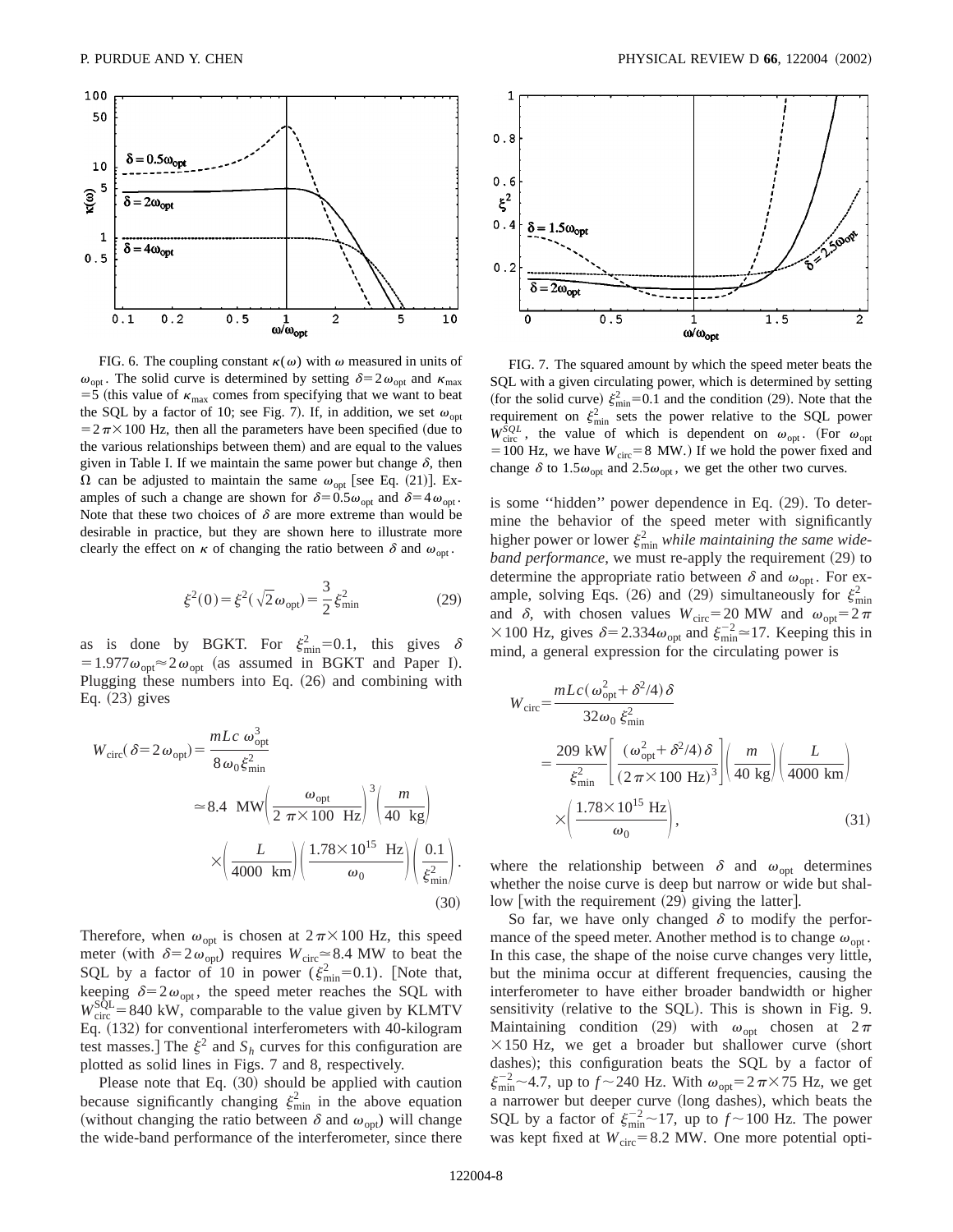

FIG. 8. Noise curves corresponding to the  $\xi^2$  curves in Fig. 7, the caption of which describes the parameters used here as well. The dotted line is an example of a noise curve for which  $\kappa$  is not quite flat and cot  $\Phi$  was chosen to be slightly smaller than  $\kappa_{\text{max}}$  (see the end of Sec. III B for details).

mization method is to choose a  $\kappa$  with a peak that is not quite flat and then choose a cot  $\Phi$  that is slightly smaller than  $\kappa_{\text{max}}$ . This will give a wider bandwidth on either side of  $\omega_{\text{opt}}$ , at the price of decreased sensitivity at the region near  $\omega_{opt}$  (see dotted line in Fig. 8).

For simplicity, we will choose a typical (but somewhat arbitrary) set of parameters for the lossless interferometer of Fig. 2. These values, given in Table I, will be used (except as otherwise noted) for subsequent plots and calculations comparing this speed-meter design to other configurations.

#### **C. Discussion of three-cavity speed-meter design**

In this section, we discuss how the three-cavity speedmeter design compares to the two-cavity design presented in Paper I, focusing on the three major problems of that design: it required  $(i)$  a high circulating power,  $(ii)$  a large amount of power coming out of the interferometer with the signal, and (iii) an exorbitantly high input laser power.



FIG. 9. Noise curves for varying optimal frequencies. The solid curve has  $f_{opt}$ =100 Hz and is identical to the solid curve of Fig. 8. Maintaining the same power and the condition imposed by Eq.  $(29)$ , we show two examples of noise curves with other optimal frequencies, specifically  $f_{opt} = 75$  Hz and  $f_{opt} = 150$  Hz.

TABLE I. Three-arm speed-meter interferometer parameters and their fiducial values, as used throughout except where other parameters are specified.

| Parameter                        | Symbol           | Fiducial value                        |
|----------------------------------|------------------|---------------------------------------|
| carrier frequency                | $\omega_0$       | $1.78 \times 10^{15}$ s <sup>-1</sup> |
| mirror mass                      | $\boldsymbol{m}$ | $40 \text{ kg}$                       |
| arm length                       | L                | 4 km                                  |
| sloshing mirror transmissivity   | $T_{\rm s}$      | 0.0008                                |
| output mirror transmissivity     | $T_{\alpha}$     | 0.017                                 |
| end mirror transmissivity        | $T_{\rm e}$      | $2 \times 10^{-5}$                    |
| internal and RSE mirror trans.   | $T_{\rm i}$      | 0.005                                 |
| optimal frequency                | $\omega_{opt}$   | $2\pi \times 100$ Hz                  |
| sloshing frequency               | Ω                | $2\pi \times 170$ Hz                  |
| extraction rate (half-bandwidth) | δ                | $2\pi \times 200$ Hz                  |
| SQL circulating power            | ౄSQL             | 820 kW                                |

With the three-cavity speed meter, we are able to replicate the performance of the two-cavity design in Paper I, but without the exorbitantly high input power. The reason why our three-cavity speed meter does not need a high input power is the same as for conventional interferometers: in both cases, the excited cavities are fed directly by the laser. According to Bose statistics, carrier photons will be ''sucked'' into the cavities, producing a strong amplification. This was not the case in the two-cavity speed meter of Paper I. There, an essentially empty cavity stood between the input and the excited cavity, thereby thwarting Bose statistics and resulting in a required input laser power much greater than the power that was circulating in the excited cavity (see Paper I for more details). In this paper, we have returned to a case where the laser is driving an excited cavity directly, thereby allowing the input laser power to be small relative to the circulating power.

Because the cavity from which we are reading out the signal does not contain large amounts of carrier light (by contrast with the two-cavity design), this three-cavity speed meter does not have large amounts of power exiting the interferometer with the velocity signal, unlike the two-cavity design. By making use of the different modes of the Michelson interferometer, we have solved the problem of the exorbitantly high input power and the problem of the amount of light that comes out of the interferometer.

The problem of the high circulating power  $W<sub>circ</sub>$ , unfortunately, is not solved by the three-cavity design. This is actually a common characteristic of ''external-readout'' interferometer designs capable of beating the SQL. The reason for this high power is the energetic quantum limit  $(EQL)$ , which was first derived for gravitational-wave interferometers by Braginsky, Gorodetsky, Khalili and Thorne [22]. The EQL arises from the phase-energy uncertainty principle

$$
\Delta E \Delta \phi \ge \frac{\hbar \,\omega_0}{2},\tag{32}
$$

where  $E$  is the stored energy in the interferometer and  $\phi$  is the phase of the light. The uncertainty  $\Delta E$  of the stored light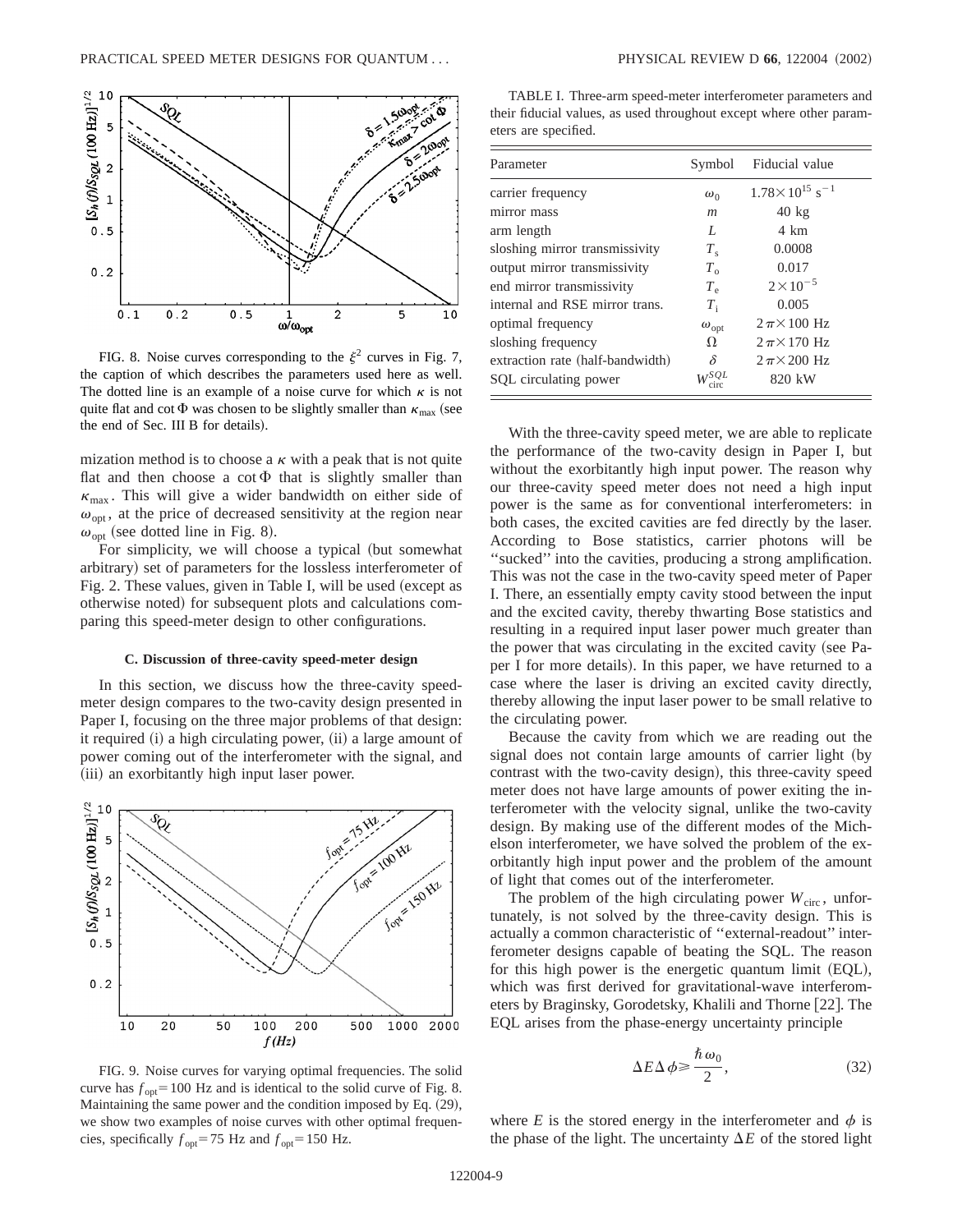energy during the measurement process must be large enough to allow a small uncertainty  $\Delta \phi$  in the stored light's optical phase, in which the GW signal is contained. For an interferometer with coherent light (so  $\Delta E = \hbar \omega_0 \sqrt{E/\hbar \omega_0}$ ), the EQL dictates that the energy stored in the arms must be larger than $<sup>6</sup>$ </sup>

$$
E_{\xi} \sim \frac{mL^2 \omega^2 \Delta \omega}{4 \omega_0 \xi^2} \tag{33}
$$

in order to beat the SQL by a factor of  $\xi$  near frequency  $\omega$ with a bandwidth  $\Delta \omega$  [Eq. (1) of Ref. [11] and Eq. (29) of Ref. [22]. In a broadband configuration with  $\Delta\omega \sim \omega$ , we have

$$
E_{\xi} \sim \frac{mL^2 \omega^3}{4\omega_0 \xi^2}.
$$
 (34)

For comparison, in the broadband regime of the speed meter, we have, from Eq.  $(26)$ ,

$$
\xi_{\min}^2 = \frac{mL^2 \delta(\omega_{\rm opt}^2 + \delta^2/4)}{4E\omega_0} \sim \frac{mL^2 \omega_{\rm opt}^3}{4E\omega_0},\tag{35}
$$

where the stored energy is  $E = 2W_{\text{circ}}L/c$ . Comparison between Eqs.  $(34)$  and  $(35)$  confirms that our speed meter is EQL limited.

As a consequence of the EQL, designs with coherent light will all require a similarly high circulating power in order to achieve a similar sensitivity. Moreover, given the sharp dependence  $E \propto \omega^3$ , this circulating power problem will become much more severe when one wants to improve sensitivities at high frequencies.

Nevertheless, the EQL in the form  $(33)$  above only applies to coherent light. Using nonclassical light will enable the interferometer to circumvent it substantially. One possible method was invented by Braginsky, Gorodetsky, and Khalili [10] using a special optical topology and intracavity signal extraction. A more conventional solution for our externalreadout interferometer is to inject squeezed light into the dark port, as we shall discuss in Sec. IV A (and as was also discussed in the original paper  $[22]$  on the EQL).

# **IV. SQUEEZED VACUUM AND FD HOMODYNE DETECTION**

In this section, we discuss two modifications to the threecavity speed-meter design analyzed in Sec. III A. This discussion applies to both the simple and practical versions, shown in Figs. 2 and 3; the modifications are shown in Fig. 4. The first modification is to inject squeezed vacuum (with fixed squeeze angle) into the output port of the speed meter, as shown in Fig. 4. This will reduce the amount of power circulating in the interferometer. The second modification, also shown in Fig. 4, is the introduction of two filter cavities on the output, which allow us to perform *frequency*dependent homodyne detection (described in KLMTV) that will dramatically improve the performance of the speed meter at frequencies  $f \gtrsim f_{\text{opt}}$ .

### **A. Injection of squeezed vacuum into dark port**

Because the amount of circulating power required by our speed meter remains uncomfortably large, it is desirable to reduce it by injecting squeezed vacuum into the dark port. The idea of using squeezed light in gravitational-wave interferometers was first conceived by Caves  $[14]$  and further developed by Unruh  $[4]$  and KLMTV. We shall start in this section with a straightforward scheme that will decrease the effective circulating power without otherwise changing the speed meter performance.

As discussed in Sec. IV B and Appendix A of KLMTV, a squeezed input state is related to the vacuum input state (assumed in Sec. III A) by a unitary squeeze operator  $S(R,\lambda)$ [see Eqs.  $(41)$  and  $(AS)$  of KLMTV]

$$
|\text{in}\rangle = S(R,\lambda)|0\rangle. \tag{36}
$$

Here *R* is the squeeze amplitude and  $\lambda$  is the squeeze angle, both of which in principle can depend on sideband frequency. However, the squeezed light generated using nonlinear crystals [23,24] has frequency-independent *R* and  $\lambda$  in our frequency band of interest, i.e.,  $f < 10$  kHz  $\vert 25 \vert$ ; and in this section, we shall assume frequency independence.

The effect of input squeezing is most easily understood in terms of the following unitary transformation:

$$
|\text{in}\rangle \rightarrow S^{\dagger}(R,\lambda)|\text{in}\rangle = |0\rangle \tag{37a}
$$

$$
\widetilde{p}_j \to S^{\dagger}(R,\lambda) \widetilde{p}_j S(R,\lambda), \tag{37b}
$$

$$
\tilde{q}_j \to S^{\dagger}(R,\lambda) \tilde{q}_j S(R,\lambda), \tag{37c}
$$

where  $j=1,2$ . This brings the input state back to vacuum and transforms the input quadratures into linear combinations of themselves, in a rotate-squeeze-rotate way  $[Eq. (A8)$  of KLMTV, in matrix form]:

$$
\begin{aligned}\n\left(\frac{\tilde{p}_1}{\tilde{p}_2}\right) &\to \left(\frac{\tilde{p}_{1s}}{\tilde{p}_{2s}}\right) \\
&= S^{\dagger}(R,\lambda) \left(\frac{\tilde{p}_1}{\tilde{p}_2}\right) S(R,\lambda) \\
&= \begin{pmatrix}\n\cos \lambda & -\sin \lambda \\
\sin \lambda & \cos \lambda\n\end{pmatrix} \begin{pmatrix} e^{-R} & 0 \\
0 & e^R \end{pmatrix} \begin{pmatrix} \cos \lambda & \sin \lambda \\
-\sin \lambda & \cos \lambda\n\end{pmatrix} \\
&\times \begin{pmatrix} \tilde{p}_1 \\ \tilde{p}_2 \end{pmatrix}.\n\end{aligned}
$$
\n(38)

In particular, the GW noise can be calculated by using the squeezed noise operator  $[Eq. (29)$  of KLMTV $]$ 

<sup>&</sup>lt;sup>6</sup>For interferometers at low powers, where radiation-pressure effects are not important, this coherent-light EQL agrees with Mizuno's sensitivity theorem (Sec. III A of Ref.  $[17]$ ).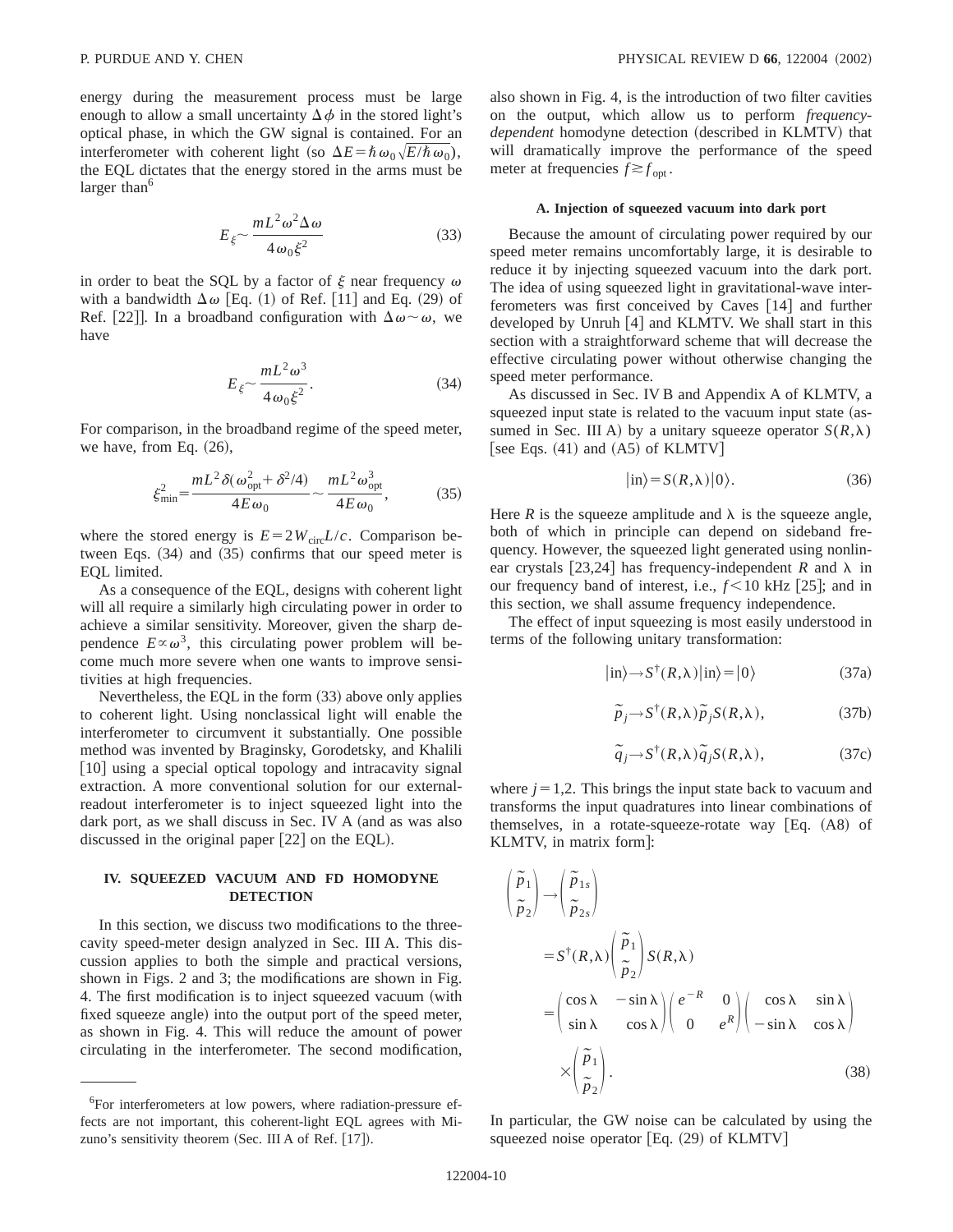$$
h_{ns} = S^{\dagger}(R,\lambda)h_n S(R,\lambda), \qquad (39)
$$

and the vacuum state.

A special case—the case that we want—occurs when *R* is constant and  $\lambda = \pi/2$ . Then there is no rotation between the quadratures but only a frequency-independent squeezing or stretching,

$$
\tilde{p}_1 \rightarrow \tilde{p}_{1s} = e^R \tilde{p}_1, \qquad (40a)
$$

$$
\widetilde{p}_2 \rightarrow \widetilde{p}_{2s} = e^{-R} \widetilde{p}_2. \tag{40b}
$$

Consequently, Eqs. (12) for the output quadratures  $\tilde{q}_{1,2s}$  $= S^{\dagger}(R, \pi/2)\tilde{q}_{1,2}S(R, \pi/2)$  are transformed into

$$
\tilde{q}_{1s} = e^R \tilde{p}_1 e^{2i\psi} \tag{41a}
$$

$$
\widetilde{q}_{2s} = e^{-R} \left[ (\widetilde{p}_2 - \kappa e^{2R} \widetilde{p}_1) e^{2i\psi} + \sqrt{\kappa e^{2R}} \frac{\widetilde{h}}{h_{SQL}} e^{i\psi} \right].
$$
 (41b)

The corresponding noise can be put into the same form as Eq.  $(17)$ ,

$$
h_{ns} = \frac{h_{SQL}}{\sqrt{\kappa_{\text{eff}}}} e^{i\psi} [\tilde{p}_1(\cot \Phi_{\text{eff}} - \kappa_{\text{eff}}) + \tilde{p}_2],\tag{42}
$$

with

$$
\cot \Phi_{\text{eff}} \equiv e^{2R} \cot \Phi, \quad \kappa_{\text{eff}} \equiv e^{2R} \kappa. \tag{43}
$$

Since  $\kappa$  is proportional to the circulating power [see Eqs. (14)], gaining a factor  $e^{2R}$  in  $\kappa$  is equivalent to gaining this factor in  $W_{\text{circ}}$ .

In other words, by injecting squeezed vacuum with squeeze factor  $e^{2R}$  and squeeze angle  $\lambda = \pi/2$  into the interferometer's dark port, we can achieve precisely the same interferometer performance as in Sec. III A, but with a lower circulating light power that is given by  $W_{\text{circ, SISM}}$  $= e^{-2R}W_{\text{circ, OSM}}$ . (Here "SISM" means "squeezed-input speed meter" and "OSM" means "ordinary speed meter.") Since squeeze factors  $e^{-2R}$  ~ 0.1 are likely to be available in the time frame of LIGO-III [7], this squeezed-input speed meter can function with  $W_{\text{circ, SISM}} \approx 0.1 W_{\text{circ, OSM}}$ .

#### **B. Frequency-dependent homodyne detection**

One can take further advantage of squeezed light by using frequency-dependent (FD) homodyne detection at the interferometer output  $[26–30]$ . As KLMTV have shown, FD homodyne detection can be achieved by sending the output light through one or more optical filters (as in Fig. 4) and then performing ordinary homodyne detection. If its implemention is feasible, FD homodyne detection will dramatically improve the speed meter's sensitivity at high frequencies (above  $f_{opt}$ =100 Hz). Note that the KLMTV design that used FD homodyne detection was called a ''variationaloutput'' interferometer; consequently, we shall use the term ''variational-output speed meter'' to refer to our speed meter with FD homodyne detection. Continuing the analogy, when we have both squeezed-input and FD homodyne detection, we will use the term ''squeezed-variational speed meter.'' The following discussion is analogous to Secs. IV and V of KLMTV.

For a generic frequency-dependent<sup>7</sup> squeeze angle  $\lambda(\omega)$ and homodyne detection phase  $\Phi(\omega)$ , we have, for the squeezed noise operator [Eqs.  $(39)$  and  $(38)$ ],

$$
h_{ns} = -\frac{h_{SQL}}{\sqrt{\kappa}} e^{i\psi} \sqrt{1 + \tilde{\kappa}^2}
$$
  
 
$$
\times (\tilde{p}_1 \{ \cosh R \cos \tilde{\Psi} - \sinh R \cos[\tilde{\Psi} - 2(\tilde{\Psi} + \lambda)] \} - \tilde{p}_2 \{ \cosh R \sin \tilde{\Psi} - \sinh R \sin[\tilde{\Psi} - 2(\tilde{\Psi} + \lambda)] \}), \tag{44}
$$

where

$$
\cot \tilde{\Psi} \equiv \tilde{\kappa} \equiv \kappa - \cot \Phi. \tag{45}
$$

The corresponding noise spectral density computed by using the ordinary vacuum spectral densities,  $S_{\tilde{p}_1} = S_{\tilde{p}_2} = 1$  and  $S_{\tilde{p}_1 \tilde{p}_2} = 0$ , in Eq. (44)] is

$$
S_h = \frac{(h_{SQL})^2}{\kappa} (1 + \tilde{\kappa}^2) \{ e^{-2R} + \sinh 2R [1 - \cos 2(\tilde{\Psi} + \lambda)] \}.
$$
\n(46)

Note that these expressions are analogous to KLMTV Eqs.  $(69)–(71)$  for a squeezed-variational interferometer (but the frequency dependence of their  $K$  is different from that for our  $\kappa$ ). From Eq. (46),  $S_h$  can be no smaller than the case when

$$
\tilde{\kappa} = 0, \quad \cos 2(\tilde{\Psi} + \lambda) = 1. \tag{47}
$$

The optimization conditions  $(47)$  are satisfied when

$$
\cot \Phi = \kappa, \quad \lambda = \pi/2, \tag{48}
$$

which corresponds to frequency-dependent homodyne detection on the (frequency-independent) squeezed-input speed meter discussed in the previous section.

As it turns out, the condition cot  $\Phi = \kappa$  can readily be achieved by the family of two-cavity optical filters invented by KLMTV and discussed in their Sec. V and Appendix C. We summarize and generalize their main results in our Appendix A. The two filter cavities are both Fabry-Perot cavities with (ideally) only one transmitting mirror. They are characterized by their bandwidths,  $\delta_I$ , (where *J*=I, II denote the two cavities) and by their resonant frequencies,  $\omega_0$  $+\xi_{J}\delta_{J}$  (the ones nearest  $\omega_{0}$ ). The output light from the

 $7$ For generality of the equations, we allow the squeeze angle and the homodyne phase both to be frequency dependent, but the squeeze angle will be fixed (frequency independent) later in the argument [specifically, in Eq.  $(48)$ ].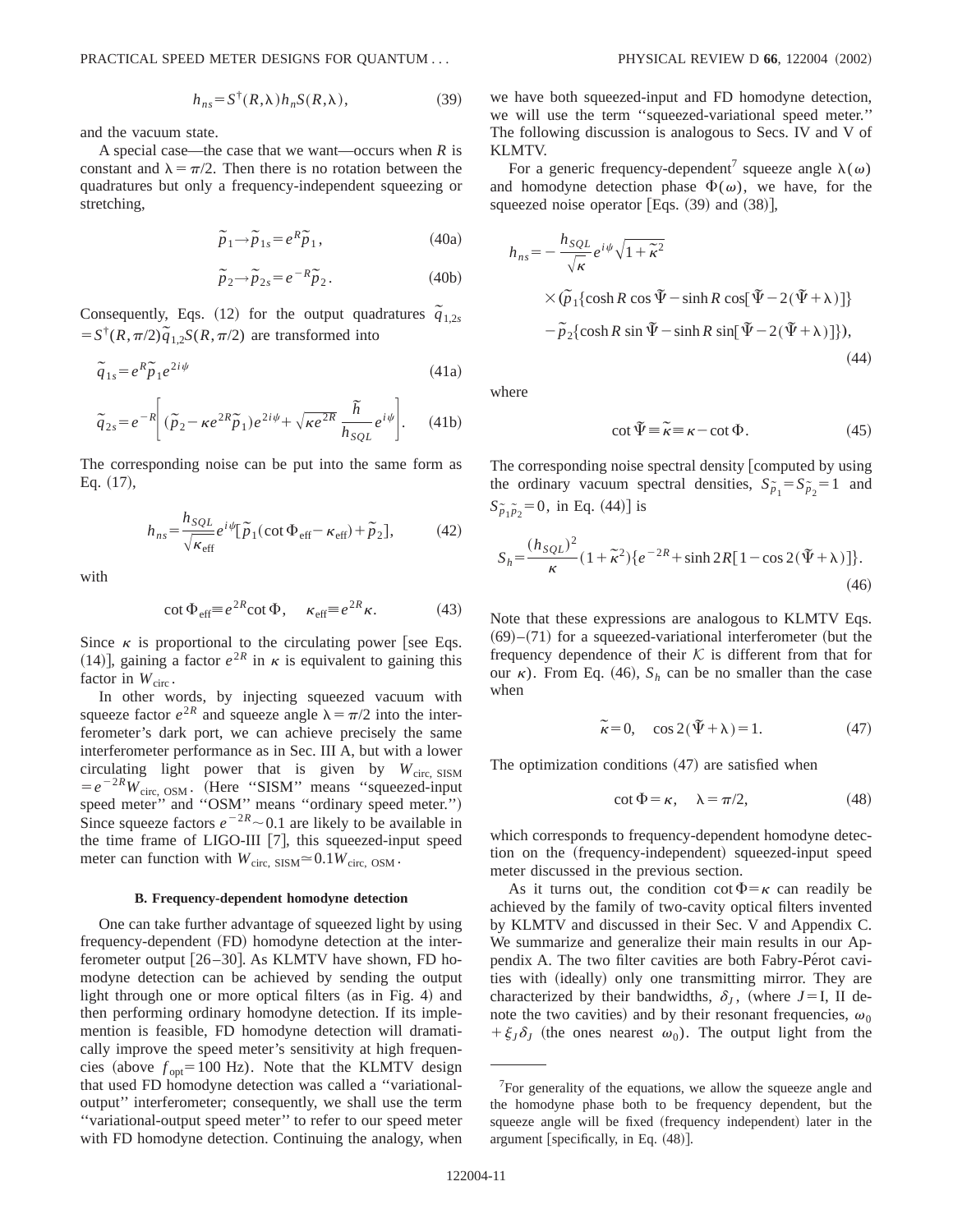

FIG. 10. Comparison of typical noise curves for frequencydependent and fixed-angle homodyne detection. The FD homodyne angle  $\Phi(\omega)$  is that of Eqs. (48) and (49); the fixed homodyne angle  $\Phi$  is that of Eq. (43); the circulating power is  $e^{-2R} = 0.1$  times that of Table I; and all other parameters are identical for the two interferometers and are given in Table I.

squeezed-input speed meter is sent through the two filters, and then a homodyne detection with frequency-independent phase  $\theta$  is performed on it.

For the squeezed-variational speed meter (shown in Fig. 4) with the parameters in Table I, plus  $\xi_{\min}^2 = 0.1, \delta$  $=2\omega_{\text{opt}}$ ,  $\Lambda^4 = 4\omega_{\text{opt}}^4$ , and  $e^{-2R} = 0.1$ , we have

$$
\kappa = \frac{4 \omega_{\text{opt}}^4}{\left(\omega^2 - \omega_{\text{opt}}^2\right)^2 + 8 \omega_{\text{opt}}^4}
$$
(49)

and the required filter and detection configuration is  $\xi_I$  $=1.7355$ ,  $\delta_{\rm I} = 2\pi \times 91.57$  Hz,  $\xi_{\rm II} = -1.1133$ ,  $\delta_{\rm II} = 2\pi$  $\times$ 114.3 Hz, and  $\theta = \pi/2$ . [These values are reached by solving Eqs.  $(C4)$  of KLMTV, or by using the simpler method described in Appendix A of this paper.] The resulting performance is plotted in Fig. 10. Note the substantial improvement at  $\omega \gtrsim \omega_{\text{ont}}$ . In the case of position-meter interferometers with optical filters (the interferometers analyzed by KLMTV), the optical losses due to the filter cavities contribute significantly to the noise spectral density and drastically reduce the ability to beat the SQL. It turns out that the squeezed-variational speed meter is less sensitive to such losses, as we shall see in Sec. V.

## **V. OPTICAL LOSSES**

In order to understand the issue of optical losses in this speed meter, we shall start by addressing its *internal* losses. These include scattering and absorption at each optical element, finite transmissivities of the end mirrors, and imperfections of the mode-matching between cavities. The effect of *external* losses (i.e., losses in the detection system and any filter cavities) will be discussed separately. Note that the analysis in this section includes the internal and RSE mirrors, so it applies primarily to the speed meter designs in Figs. 3 and 4.

### **A. Internal losses**

In this subsection, we will consider only noise resulting from losses associated with optical elements inside the interferometer. These occur

- (i) in the optical elements: arm cavities, sloshing cavity, extraction mirror, port-closing mirror, beam splitter, RSE mirror;
- $(i)$  due to mode-mismatching;<sup>8</sup>
- (iii) and due to the imperfect matching of the transmissivities of the RSE and internal mirrors.<sup>9</sup>

Since the optical losses will dominate, we focus only on that type of loss here. The loss at each optical element will decrease the amplitude of the sideband light (which carries the gravitational-wave information) and will simultaneously introduce additional vacuum fluctuations into the optical train. Schematically, for some sideband  $\tilde{a}(\omega)$ , the loss is described by

$$
\widetilde{a}(\omega) \to \sqrt{1 - \mathcal{E}(\omega)} \widetilde{a}(\omega) + \sqrt{\mathcal{E}(\omega)} \widetilde{n}(\omega), \tag{50}
$$

where  $\mathcal{E}$  is the (power) loss coefficient, and  $\tilde{n}(\omega)$  is the vacuum field entering the optical train at the loss point.

It should be noted that there are various methods of grouping these losses together in order to simplify calculations. For example, we combine all of the losses occurring in the arm (or sloshing) cavities into one loss coefficient of  $\mathcal L$  $\sim$  20×10<sup>-6</sup> [according to KLMTV Eq. (93)]. Then we assume that the end mirrors have transmissivity  $T_e = 2$  $\times 10^{-5}$ , thereby absorbing all of the arm losses into one term [see KLMTV Eq.  $(B5)$  and preceding discussion].

Assuming that the noise entering at the end mirrors of the arm cavities is denoted  $\tilde{n}_{e1,2}$  and  $\tilde{n}_{n1,2}$  for the east and north arms, respectively, at the end mirror of the sloshing cavity  $\overline{s}_{1,2}$ , at the port-closing mirror  $\tilde{w}_{1,2}$ , and at the RSE mirror  $\tilde{m}_{n1,2}$  and  $\tilde{m}_{s1,2}$  [representing the losses described in the previous paragraph; see Appendix for details], the output of the lossy three-cavity speed-meter system (Fig. 3; the simplified and practical versions are no longer equivalent, since there will be additional losses due to the presence of the internal and RSE mirrors) is

$$
\tilde{q}_{1} = -\frac{\mathcal{L}^{*}(\omega)}{\mathcal{L}(\omega)} \tilde{p}_{1} + \frac{i\omega\sqrt{\delta\delta_{e}}}{\mathcal{L}(\omega)} (\tilde{n}_{e1} - \tilde{n}_{n1}) + \frac{\Omega\sqrt{2\delta\delta_{e}}}{\mathcal{L}(\omega)} \tilde{s}_{1}
$$

$$
-\frac{\sqrt{T_{e}}(\Omega^{2} - \omega^{2} + i\omega\delta_{s})}{\mathcal{L}(\omega)} \tilde{w}_{1} - \frac{i\omega\sqrt{2\delta\delta_{e}}}{\mathcal{L}(\omega)} \tilde{m}_{s1}
$$

$$
+\frac{\omega\sqrt{2L\delta\delta_{e}}(\omega - i\delta_{i})}{\sqrt{c\delta_{i}}\mathcal{L}(\omega)} \tilde{m}_{n1}, \qquad (51a)
$$

<sup>&</sup>lt;sup>8</sup> According to our simple analysis in Appendix C, this effect will be insignificant in comparison with the losses in the optical elements, so we shall ignore it.

<sup>&</sup>lt;sup>9</sup>This effect is negligibly small so we shall ignore it; see Appendix D for details.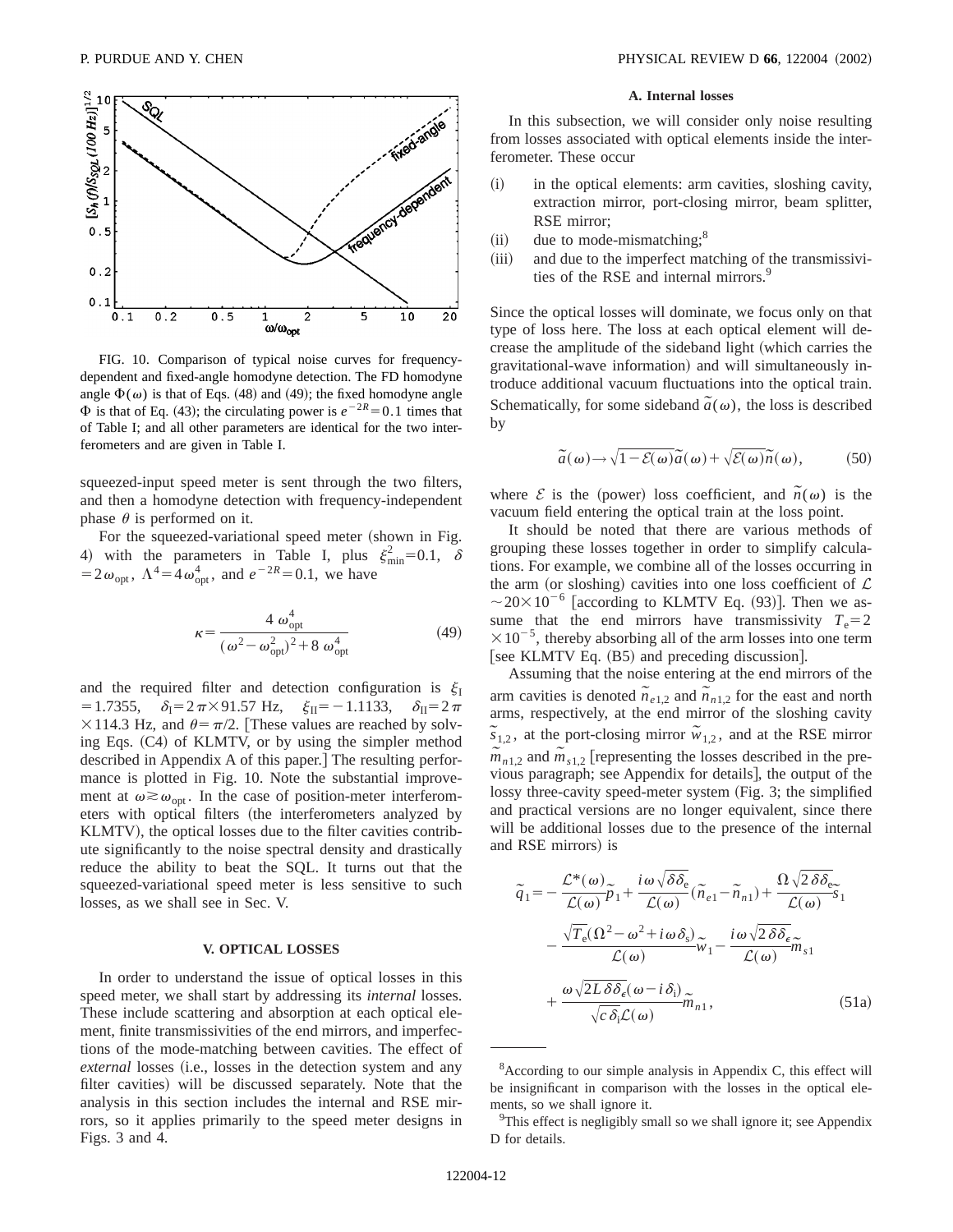| TABLE II. Loss factors $\mathcal{E}_{N}^{S}$ due to shot noise and $\mathcal{E}_{N}^{R}$ due to radiation pressure for each type of loss source in the interferometer. |  |
|------------------------------------------------------------------------------------------------------------------------------------------------------------------------|--|
|------------------------------------------------------------------------------------------------------------------------------------------------------------------------|--|

| Source                        | ${\cal N}$  | $\mathcal{E}_{N}^{\rm S}$ (shot noise)                                                                                                                | $\mathcal{E}_{\mathcal{N}}^{\mathcal{R}}$ (radiation pressure noise)                                                            |
|-------------------------------|-------------|-------------------------------------------------------------------------------------------------------------------------------------------------------|---------------------------------------------------------------------------------------------------------------------------------|
| arm cavities,                 |             |                                                                                                                                                       |                                                                                                                                 |
| extract. mirror,              | <b>AES</b>  | $\sqrt{\frac{\varepsilon_{\text{AES}}}{T_{\text{S}}} \frac{\omega \delta}{ \mathcal{L}(\omega) }}$                                                    | $-\frac{e^{i\psi}}{2}\sqrt{\frac{\varepsilon_{\text{AES}}}{T}}$                                                                 |
| sloshing cavity               |             |                                                                                                                                                       |                                                                                                                                 |
| port-closing                  |             |                                                                                                                                                       |                                                                                                                                 |
| mirror                        | close       | $\sqrt{\varepsilon_{\text{close}}}\frac{\Omega^2-\omega^2}{ \mathcal{L}(\omega) }$                                                                    | $-\frac{ie^{i\psi}}{2}\sqrt{\varepsilon_{\rm close}}$                                                                           |
| RSE cavity                    |             |                                                                                                                                                       |                                                                                                                                 |
| "in" to arms                  | $RSE_{in}$  | $\sqrt{\frac{\varepsilon_{\text{RSE}}T_{\text{i}}}{4T_{\text{o}}}}\left(1+\frac{\omega^2}{\delta^2}\right)\frac{\omega\delta}{ \mathcal{L}(\omega) }$ | $e^{i\psi - i\beta_i} \sqrt{\frac{\varepsilon_{RSE}T_0}{T_0}} \frac{\omega(\delta_i + \delta) + i\Omega^2}{\omega \delta}$      |
| RSE cavity                    |             |                                                                                                                                                       |                                                                                                                                 |
| "out" to slosh                | $RSE_{out}$ | $\sqrt{\frac{\varepsilon_{\text{RSE}}T_{\text{i}}}{4T_{\text{o}}}}\left(1+\frac{\omega^2}{\delta^2}\right)\frac{\omega\delta}{ \mathcal{L}(\omega) }$ | $e^{i\psi + i\beta_i} \sqrt{\frac{\varepsilon_{\text{RSE}}T_o}{T} \frac{\omega(\delta_i - \delta) - i\Omega^2}{\omega \delta}}$ |
| local oscillator,             |             |                                                                                                                                                       |                                                                                                                                 |
| photodiode,<br>and circulator | <b>OPC</b>  | $\sqrt{\varepsilon_{\rm OPC}}$                                                                                                                        | $\boldsymbol{0}$                                                                                                                |
| filter cavities               | F           | $\sqrt{\varepsilon_F}$                                                                                                                                | $\boldsymbol{0}$                                                                                                                |

$$
\tilde{q}_{2} = \frac{2i\omega\sqrt{\omega_{0}T_{0}W_{\text{circ}}^{*}}}{L\sqrt{\hbar}\mathcal{L}(\omega)}\tilde{x} - \frac{\mathcal{L}^{*}(\omega)}{\mathcal{L}(\omega)}\tilde{p}_{2} + \frac{\Omega\sqrt{2}\delta\delta_{\text{e}}}{\mathcal{L}(\omega)}\tilde{s}_{2} + \frac{i\omega\sqrt{\delta\delta_{\text{e}}}}{\mathcal{L}(\omega)}(\tilde{n}_{e2} - \tilde{n}_{n2}) - \frac{\sqrt{T_{\text{e}}(\Omega^{2} - \omega^{2} + i\omega\delta_{\text{s}})}}{\mathcal{L}(\omega)}\tilde{w}_{2} - \frac{i\omega\sqrt{2}\delta\delta_{\text{e}}}{\mathcal{L}(\omega)}\tilde{m}_{s2} + \frac{\omega\sqrt{2L}\delta\delta_{\text{e}}(\omega - i\delta_{\text{i}})}{\sqrt{c}\delta_{\text{i}}\mathcal{L}(\omega)}\tilde{m}_{n2}, \quad (51b)
$$

where

$$
\tilde{x} = L\tilde{h} - \frac{4\sqrt{2\hbar\omega_0 W_{\text{circ}}^*}}{mc\omega^2 \mathcal{L}(\omega)} \left[ \frac{i\omega\sqrt{2c\delta}}{\sqrt{L}} \tilde{p}_1 + \frac{i\omega\sqrt{c\delta_\epsilon}}{\sqrt{L}} \tilde{m}_{s1} \right]
$$

$$
- \frac{\sqrt{\delta_\epsilon}[\Omega^2 - i\omega(\delta + \delta_i)]}{\sqrt{\delta_i}} \tilde{m}_{n1} - \frac{\Omega\sqrt{c\delta_\epsilon}}{\sqrt{L}} \tilde{s}_1
$$

$$
+ i\omega\sqrt{\delta\delta_\epsilon} \tilde{w}_1 - \frac{i\omega\sqrt{c\delta_\epsilon}}{\sqrt{2L}} (\tilde{n}_{e1} - \tilde{n}_{n1}) \right]
$$
(52)

with

$$
\delta_{\rm e} = c \, T_{\rm e} / 2L, \qquad \delta_{\rm s} = c \, T_{\rm s} / 2L,
$$
  

$$
\delta_{\rm i} = c \, T_{\rm i} / 4L, \qquad \delta_{\rm e} = c \, \mathcal{E} / 2L. \tag{53}
$$

Note that the expression for the circulating power now has the form

$$
W_{\rm circ}^* = \frac{1}{2} \hbar \omega_0 B_1^2 = \frac{4 \hbar \omega_0 T_i T_p I_1^2}{(T_i T_p + 4T_e)^2}
$$
(54)

Equations  $(51a)$ ,  $(51b)$  are approximate expressions [accurate to about  $6\%$ , as were Eqs.  $(8)$ ; see footnote 5], where the assumptions  $(7)$  regarding the relative sizes of the transmissivities were used to simplify from the exact expressions. Alternatively, they can be derived analytically by keeping the leading order of the small quantities  $\omega L/c \sim \sqrt{T_s} \sim T_o \sim T_i$ , plus the various loss factors; see Sec. VI of KLMTV and Sec. IV of Paper I for details of the derivations for other inteferometer designs. In addition to confirming the approximate formulas, such a derivation can also clarify the origins of various noise terms and their connections to one another.

### **B. Internal and external losses in compact form**

In order to simplify the above Eqs.  $(51)$  and  $(52)$ , we define  $\kappa^*$  in the same way as we defined  $\kappa$  [Eq. (14) or (22)] but with  $W_{\text{circ}} \to W_{\text{circ}}^*$ . Let  $\mathcal{E}_\mathcal{N}^S$  and  $\mathcal{E}_\mathcal{N}^R$  represent the shot and radiation-pressure noises for the various parts of the interferometer, specified by N. In Table II, expressions for  $\mathcal{E}_N^S$  and  $\mathcal{E}_{N}^{\rm R}$  are given for  $\mathcal{N}$ =AES (arm cavities, extraction mirror, and sloshing cavity combined), close (port-closing mirror),  $RSE_{in}$  (RSE cavity in the north direction, or going "in" to the arms), and  $RSE_{out}$  (RSE cavity in the south direction, or going "out" of the arms). The various  $\varepsilon_N$  represent the characteristic (and frequency-independent) fractional losses for each of these terms; values are given in Table III. Note that, by definition,  $\mathcal{E}_{\mathcal{N}}^{S}$  are required to be real, while  $\mathcal{E}_{\mathcal{N}}^{R}$  may have imaginary parts. For more information, including physical explanations of each of these terms, see Appendix B.

It is simple at this point to include the losses associated with optical elements external to the interferometer. These include losses associated with

(i) the local oscillator used for homodyne detection,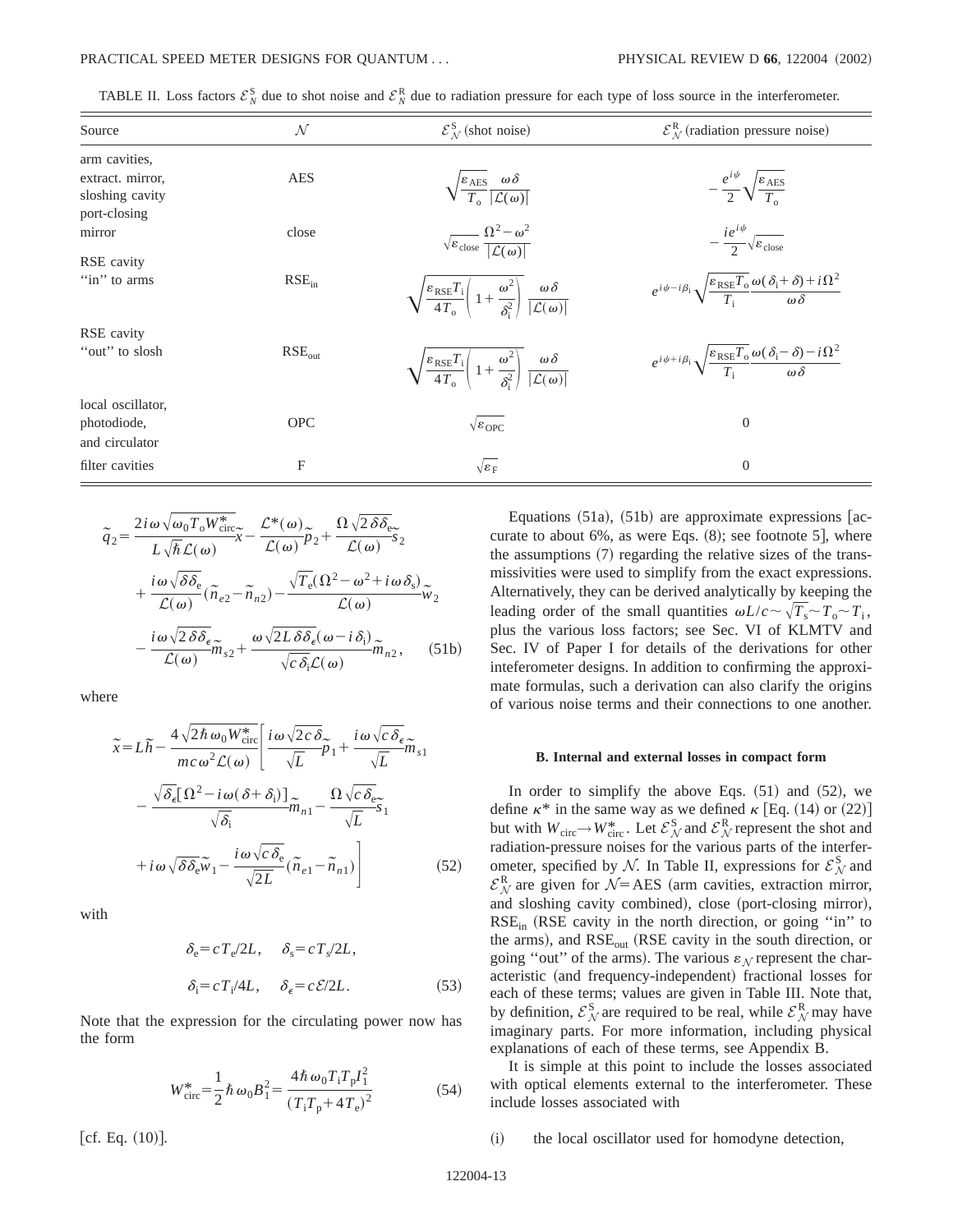| Loss source                                               | Symbol                       | Value              |
|-----------------------------------------------------------|------------------------------|--------------------|
| arm cavity                                                | $\varepsilon$ <sub>arm</sub> | $2 \times 10^{-5}$ |
| sloshing cavity                                           | $\varepsilon_{\text{slosh}}$ | $2 \times 10^{-5}$ |
| extraction mirror                                         | $\varepsilon_{\rm ext}$      | $2 \times 10^{-5}$ |
| RSE cavity                                                | $\varepsilon_{RSE}$          | $2 \times 10^{-5}$ |
| port-closing mirror                                       | $\varepsilon_{\text{close}}$ | $2\times10^{-5}$   |
| local oscillator                                          | $\varepsilon_{\text{lo}}$    | 0.001              |
| photodiode                                                | $\varepsilon_{\rm pd}$       | 0.001              |
| circulator                                                | $\varepsilon_{\rm circ}$     | 0.001              |
| mode-mismatch into filters                                | $\varepsilon$ <sub>mm</sub>  | 0.001              |
| Combined loss source terms                                |                              |                    |
| arms, extraction mirror, and sloshing cavity <sup>a</sup> | $\varepsilon$ <sub>AES</sub> | $6 \times 10^{-5}$ |
| local oscillator, photodiode, and circulator              | $\varepsilon_{\rm OPC}$      | 0.003              |
| filter cavities (with mode mismatch)                      | $\varepsilon_F$              | 0.005              |

TABLE III. Fiducial values for the fractional losses occurring in various parts of the interferometer. These losses and their values are discussed in more detail in Appendix B.

<sup>a</sup>This loss does have some weak frequency dependence, shown in Eq. (B8), which will cause it to increase slightly at very low frequencies.

- (ii) the inefficiency of the photodiode;
- (iii) the circulator by which the squeezed vacuum is injected;
- $(iv)$  and the external filter cavities used for the variationaloutput scheme.

These can be addressed in the same manner as the losses inside the speed meter. We need only include two more terms in the summation,  $N=OPC$  for the local oscillator, photodiode, and circulator and  $\mathcal{N}=F$  for the filters. Again, these terms are shown in Tables II and III and described in more detail in Appendix B.

Using these  $\mathcal{E}_{N}^{\mathbf{S}}$  and  $\mathcal{E}_{N}^{\mathbf{R}}$ , we can rewrite the input-output relations  $(51)$  in the same form as Eqs.  $(12)$  as follows:

$$
\begin{pmatrix}\n\tilde{q}_1 \\
\tilde{q}_2\n\end{pmatrix} = e^{2i\psi} \begin{pmatrix}\n1 & 0 \\
-\kappa^* & 1\n\end{pmatrix} \begin{pmatrix}\n\tilde{p}_1 \\
\tilde{p}_2\n\end{pmatrix} + \sum_{\mathcal{N}} e^{2i\alpha_{\mathcal{N}}} \begin{pmatrix}\n\mathcal{E}_{\mathcal{N}}^S & 0 \\
-\kappa^* \mathcal{E}_{\mathcal{N}}^R & \mathcal{E}_{\mathcal{N}}^S\n\end{pmatrix}
$$
\n
$$
\times \begin{pmatrix}\nn_{\mathcal{N}} \\
n_{\mathcal{N}2}\n\end{pmatrix} + \sqrt{2\kappa^*} \frac{h}{h_{SQL}} e^{i\psi} \begin{pmatrix}\n0 \\
1\n\end{pmatrix},
$$
\n(55)



FIG. 11. Moduli-squared of the loss factors shown in Table II. In general, the black curves are the radiation-pressure noise and the gray curves are the shot noise. The parameters used for this plot are given in Tables I and III.

where the  $\alpha_N$  are uninteresting phases that do not affect the noise.

The relative magnitudes of the loss terms are shown in Fig. 11. From the plot, we can see that there are several loss terms—specifically, the shot noise from the AES, OPC, and filter cavities (if any)—that are of comparable magnitude at high frequencies and dominate there. The AES radiationpressure term dominates at low frequencies, and the RSE radiation-pressure terms are also significant. Since the largest noise sources at low frequencies are radiation-pressure terms, they will be dependent on the circulating power. Consequently, those terms will become smaller when the circulating power is reduced, as when squeezed vacuum is injected into the dark port. This will be demonstrated in Fig. 12 below.

To compute the noise spectral density, we suppose the output at homodyne angle  $\Phi$  is measured, giving

$$
S_{h_n}(\omega) = \frac{(h_{SQL})^2}{2\kappa^*} \left\{ \left[ (\cot \Phi - \kappa^*)^2 + 1 \right] + \sum_{\mathcal{N}} \left[ |\mathcal{E}_{\mathcal{N}}^S \cot \Phi - \mathcal{E}_{\mathcal{N}}^R \kappa^*|^2 + (\mathcal{E}_{\mathcal{N}}^S)^2 \right] \right\}, \quad (56)
$$

where we have assumed all of the vacuum fluctuation spectral densities are unity and the cross-correlations are zero; this is the same technique that we used to derive Eqs.  $(18)$ and  $(46)$  and that was used in Paper I and KLMTV. Given the complicated behaviors of  $\mathcal{E}_{\mathcal{N}}^{S}$  and  $\mathcal{E}_{\mathcal{N}}^{R}$ , including these loss terms in the optimization of the homodyne phase  $\Phi(\omega)$ is unlikely to be helpful. Therefore, we will use  $\cot \Phi$  $=\kappa_{\text{max}}^*$ , as in the lossless case. This gives us a total noise with losses:

$$
S_{h_n}(\omega) = \frac{(h_{SQL})^2}{2\kappa^*} \left\{ \left[ (\kappa_{\text{max}}^* - \kappa^*)^2 + 1 \right] + \sum_{\mathcal{N}} \left[ |\mathcal{E}_{\mathcal{N}}^S \kappa_{\text{max}}^* - \mathcal{E}_{\mathcal{N}}^R \kappa^*|^2 + (\mathcal{E}_{\mathcal{N}}^S)^2 \right] \right\}. \quad (57)
$$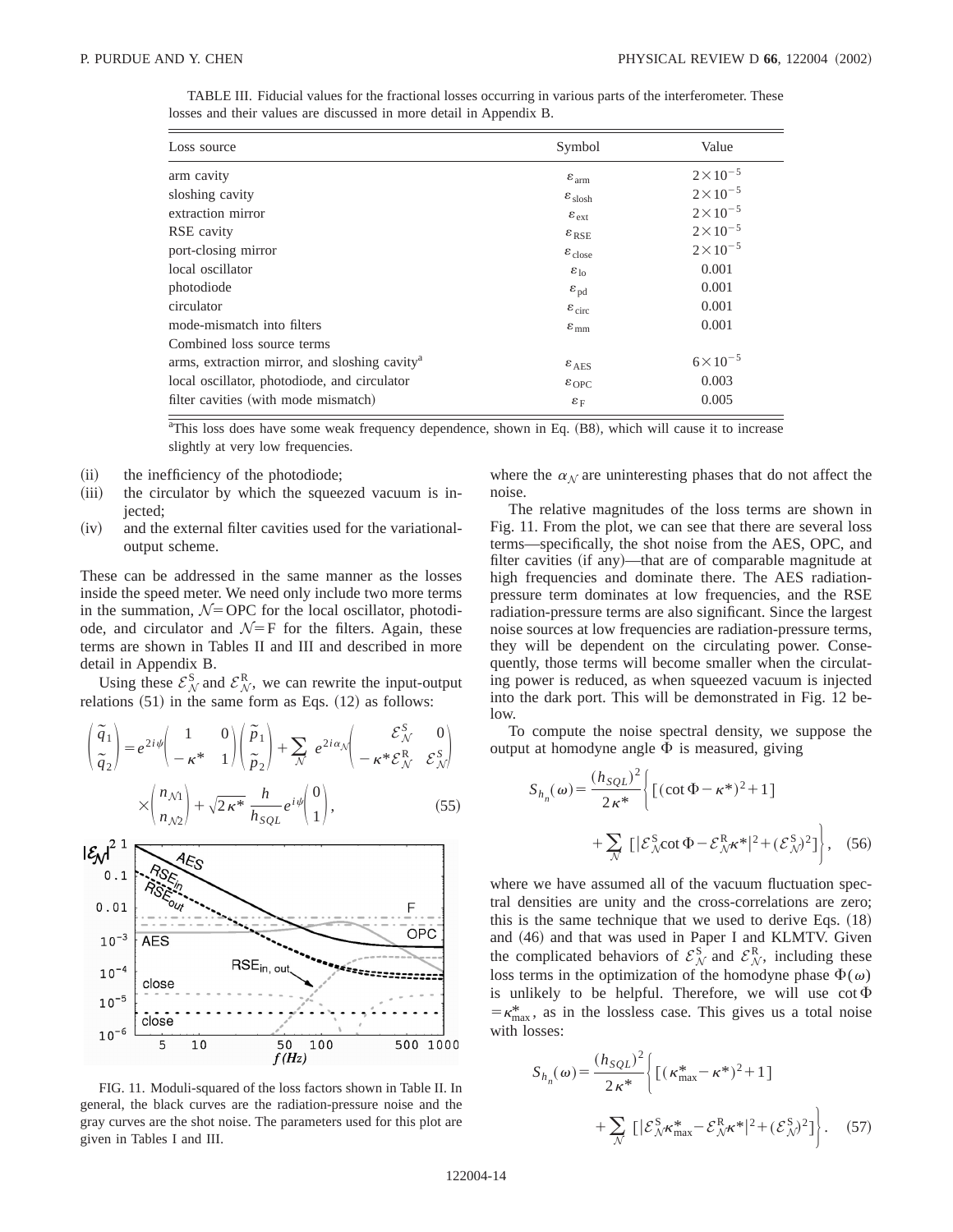

FIG. 12. Noise curves showing the effects of losses. Noise curves for lossy versions of the ordinary (OSM), squeezed-input (SISM), and squeezed-variational (SVSM) speed meters are shown, along with a curve of the lossless ordinary speed meter for comparison. All speed meter curves here have the same parameters:  $\delta$  $=2\omega_{\text{opt}}$ ,  $\Omega = \sqrt{3}\omega_{\text{opt}}$ ,  $\omega_{\text{opt}} = 2\pi \times 100$  Hz, and  $T_i = 0.005$ . The rest of the parameters are given in Tables I and III.

When we inject squeezed vacuum into the dark port, we get output operators

$$
\begin{pmatrix}\n\tilde{q}_{1s} \\
\tilde{q}_{2s}\n\end{pmatrix} = e^{2i\psi} \begin{pmatrix}\n1 & 0 \\
-\kappa^* & 1\n\end{pmatrix} \begin{pmatrix}\ne^R \tilde{p}_1 \\
e^{-R} \tilde{p}_2\n\end{pmatrix} + \sum_{\mathcal{N}} e^{2i\alpha_{\mathcal{N}}} \begin{pmatrix}\n\xi_{\mathcal{N}}^S & 0 \\
-\kappa^* \xi_{\mathcal{N}}^R & \xi_{\mathcal{N}}^S\n\end{pmatrix} \begin{pmatrix}\nn_{\mathcal{N}1} \\
n_{\mathcal{N}2}\n\end{pmatrix} + \sqrt{2\kappa^*} \frac{h}{h_{SQL}} e^{i\psi} \begin{pmatrix}\n0 \\
1\n\end{pmatrix}
$$
\n(58)

that can be regarded as acting on the ordinary vacuum states of the input. Once again assuming that the vacuum fluctuation spectral densities are unity and the cross-correlations are zero, the squeezed-input noise spectral density with homodyne detection at phase  $\Phi$  is

$$
S_{h_{ns}}(\omega) = \frac{(h_{SQL})^2}{2\kappa^*} \left\{ \left[ (\cot \Phi - \kappa^*)^2 e^{2R} + e^{-2R} \right] + \sum_{N} \left[ \left| \mathcal{E}_N^S \cot \Phi - \mathcal{E}_N^R \kappa^* \right|^2 + (\mathcal{E}_N^S)^2 \right] \right\}.
$$
 (59)

# **C. Performance of lossy speed meters and comparisons with other configurations**

Examples of lossy speed meter noise curves with and without squeezed vacuum [Eqs.  $(57)$  and  $(59)$ ] are shown in Fig. 12. Note that, as mentioned before, the losses are less significant when squeezed vacuum is used to reduce the circulating power, since the radiation-pressure noise coming from the losses is reduced. In the ordinary speed meter (no squeezed vacuum), the losses increase  $\sqrt{S_h}$  by 5–9 % in the band 50–105 Hz. The losses have little effect above this range, but below it, noise increases significantly, mostly due



FIG. 13. Comparison of noise curves of a conventional position meter (CPM) and squeezed-input speed meters (SISM) with circulating powers  $W_{\text{circ}}=820 \text{ kW}$  and  $W_{\text{circ}}=2 \text{ MW}$ . The speed meters have  $f_{\text{opt}}=107$  Hz, with  $\Omega$  and  $\delta$  determined by Eq. (29). Other parameters used are those in Tables I and III with  $T_i = 0.005$  and  $e^{-2R}=0.1$ .

to the radiation-pressure noises shown in Fig. 11. For the squeezed-input speed meter (power squeeze-factor  $e^{-2R}$ =0.1), the losses increase  $\sqrt{S_{h_n}}$  by 3–4% in the band 25–150 Hz. Again, the losses have little effect above this range. At low frequencies, however, the losses get quite large: 11% at 10 Hz, 32% at 5 Hz, and 73% at 3 Hz. Losses in the squeezed-variational speed meter are much the same as in the squeezed-input speed meter. The slight difference at low frequencies is due to the fact that the lossless squeezedvariational speed meter is slightly better in that regime than the ordinary or squeezed-input speed meter.

The noise curves of squeezed-input speed meters (with ordinary homodyne detection) compared with the SQL are shown in Fig. 13, along with the noise of a conventional position meter with the same optical power. These speed meters beat the SQL in a broad frequency band, despite the losses. In particular, the noise curve for the speed meter with  $W_{\text{circ}}$ =800 kW (and  $f_{\text{opt}}$ =107 Hz) matches the curve of the conventional position meter at high frequencies, while it beats the SQL by a factor of  $\sim 8$  (in power) below  $\sim$ 150 Hz. In terms of the signal-to-noise ratio for neutron star binaries, for example, this configuration improves upon the conventional design by a factor of 3.6 in signal-to-noise ratio, which corresponds to a factor of 43 increase in event rate. If it is possible to have a higher circulating power, say  $W_{\text{circ}}=2$  MW, the squeezed-input speed meter would be able to beat the SQL by a factor of  $\sim$  14, corresponding to a factor of 4.6 in signal-to-noise and  $97$  in event rate. (Such a noise curve is shown in Fig. 13.)

The broadband behaviors of the speed meters with losses are particularly interesting. We start by looking at the expression for the noise spectral density, Eq.  $(59)$ . An ideal  $(loss$ less) speed meter in the broadband configuration beats the SQL from 0 Hz up to  $\omega \sim \omega_{\text{opt}}$ , by roughly a constant factor, because  $\kappa$  is roughly constant in this band. *This is the essential feature of the speed meter*; see Sec. III. Focusing on this region, we have, approximately (for lossy squeezed-input and squeezed-variational speed meters)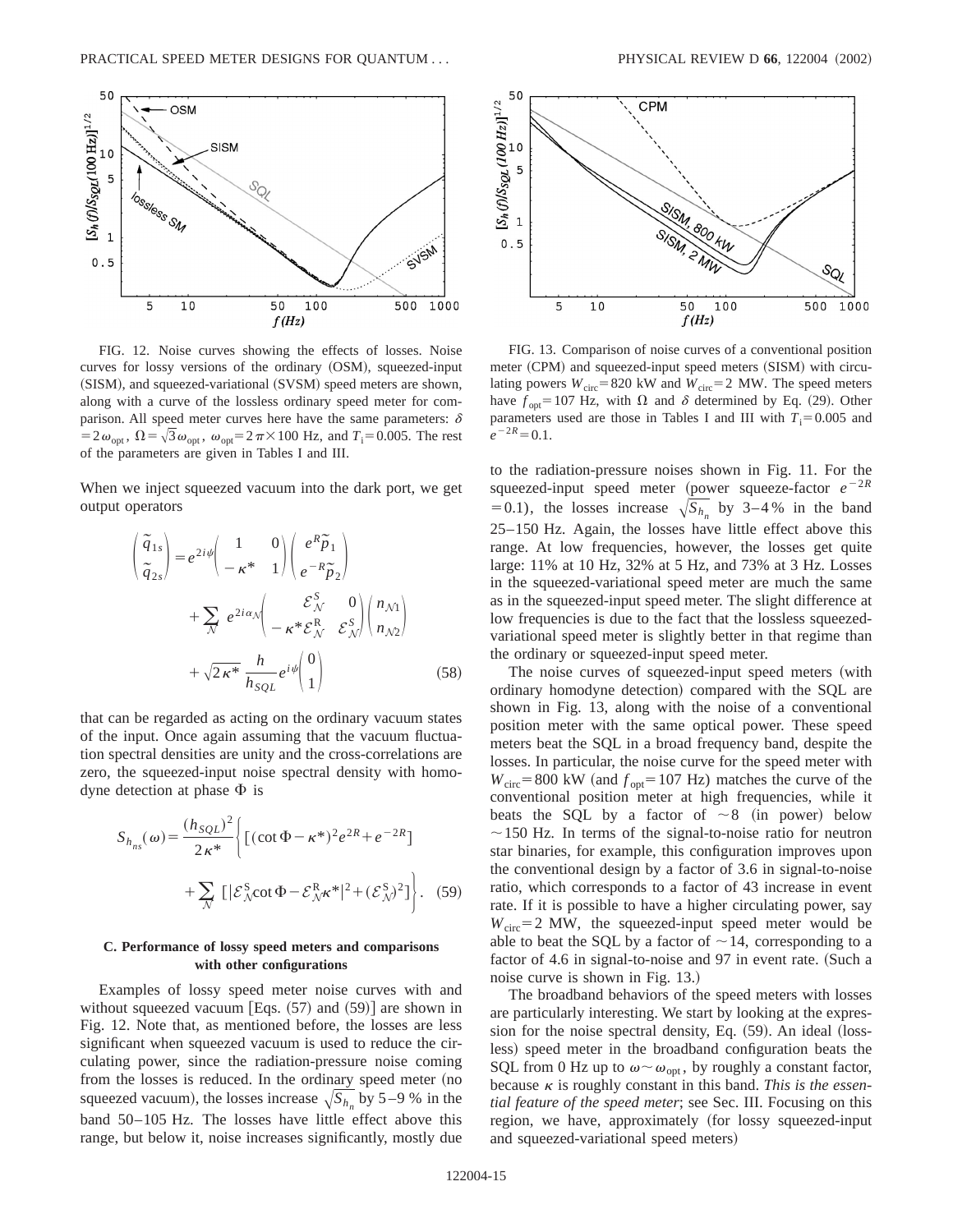

FIG. 14. Comparison of the squeezed-variational speed meter's  $\kappa^*$  with the equivalent coupling constant  $\mathcal{K}_{\kappa}$  (as defined by KLMTV) for the squeezed-variational position meter. Parameters are  $W_{\text{circ}} = 820 \text{ kW}$ ,  $\gamma = \delta = 2 \pi \times 100 \text{ Hz}$ , and  $\Omega = 2 \pi \times 173 \text{ Hz}$ .

$$
S_{h_{ns}}(\omega) \approx \frac{h_{SQL}^2}{2\kappa_{\text{max}}^*} \bigg[ e^{-2R} + \sum_{\mathcal{N}} |\mathcal{E}_{\mathcal{N}}^S|^2 + \kappa^*_{\text{max}}^2 \sum_{\mathcal{N}} |\mathcal{E}_{\mathcal{N}}^S - \mathcal{E}_{\mathcal{N}}^R|^2 \bigg]. \tag{60}
$$

Qualitatively, we can see that if the losses are not severe or if  $\kappa_{\text{max}}^*$  is relatively small (such that the later two terms in the above equation are small compared to the power squeeze factor  $e^{-2R}$ ), the losses do not contribute significantly to the total noise. If, in addition, the dominant loss factors are (almost) frequency independent, then the noise due to losses gives a rather constant contribution, as shown by curves in Fig. 12. In particular, the large bandwidth is preserved. (There is a slight exception to this statement in the absence of squeezed input. Without squeezed input, the circulating power is higher, causing  $\kappa_{\text{max}}^*$  to be 10 times larger than the other cases. Consequently, the frequency dependence of  $\mathcal{E}_{\text{AES}}^{\text{R}}$ will appear in the output.)

As  $\kappa_{\text{max}}$  increases, the noise from the losses may become dominant. In fact, when one minimizes the noise spectral density with respect to  $\kappa_{\text{max}}^*$ , one obtains the following lossdominated result:

$$
S_h^{\text{L}}(\omega) \approx h_{SQL}^2 \sqrt{\left(\sum_{\mathcal{N}} |\mathcal{E}_{\mathcal{N}}^{\text{S}} - \mathcal{E}_{\mathcal{N}}^{\text{R}}|^2\right)} \left(e^{-2R} + \sum_{\mathcal{N}} |\mathcal{E}_{\mathcal{N}}^{\text{S}}|^2\right)},\tag{61}
$$

which is achieved if and only if

$$
\kappa_{\text{max}}^* = \kappa^{\text{L}} \equiv \sqrt{\frac{e^{-2R} + \sum_{\mathcal{N}} |\mathcal{E}_{\mathcal{N}}^{\text{S}}|^2}{\sum_{\mathcal{N}} |\mathcal{E}_{\mathcal{N}}^{\text{S}} - \mathcal{E}_{\mathcal{N}}^{\text{R}}|^2}}. \tag{62}
$$

This  $\kappa^L$  is rather constant and is comparable in magnitude to the values of  $\kappa^*(\omega)$  of our speed meters, suggesting that the speed meters can become loss-limited over a broad band of frequencies. Contrast this with the KLMTV position meters, where  $\mathcal{K}_{*}(\omega)$  grows as  $\omega^{-2}$  at low frequencies; see Fig. 14.



FIG. 15. Comparison of noise curves for a squeezed-variational position meter (SVPM; analyzed in KLMTV) and for a squeezedvariational speed meter (SVSM; analyzed in this paper). Parameters used are those in Tables I and III with  $T_i = 0.005$  and  $e^{-2R} = 0.1$ . Also shown are the loss limits described in Sec. V C.

*This is a fundamental property of displacement meters.* As a result, a position meter optimized at some frequency  $f_{\text{opt}}$  may be able to reach its "loss limit" (the equivalent of  $S_h^L$ ) at that frequency  $f_{\text{opt}}$ , but doing so will result in a sharp growth of noise at frequencies below  $f_{\text{opt}}$ . In contrast, a speed meter similarly optimized is able to stay at the noise level of its loss limit  $S_h^{\text{L}}$  over a wide band of frequencies below  $f_{\text{opt}}$ ; see Fig. 15. While it is unfortunate that losses limit the performance of interferometers, the speed meter is at least able to retain a wide-band sensitivity even in the presence of a loss limit.

To give a specific example of this loss-limit phenomenon, we compare the noise curves of the squeezed-variational position and speed meters (SVPM and SVSM, respectively). We first notice that, with the same circulating power, the position-meter  $\mathcal{K}_*$  and our (squeezed-variational) speedmeter  $\kappa$  agree<sup>10</sup> if  $\delta = \gamma$  (where  $\gamma$  is the bandwidth of the arm cavities, as defined in KLMTV) and if we consider high frequencies ( $\omega \geq {\gamma, \Omega}$ ). Figure 14 shows an example of this [with  $W_{\text{circ}} = 820 \text{ kW}$ ,  $\gamma = \delta = 2\pi \times 100 \text{ Hz}$ ,  $\Omega = 2\pi$  $\times$ 173 Hz]. The noise curves of the two interferometers are shown in Fig. 15.

As expected, the two noise curves in Fig. 15 agree at very high frequencies. At intermediate frequencies, the speed meter's  $\kappa^*$  is larger than the position meter's  $\mathcal{K}_*$ , and thus the speed meter (SVSM) has better sensitivity than the position meter (SVPM). As the frequency decreases, the speed meter reaches its loss limit first and stays at that limit for a wide range of frequencies. The position meter, however, only touches its loss limit and then increases rapidly.

## **VI. CONCLUSIONS**

We have described and analyzed a speed-meter interferometer that has the same performance as the two-cavity design analyzed in Paper I, but it does so without the substantial amount of power flowing through the system or the

<sup>&</sup>lt;sup>10</sup>In fact,  $K_*$  can be obtained from the speed meter  $\kappa^*$  by putting  $\Omega \rightarrow 0$  and  $\delta \rightarrow \gamma$ .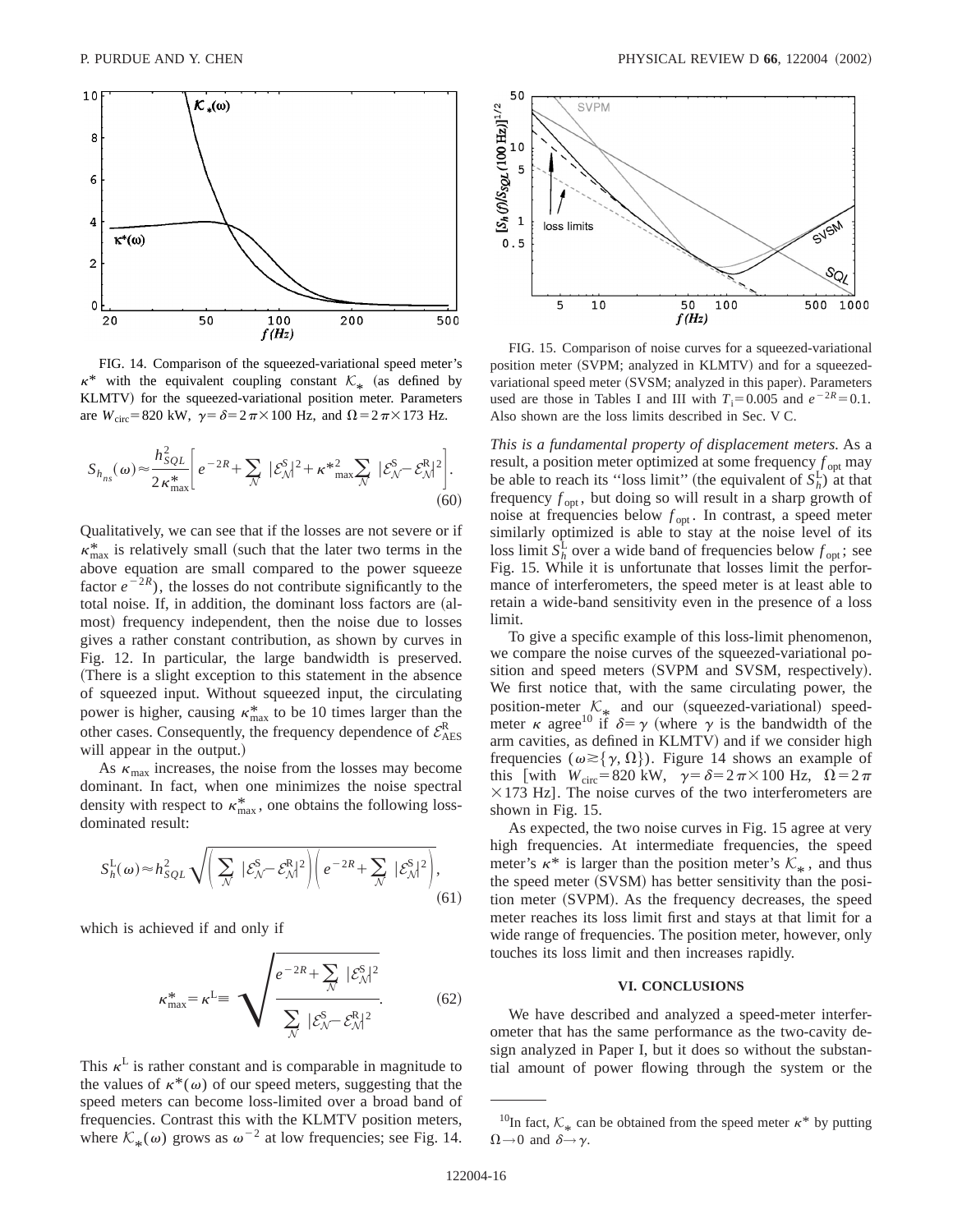exorbitantly high input laser power required by the twocavity speed meter. It was also shown that the injection of squeezed vacuum with  $e^{-2R} = 0.1$  into the dark port of the interferometer will reduce the needed circulating power by an order of magnitude, bringing it into a range that is comparable to the expected circulating power of LIGO-II, if one wishes to beat the SQL by a factor of  $\sqrt{10}$  in amplitude. Additional improvements to the sensitivity, particularly at high frequencies, can be achieved through the use of frequency-dependent homodyne detection.

In addition, it was shown that this type of speed-meter interferometer is not nearly as susceptible to losses as those presented in KLMTV. Its robust performance is due, in part, to the functional form of the coupling factor  $\kappa$ , which is roughly constant at low frequencies. This helps to maintain the speed meters' wideband performance, even in the presence of losses. Losses for the various speed meters we discuss here are generally quite low. The dominant sources of loss-induced noise at low frequencies  $(f \leq f_{\text{opt}})$  are the radiation-pressure noise from losses in the arm, extraction, and sloshing cavities. Because this type of noise is dependent on the circulating power, it can be reduced by reducing the power by means of squeezed input.

# **ACKNOWLEDGMENTS**

We thank Kip Thorne for helpful advice about its solution and about the prose of this paper. We also thank Farid Khalili, Stan Whitcomb, Ken Strain, and Phil Willems for useful discussions. This research was supported in part by NSF grant PHY-0099568 and the David and Barbara Groce Fund at the San Diego Foundation.

### **APPENDIX A: FP CAVITIES AS OPTICAL FILTERS**

As proposed by KLMTV [Sec. V B and Appendix C], Fabry-Pérot cavities can be used as optical filters to achieve frequency-dependent homodyne detection. Here we shall briefly summarize and generalize their results.

Suppose we have one FP cavity of length  $L_{FP}$  and resonant frequency  $\omega_0 - \xi_{FP} \delta_{FP}$ . Also suppose this cavity has an input mirror with finite transmissivity  $T_{FP}$  and a perfect end mirror. When sideband fields at frequency  $\omega_0 \pm \omega$  emerge from the cavity, they have a phase shift

$$
\alpha_{\pm} \equiv 2 \arctan(\xi_{\rm FP} \pm \omega/\delta_{\rm FP}), \tag{A1}
$$

where

$$
\delta_{\rm FP} = \frac{c \, T_{\rm FP}}{4 \, L_{\rm FP}} \tag{A2}
$$

is the half bandwidth of the cavity. [Note that Eq.  $(A1)$  is KLMTV Eqs.  $(88)$  and  $(C2)$ , but a factor of 2 was missing from their equations. Fortunately, this appears to be a typographical error only in that particular equation; the factor of 2 is included in their subsequent calculations.] As a result of this phase shift, the input  $(\tilde{b}_{1,2})$  –output  $(b_{1,2})$  relation for sideband quadratures at frequency  $\omega$  will be [KLMTV Eqs.  $(78)$ ]

$$
\begin{pmatrix} \tilde{b}_1 \\ \tilde{b}_2 \end{pmatrix} = e^{i \alpha_{\text{m}}} \mathbf{R}_{\alpha_p} \begin{pmatrix} b_1 \\ b_2 \end{pmatrix},
$$
 (A3)

where

$$
\alpha_m \equiv \frac{1}{2}(\alpha_+ - \alpha_-), \quad \alpha_p \equiv \frac{1}{2}(\alpha_+ + \alpha_-),
$$
\n(A4)

and

$$
\mathbf{R}_{\phi} = \begin{pmatrix} \cos \phi & -\sin \phi \\ \sin \phi & \cos \phi \end{pmatrix} . \tag{A5}
$$

If a frequency-independent homodyne detection at phase shift  $\theta$  follows the optical filter, the measured quantity will be  $\left[$  KLMTV Eqs.  $(81)$  and  $(82)$   $\right]$ 

$$
\tilde{b}_{\theta} = e^{i\alpha_{\text{m}}}b_{\zeta},\tag{A6}
$$

where

$$
\zeta(\omega) = \theta - \alpha_p \equiv \theta - \frac{1}{2} (\alpha_+ + \alpha_-). \tag{A7}
$$

If more than one filter is applied in sequence  $(I, II, \ldots)$ and followed by homodyne detection at angle  $\theta$ , the measured quadrature will be  $[Eq. (83)]$ 

$$
\zeta(\omega) = \theta - \frac{1}{2}(\alpha_{I+} + \alpha_{I-} + \alpha_{II+} + \alpha_{II-} + \cdots). \tag{A8}
$$

[Note that this  $\zeta(\omega)$  (KLMTV's notation) is the same homodyne angle  $\Phi(\omega)$  that we want to produce.] By adjusting the parameters  $\xi_l$  and  $\delta_l$ , one might be able to achieve the FD homodyne phases needed. KLMTV worked out a particular case for their design [their Secs. V B, V C, and Appendix C].

Here we shall seek a more complete solution that works in a large class of situations. With the help of Eq.  $(A1)$ , Eq.  $(A8)$  can be written in an equivalent form

$$
\frac{1+i \tan \zeta}{1-i \tan \zeta} = e^{2i\theta} \prod_{J=1,\Pi,\dots,s=\pm} \frac{1-i \tan(\alpha_{Js}/2)}{1+i \tan(\alpha_{Js}/2)},
$$

$$
= e^{2i\theta} \prod_{J=1,\Pi,\dots,s=\pm} \frac{\omega - s(-\xi_J \delta_J - i\delta_J)}{\omega - s(-\xi_J \delta_J + i\delta_J)}.
$$
(A9)

Suppose the required tan  $\zeta(\omega)$  is a rational function in  $\omega^2$ ,

$$
\tan \zeta(\omega) = \frac{\sum_{k=0}^{n} B_k \omega^{2k}}{\sum_{k=0}^{n} A_k \omega^{2k}},
$$
\n(A10)

where  $A_k$  and  $B_k$  are real constants with  $A_n^2 + B_n^2 > 0$ . Then Eq. (A9) requires that, for all  $\omega$ ,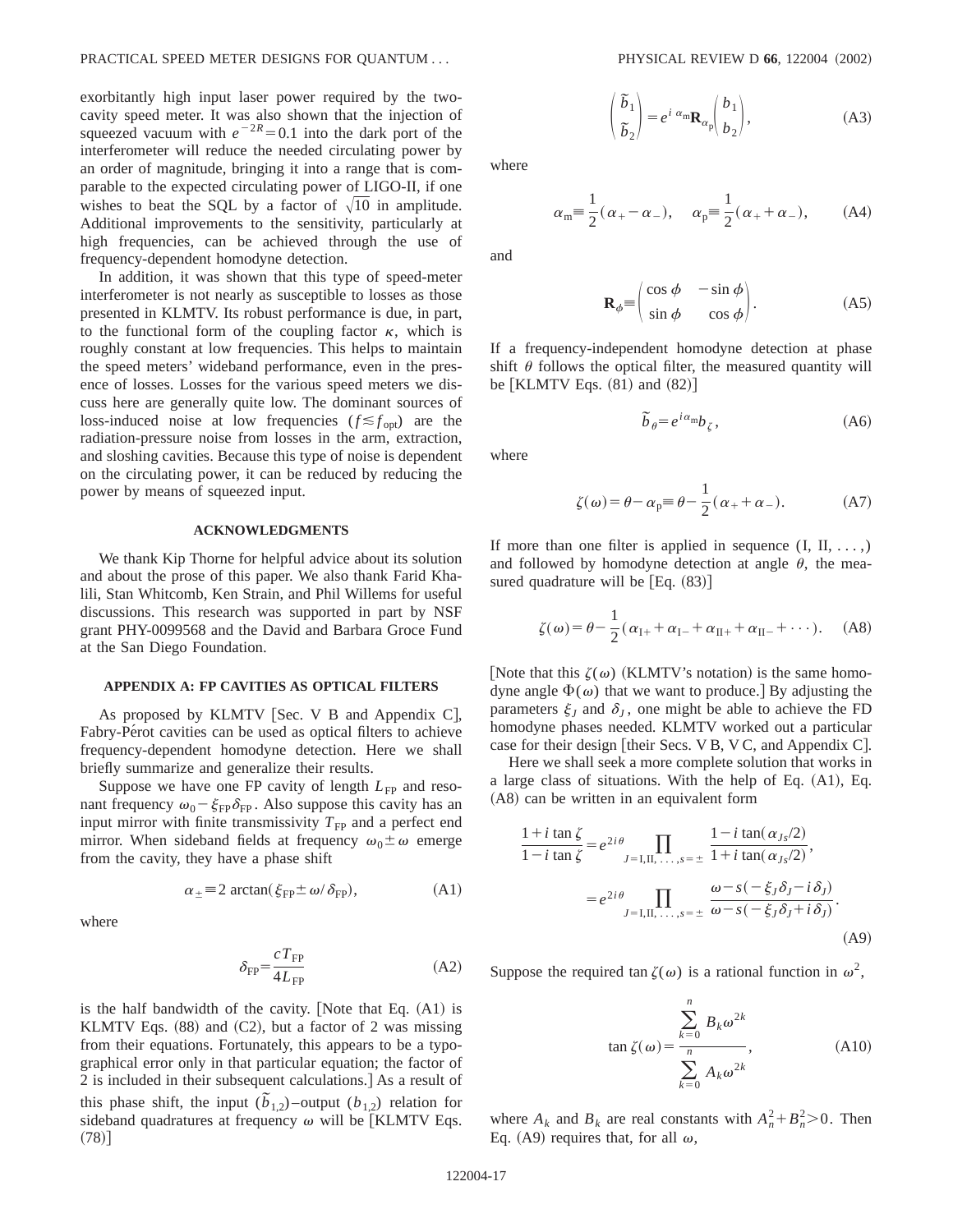$$
\sum_{k=0}^{n} (A_k + iB_k) \omega^{2k}
$$
  
=  $De^{i\theta} \prod_{J=1,\Pi,\dots,s=\pm} [\omega - s(-\xi_J \delta_J - i\delta_J)],$  (A11)

where  $D$  can be any real constant. Equation  $(A11)$  can be solved as follows. First, match the roots of the polynomials of  $\omega$  on the two sides of the equation; denote these roots by  $\pm \omega_J$  with  $J=1,2,\ldots,n$ . Then we can deduce that *n* filters are needed, and their complex resonant frequencies must be offset from  $\omega_0$  by

$$
\omega_J = -\delta_J \xi_J - i \delta_J, \quad J = I, \quad II, \ldots, \quad (A12)
$$

where  $\pm \omega_{\text{I, II, ...}}$  [with  $\Im(\omega_J) > 0$ ] are the 2*n* roots of

$$
\sum_{k=0}^{n} (A_k + iB_k) \omega^{2k}.
$$
 (A13)

After this, the polynomials on the two sides of Eq.  $(A11)$  can only differ by a complex coefficient whose argument determines  $\theta$ . In fact, by comparing the coefficients of  $\omega^{2n}$  on both sides, we have

$$
\theta = \arg(A_{2n} + iB_{2n}).\tag{A14}
$$

# **APPENDIX B: SEMI-ANALYTICAL TREATMENT OF THE LOSS TERMS**

In this appendix, we present a semi-analytic treatment of each source of noise included in Sec. V A. We will use a notation similar to Eqs.  $(12)$ , but in matrix form:

$$
\begin{pmatrix} \tilde{q}_1 \\ \tilde{q}_2 \end{pmatrix} = \begin{pmatrix} \tilde{q}_1 \\ \tilde{q}_2 \end{pmatrix}_{\text{lossless}} + \mathbf{N}_{\text{loss source}},
$$
 (B1)

where  $N_{loss\ source}$  is a vectorial representation of whichever source of loss we are considering at the moment. Each of these terms is associated with a vacuum field of the form  $\sqrt{\mathcal{E}(\omega)\tilde{n}}(\omega)$  [cf. Eq. (50)], which enters the interferometer and increases the level of noise present. For generality, we let  $\mathcal{E}(\omega)$  be frequency dependent. The (constant) characteristic fractional losses for each type of loss will be denoted by  $\varepsilon$ with an appropriate subscript. Each loss term appearing in Table II is presented in a subsection below.

### **1. Arms, extraction mirror, and sloshing cavity (AES)**

The losses in the arms allow an unsqueezed vacuum field  $\sqrt{\varepsilon_{\text{arm}}}\tilde{n}_{\text{arm}}$  to enter the optical train. By idealizing this field as arising entirely at the arm's end mirror, propagating the field through the interferometer to the output port, we obtain the following contribution to the output noise:

$$
\mathbf{N}_{\text{arm}} = -\sqrt{\frac{\varepsilon_{\text{arm}}}{T_o}} \left[ e^{i\psi} \frac{\omega \delta}{|\mathcal{L}(\omega)|} \begin{pmatrix} 1 & 0 \\ 0 & 1 \end{pmatrix} + e^{2i\psi} \begin{pmatrix} 0 & 0 \\ \kappa^{*}/2 & 0 \end{pmatrix} \right]
$$

$$
\times \left( \frac{\tilde{n}_{\text{arm1}}}{\tilde{n}_{\text{arm2}}} \right), \tag{B2}
$$

where the vacuum operators from the two arms are combined as

$$
\widetilde{n}_{armj} = \frac{\widetilde{n}_{ej} - \widetilde{n}_{nj}}{\sqrt{2}}.
$$
\n(B3)

The first term (independent of  $\kappa^*$ ) is the shot-noise contribution, while the second term (proportional to  $\kappa^*$ ) is the radiation-pressure noise. It turns out that several of the other loss sources  $N$  have a similar mathematical form.

We consider, specifically, the loss from the extraction mirror, which effectively allows  $\sqrt{\epsilon_{\text{ext}}} \tilde{n}_{\text{ext}}$  into the optical train. By propagating this field through the interferometer to the output port, we obtain the following contribution to the noise:

$$
\mathbf{N}_{\text{ext}} = \sqrt{\frac{\varepsilon_{\text{ext}}}{T_{\text{o}}}} \left[ e^{i\psi} \frac{\omega \delta}{|\mathcal{L}(\omega)|} \begin{pmatrix} 1 & 0 \\ 0 & 1 \end{pmatrix} + e^{2i\psi} \begin{pmatrix} 0 & 0 \\ \kappa^{*}/2 & 0 \end{pmatrix} \right]
$$

$$
\times \left( \frac{\tilde{n}_{\text{ext1}}}{\tilde{n}_{\text{ext2}}} \right). \tag{B4}
$$

The loss from the sloshing cavity is a bit different: the imperfect end mirror of the sloshing cavity produces a vacuum noise field  $\sqrt{\varepsilon_{\text{slosh}}}\tilde{n}_{\text{slosh}}$  which exits the cavity with the form

$$
\sqrt{\frac{4\epsilon_{\text{slosh}}/T_{\text{s}}}{1+\omega^2/(\delta_{\text{s}}/2)^2}}e^{i\beta_{\text{s}}}\tilde{n}_{\text{slosh1,2}} \approx \sqrt{\epsilon_{\text{slosh}}} \frac{i\Omega}{\omega} \tilde{n}_{\text{slosh1,2}},
$$
\n(B5)

where  $\beta_s \equiv \arctan(2\omega/\delta_s) \approx \pi/2$  for most of the frequency band of interest. The associated noise is

$$
\mathbf{N}_{\text{slosh}} = -\sqrt{\frac{\varepsilon_{\text{slosh}}}{T_o}} \frac{i\Omega}{\omega} \left[ e^{i\psi} \frac{\omega \delta}{|\mathcal{L}(\omega)|} \begin{pmatrix} 1 & 0 \\ 0 & 1 \end{pmatrix} + e^{2i\psi} \begin{pmatrix} 0 & 0 \\ \kappa^* / 2 & 0 \end{pmatrix} \right] \begin{pmatrix} \tilde{n}_{\text{slosh1}} \\ \tilde{n}_{\text{slosh2}} \end{pmatrix} .
$$
 (B6)

Since the vacuum fields  $\tilde{n}_{arm}$ ,  $\tilde{n}_{ext}$ , and  $\tilde{n}_{slosh}$  are independent and uncorrelated, we can effectively combine these four noises into a single expression

$$
\mathbf{N}_{\text{AES}} = \sqrt{\frac{\varepsilon_{\text{AES}}}{T_o}} \left[ e^{i\psi} \frac{\omega \delta}{|\mathcal{L}(\omega)|} \begin{pmatrix} 1 & 0 \\ 0 & 1 \end{pmatrix} + e^{2i\psi} \begin{pmatrix} 0 & 0 \\ \kappa^* / 2 & 0 \end{pmatrix} \right]
$$

$$
\times \left( \frac{\tilde{n}_{\text{AES1}}}{\tilde{n}_{\text{AES2}}} \right), \tag{B7}
$$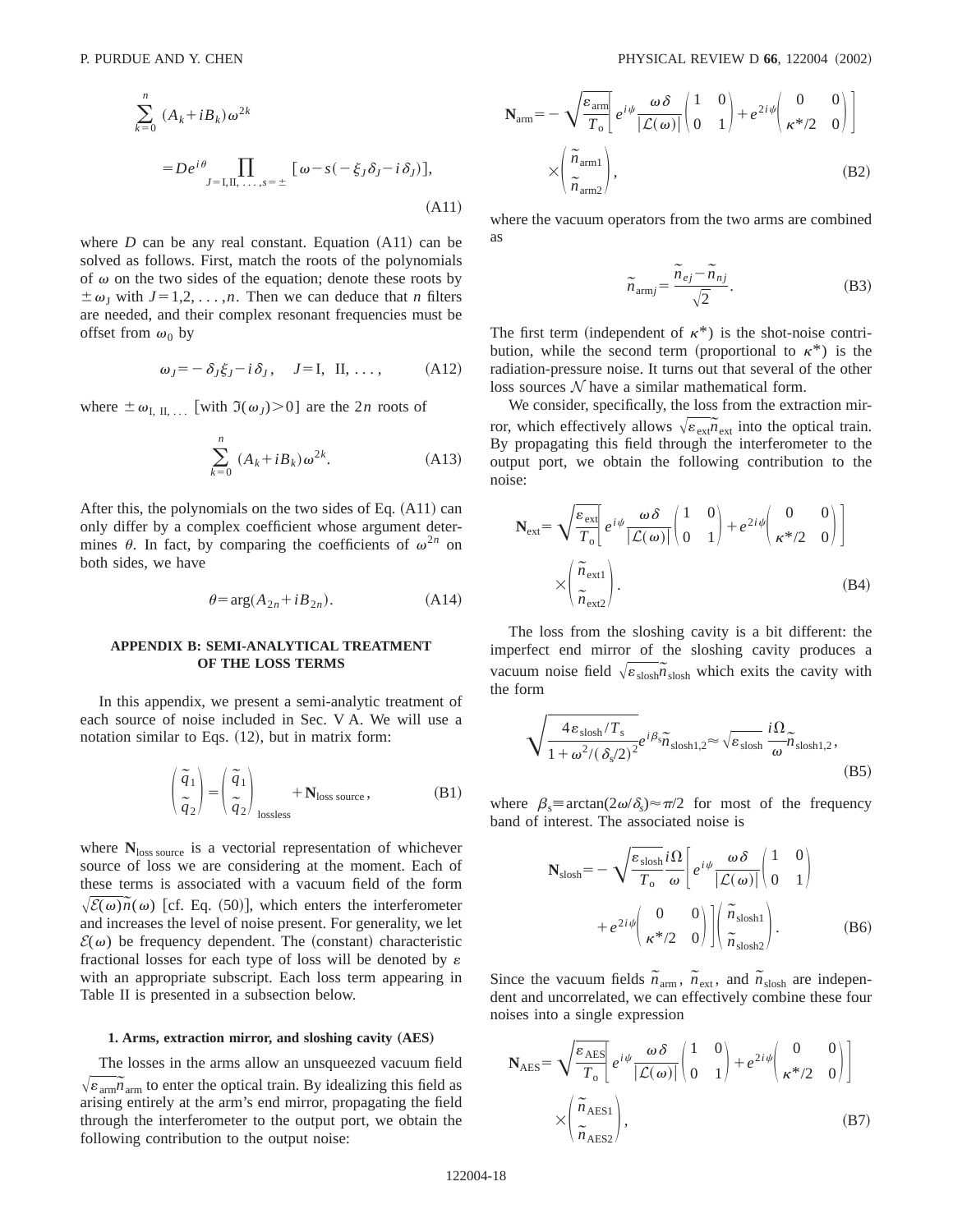with

$$
\varepsilon_{\text{AES}} \sim \mathcal{E}_{\text{AES}}(\omega) \equiv \varepsilon_{\text{arm}} + \varepsilon_{\text{ext}} + \varepsilon_{\text{slosh}} \Omega^2 / \omega^2. \tag{B8}
$$

We expect that  $\varepsilon_{\text{arm}} \sim \varepsilon_{\text{slosh}} \sim \varepsilon_{\text{ext}} \sim 2 \times 10^{-5}$ , as discussed in the paragraph following Eq. (50) and as shown in Table III.

#### **2. Port-closing mirror**

The imperfection of the closing mirror has two effects:  $(i)$ it directly introduces a fluctuation  $-\sqrt{\varepsilon_{\text{close}} R_o n_{\text{close}}}$  into the output, giving a shot noise

$$
\mathbf{N}_{\text{close}}^{\text{shot direct}} = -\sqrt{\varepsilon_{\text{close}} R_o} \left( \frac{\tilde{n}_{\text{close}}}{\tilde{n}_{\text{close}}} \right); \tag{B9}
$$

and (ii) it introduces a fluctuation  $\sqrt{\epsilon_{\text{close}}} \overline{T_o} \overline{n}_{\text{close}}$  into the light that passes from the arms into the sloshing cavity, giving (after propagation through the sloshing cavity and interferometer and into the output)

$$
\mathbf{N}_{\text{close}}^{\text{indirect}} = -\sqrt{\varepsilon_{\text{close}}}\left[e^{i\psi} \frac{\omega \delta}{|\mathcal{L}(\omega)|} \begin{pmatrix} 1 & 0 \\ 0 & 1 \end{pmatrix} + e^{2i\psi} \begin{pmatrix} 0 & 0 \\ \kappa^{*}/2 & 0 \end{pmatrix}\right]
$$

$$
\times \begin{pmatrix} \tilde{n}_{\text{close}} \\ \tilde{n}_{\text{close}} \end{pmatrix}.
$$
(B10)

Combining these two expressions gives, to leading order (in the various transmissivities and the small parameters  $\omega L/c$ and  $\varepsilon_{\text{close}}$ ),

$$
\mathbf{N}_{\text{close}} = \sqrt{\varepsilon_{\text{close}}} \left[ i e^{i\psi} \frac{\Omega^2 - \omega^2}{|\mathcal{L}(\omega)|} \begin{pmatrix} 1 & 0 \\ 0 & 1 \end{pmatrix} - e^{2i\psi} \begin{pmatrix} 0 & 0 \\ \kappa^* / 2 & 0 \end{pmatrix} \right]
$$

$$
\times \left( \frac{\tilde{n}_{\text{close}}}{\tilde{n}_{\text{close}}} \right). \tag{B11}
$$

Since  $\varepsilon_{\text{close}}$  is simply the loss from the port-closing mirror itself, we can assume that  $\varepsilon_{\text{close}} \lesssim 2 \times 10^{-5}$ . Then, this and the above expression  $(B11)$  show that the output noise from the closing mirror is  $T_0$  times smaller than the AES loss [Eq.  $(B8)$ .

## **3. The RSE cavity**

The losses in the region between the internal mirrors and the RSE mirror, i.e., the RSE cavity, are more complicated than the previous cases. As before, we suppose that, during each propagation from one end to the other of the RSE cavity, a fraction  $\varepsilon_{RSE}$  of the light power is dissipated and replaced by a corresponding vacuum field,  $\sqrt{\varepsilon_{RSE}} \tilde{n}_{in}$  or  $\sqrt{\varepsilon_{\text{RSE}}}\tilde{n}_{\text{out}}$  (depending on whether the light is propagating in towards the arms or out towards the extraction mirror and sloshing cavity). These two fields  $\tilde{n}_{\text{in}}$  and  $\tilde{n}_{\text{out}}$  are independent vacuum fields. At the leading order in  $\varepsilon_{RSE}$ , we have a modified version of the ''input-output'' relation for the RSE cavity:



FIG. 16. Schematic diagram of a simplified version of the RSE cavity. The quantities  $\tilde{n}_{in}$  and  $\tilde{n}_{out}$  enter inside the RSE cavity, whereas  $\mathfrak{N}_{\text{in}}$  and  $\mathfrak{N}_{\text{out}}$  are external to the cavity and exist in different locations.

$$
\begin{pmatrix} B \\ D \end{pmatrix} = \begin{pmatrix} 1 - \frac{1 + R_{i}}{2T_{i}} \varepsilon_{\text{RSE}} & \frac{\sqrt{R_{i}}}{T_{i}} \varepsilon_{\text{RSE}} \\ \frac{\sqrt{R_{i}}}{T_{i}} \varepsilon_{\text{RSE}} & 1 - \frac{1 + R_{i}}{2T_{i}} \varepsilon_{\text{RSE}} \end{pmatrix} \begin{pmatrix} A \\ C \end{pmatrix}
$$

$$
+ \sqrt{\frac{\varepsilon_{\text{RSE}}}{T_{i}}} \begin{pmatrix} 1 & -\sqrt{R_{i}} \\ -\sqrt{R_{i}} & 1 \end{pmatrix} \begin{pmatrix} \tilde{n}_{\text{in}} \\ \tilde{n}_{\text{out}} \end{pmatrix}, \qquad (B12)
$$

where *A*,*B*,*C*,*D* are the field amplitudes shown in Fig. 3. Note that, for simplicity, we are looking at only one arm; we could equally well use the other (substituting  $B \rightarrow F$  and *C*  $\rightarrow$  *G*) or the proper combination of both. Also, notice that if  $\varepsilon_{RSE}$ =0, then we find *B* = *A* and *D* = *C*, which illustrates the fact that the internal and RSE mirrors have no effect on the sidebands (described in Sec. I where we introduced the RSE mirror).

From Eq.  $(B12)$ , we find that the loss inside the RSE cavity has two effects. First, it makes the cancellation of the effect of the internal and the RSE mirrors imperfect. (Recall that an RSE mirror with the same transmissivity as the internal mirrors effectively cancels the effect of the internal mirrors on the sidebands; this was discussed in Sec. I.) This imperfect cancellation will not be important in our situation. Indeed, there is no corresponding term appearing in the input-output relation given in Eqs.  $(51)$ .

Secondly, the loss inside the RSE cavity adds two vacuum fields to light that travels through the RSE cavity in opposite directions [i.e., from A to B  $(IN)$  and from C to D  $(OUT)$ ]. We denote them by

$$
\tilde{\mathfrak{N}}_{\rm IN} \equiv \sqrt{\frac{\varepsilon_{\rm RSE}}{T_{\rm i}}} (\tilde{n}_{\rm in} - \sqrt{R_{\rm i}} \tilde{n}_{\rm out}), \tag{B13a}
$$

$$
\tilde{\mathfrak{N}}_{\text{OUT}} \equiv \sqrt{\frac{\varepsilon_{\text{RSE}}}{T_{\text{i}}}} \left( -\sqrt{R_{\text{i}}}\tilde{n}_{\text{in}} + \tilde{n}_{\text{out}} \right). \tag{B13b}
$$

Note that  $\tilde{n}_{\text{in}}$  and  $\tilde{n}_{\text{out}}$  arise *inside* the RSE cavity as a result of the loss that occurred there and that  $\tilde{\mathfrak{N}}_{\text{IN}}$  and  $\tilde{\mathfrak{N}}_{\text{OUT}}$  are the vacuum fluctuations *emerging* from the RSE cavity. As a result,  $\mathfrak{N}_{\text{IN}}$  and  $\mathfrak{N}_{\text{OUT}}$  *exist in different locations:*  $\mathfrak{N}_{\text{IN}}$  denotes the vacuum field inside the arm cavity with *B*, and  $\tilde{\mathfrak{N}}_{\text{OUT}}$ denotes the vacuum field at the RSE mirror, heading towards the extraction mirror and sloshing cavity with *D*. This is depicted in Fig. 16.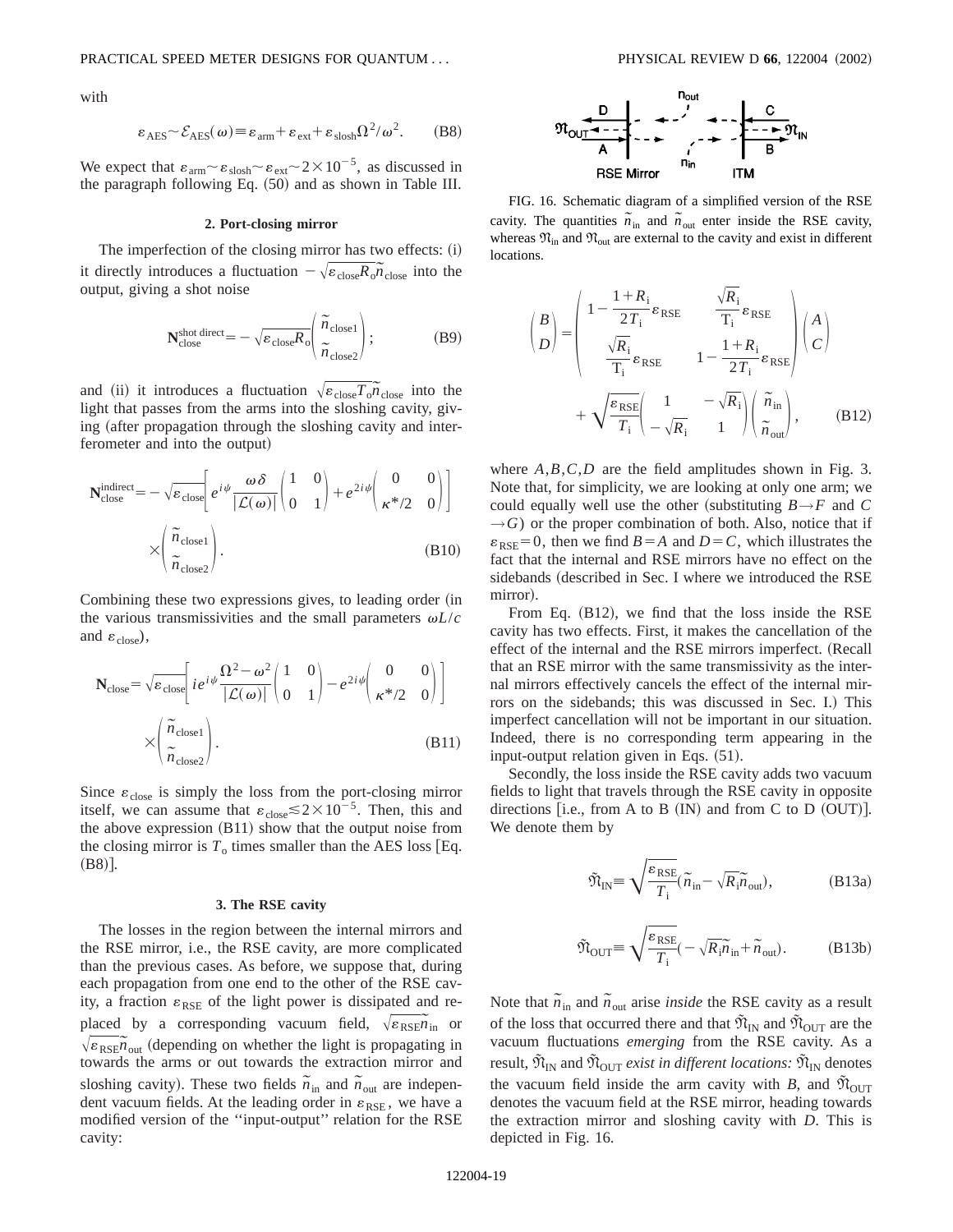The fields  $\tilde{\mathfrak{N}}_{\text{IN}}$  and  $\tilde{\mathfrak{N}}_{\text{OUT}}$  both have a power spectral density a factor  $\sim 1/T_i$  larger than the one-time loss coefficient. This can be explained by the fact that the sideband light bounces back and forth inside the RSE cavity roughly  $\sim 1/T_i$ times before exiting. As a result, the (power) loss coefficient is amplified by the same factor. However, since these fields are quite correlated (both contain similar amounts of  $\tilde{n}_{in}$  and  $\tilde{n}_{\text{out}}$ , we need to analyze them carefully.

For the shot noise, we need to find the amplitude of the vacuum fluctuations that the loss introduces into the output. To understand the effect of this type of loss, we ask how much vacuum fluctuation is added to the field *D* by  $\tilde{\mathfrak{N}}_{IN}$  and  $\tilde{\mathfrak{N}}_{\text{OUT}}$ . The answer is obtained by propagating  $\tilde{\mathfrak{N}}_{\text{IN}}$  one round trip inside the interferometer's  $arm(s)$  and then combining it with  $\tilde{\mathfrak{N}}_{\text{OUT}}$ . This gives

$$
D \rightarrow D + [\tilde{\mathfrak{N}}_{\text{OUT}} + e^{2i\omega L/c} \tilde{\mathfrak{N}}_{\text{IN}}]
$$
  
\n
$$
\approx D + \sqrt{\frac{\varepsilon_{\text{RSE}} T_i}{4} \left( 1 + \frac{\omega^2}{\delta_i^2} \right)} (e^{i\beta i} \tilde{n}_{\text{in}} + e^{-i\beta i} \tilde{n}_{\text{out}}),
$$
\n(B14)

where  $\delta_i = T_i c / 4L$  and  $\beta_i = \arctan(\omega/\delta_i)$ . Propagating this to the output, we get the shot noise contribution to be

$$
\mathbf{N}_{RSE}^{\text{shot}} = \sqrt{\frac{\varepsilon_{RSE} T_{\text{i}}}{4T_{\text{o}}} \left( 1 + \frac{\omega^2}{\delta_{\text{i}}^2} \right)} e^{i\psi} \frac{\omega \delta}{|\mathcal{L}(\omega)|} \left[ e^{+i\beta_{\text{i}}} \left( \frac{\tilde{n}_{\text{in1}}}{\tilde{n}_{\text{in2}}} \right) + e^{-i\beta_{\text{i}}} \left( \frac{\tilde{n}_{\text{out1}}}{\tilde{n}_{\text{out2}}} \right) \right].
$$
\n(B15)

This noise is not of the magnitude that Eqs.  $(B13)$  would appear to indicate. Instead of having a coefficient of  $\sim \sqrt{\varepsilon_{RSE}/T_i}$ , it has a much smaller value when  $\omega \leq \delta_i$ . The reason is that the two vacuum fluctuations traveling in opposite directions are anticorrelated and largely cancel each other, since they are summed in the outgoing field *D*. This cancellation becomes less perfect as  $\omega$  grows and becomes much larger than  $\delta_i$ . This effect is shown in Fig. 11.

For the RSE contribution to the radiation-pressure noise, we are interested in how much the two noise fields  $\mathfrak{N}_{\text{IN}}$  and  $\tilde{\mathfrak{N}}_{\text{OUT}}$  contribute to the carrier amplitude fluctuation *at the position of the test masses*. Therefore, we ask what the sum of  $\tilde{\mathfrak{N}}_{\text{IN}}$  and  $\tilde{\mathfrak{N}}_{\text{OUT}}$  is when they combine at the end mirrors of the arm cavities. Since  $\tilde{\mathfrak{N}}_{\text{OUT}}$  is superposed on *D*,  $\tilde{\mathfrak{N}}_{\text{OUT}}$  must be propagated through the sloshing cavity and back to the arm cavity, where it is combined with  $\tilde{\mathfrak{N}}_{IN}$ . There is a phase factor of  $e^{i\omega L/c}$  due to the propagation from the internal mirror to the end mirror (in addition to the phases acquired on the way to and inside the sloshing cavity; these are explained below), producing

$$
B \rightarrow B + e^{i\omega L/c} \left[ \tilde{\mathfrak{N}}_{\text{IN}} - \tilde{\mathfrak{N}}_{\text{OUT}} (1 - T_o) \frac{e^{2i\beta_s}}{1 - T_o e^{2i\beta_s}} \right]
$$
  

$$
\approx B + 2T_o \sqrt{\frac{\varepsilon_{\text{RSE}}}{T_i}} \frac{\omega(\delta_i + \delta) + i\Omega^2}{\omega \delta} \tilde{n}_{\text{in}}
$$
  

$$
+ \frac{\omega(\delta_i - \delta) - i\Omega^2}{\omega \delta} \tilde{n}_{\text{out}} , \qquad (B16)
$$

where  $\beta_s = \arctan(2\omega/\delta_s)$  is the phase associated with the sloshing cavity. Propagating the new *B* to the output produces a radiation-pressure contribution

$$
\mathbf{N}_{\text{RSE}}^{\text{rad pres}} = \sqrt{\frac{\varepsilon_{\text{RSE}} T_{o}}{T_{i}}} e^{2i\psi} \begin{pmatrix} 0 & 0 \\ -\kappa^{*} & 0 \end{pmatrix} \begin{bmatrix} \omega(\delta_{i} + \delta) + i\Omega^{2} \\ \omega\delta \end{bmatrix} \begin{pmatrix} \tilde{n}_{\text{in}1} \\ \tilde{n}_{\text{in}2} \end{pmatrix} + \frac{\omega(\delta_{i} - \delta) - i\Omega^{2}}{\omega\delta} \begin{pmatrix} \tilde{n}_{\text{out}1} \\ \tilde{n}_{\text{out}2} \end{pmatrix} .
$$
 (B17)

As before, this noise does not have a magnitude  $\sim \sqrt{\varepsilon_{\rm RSE}/T_i}$ ; it is much smaller. The reason is that when  $\tilde{\mathfrak{N}}_{\text{OUT}}$  travels to the sloshing cavity and back to the arms, it gains two phase shifts. First is a constant phase shift of  $\pi$ , due to the distance it traveled (twice) between the RSE and sloshing mirror. The other is from the sloshing cavity, where for frequencies much larger than the bandwidth  $\delta_s$  of the sloshing cavity, this phase shift is roughly  $\pi$ . Adding these two phase shifts,  $\mathfrak{N}_{\text{OUT}}$  will appear roughly unchanged when it combines with  $\tilde{\mathfrak{N}}_{\text{IN}}$  in the arm cavity. Since these two vacuum fields are anticorrelated, there is again an effective cancellation between the two noises at frequencies above  $\delta_{\rm s}$ . This cancellation becomes less complete at low frequencies; see Fig. 11.

We assume the fractional loss  $\varepsilon_{RSE} \sim 2 \times 10^{-5}$ , since it arises primarily from losses in the RSE cavity's optical elements (mirrors and beam splitter). (See Appendix C for a discussion of the noise due to mode mismatching, which we do not consider here.)

#### **4. Detection and filter cavities**

First, we consider the losses involved in the detection of the signal (without filter cavities). Two important sources of photon loss are mode mismatching associated with the local oscillator used for frequency-independent homodyne detection  $(\varepsilon_{10})$  and the inefficiency of the photodiode  $(\varepsilon_{10})$ . In a squeezed-input speed meter, there will also be a circulator (with fractional loss  $\varepsilon_{\text{circ}}$ ) through which the squeezed vacuum is fed into the system and through which the output light will have to pass. These losses have no frequency dependence, so they are modeled by an equation of the form of Eq.  $(50)$  with

$$
\mathcal{E}_{\text{OPC}}(\omega) = \varepsilon_{\text{OPC}} = \varepsilon_{\text{lo}} + \varepsilon_{\text{pd}} + \varepsilon_{\text{circ}}
$$
 (B18)

[cf. KLMTV Eq.  $(104)$ ]. The contribution to the noise is then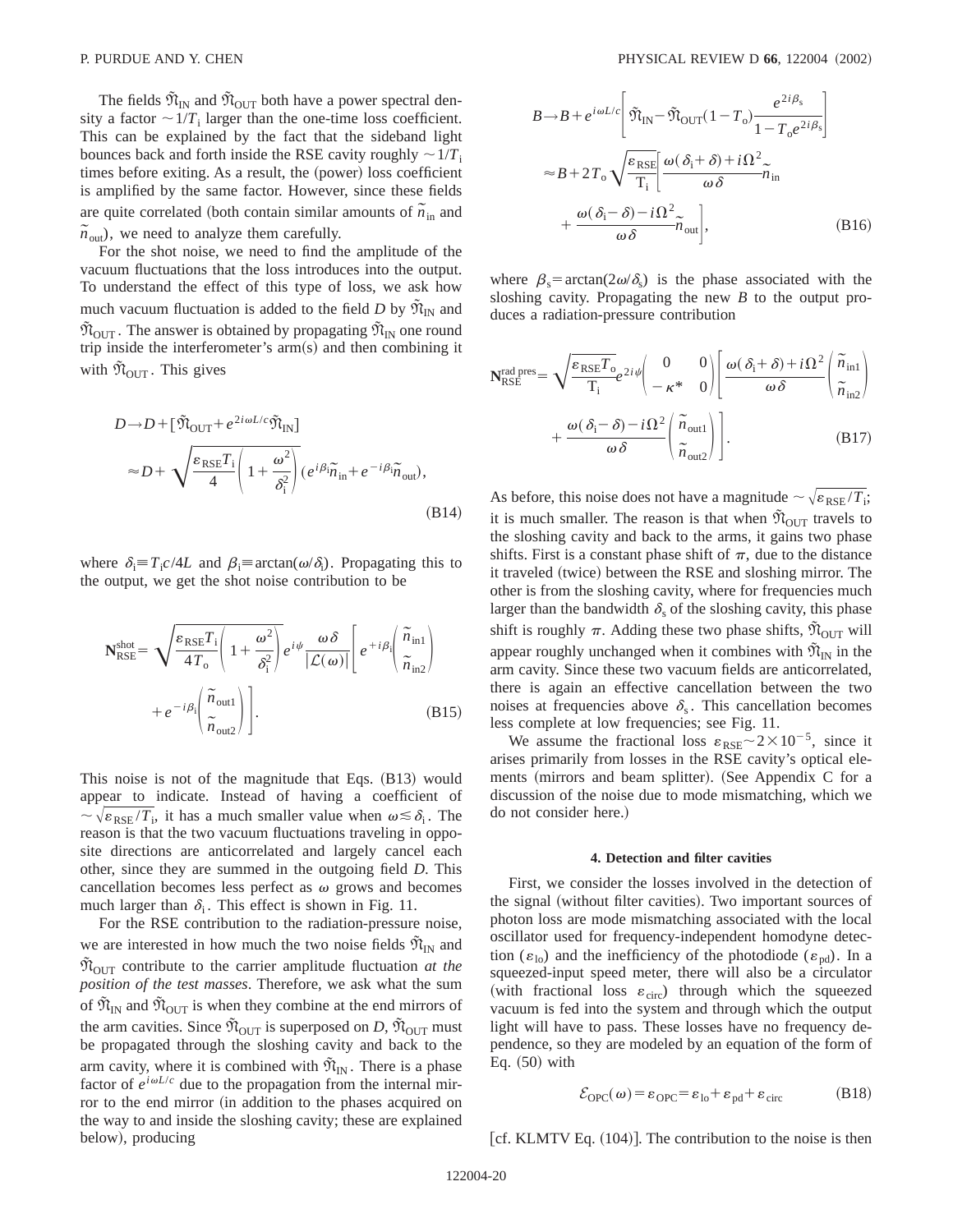$$
\mathbf{N}_{\text{OPC}} = \sqrt{\varepsilon_{\text{OPC}}} \left( \frac{\tilde{n}_{\text{OPC1}}}{\tilde{n}_{\text{OPC2}}} \right),\tag{B19}
$$

where the  $\tilde{n}_{\text{OPC}j}$  are linear combinations of the individual (independent) vacuum fields entering at each location (so the spectral densities of these fields are unity and there are no cross-correlations! and propagated to the output port. KLMTV assumed that each of these losses is about 0.001, giving  $\varepsilon_{\text{OPC}}$  ~ 0.003.

We next turn our attention to optical filters on the output (as in the case of frequency-dependent homodyne detection for a squeezed-variational speed meter, discussed in Sec. IV B). Such cavities will have losses that may contribute significantly to the noises of QND interferometers, as has been seen in KLMTV. In their Sec. VI, KLMTV carried out a detailed analyses of such losses; our investigation is essentially the same as theirs.

The loss in the optical filters can come from scattering or absorption in the cavity mirrors, which can be modeled by attributing a finite transmissivity  $T<sub>e</sub>$  to the end mirrors, as we did for the arm cavities. The effect of lossy filters is again analogous to [Eq. (50)]. This time the loss coefficient  $\mathcal{E}_{F}(\omega)$ does have some frequency dependence:

$$
\mathcal{E}_{\rm F} = 2\varepsilon_{\rm mm} + \sum_{J=I,\; II} \bar{\mathcal{E}}_J = 2\varepsilon_{\rm mm} + \frac{1}{2} \sum_{J=I,\; II} (\mathcal{E}_{J+} + \mathcal{E}_{J-}),\tag{B20}
$$

where  $\varepsilon_{mm}$  ~ 0.001 is the mode-mismatching into each filter cavity and where

$$
\mathcal{E}_{J\pm} = \frac{4T_e}{T_J[1 + (\pm \omega/\delta_J - \xi_J)^2]}
$$
(B21)

are the loss coefficents of the two different filter cavities (*J*  $=$  I, II) [cf. Eqs. (103) and (106) of KLMTV]. The noise contribution is

$$
\mathbf{N}_{\mathrm{F}} = \sqrt{\mathcal{E}_{\mathrm{F}}} \left( \begin{array}{c} \widetilde{n}_{\mathrm{F1}} \\ \widetilde{n}_{\mathrm{F2}} \end{array} \right). \tag{B22}
$$

The weak frequency dependence of  $\mathcal{E}_F$  will be neglected (as KLMTV did), giving

$$
\varepsilon_{\rm F} \simeq \mathcal{E}_{\rm F} \sim 0.005\tag{B23}
$$

[cf. Eqs. (107) and (104) of KLMTV]. The value of  $\varepsilon_F$  may vary slightly for the different optimizations we have used, but it remains less than 0.006.

# **APPENDIX C: EFFECTS DUE TO MODE MISMATCHING: A SIMPLE ANALYSIS**

In the practical implementation of GW interferometers, the mismatching of spatial modes between different optical cavities will degrade the sensitivity because signal power will be lost into higher-order modes and, correspondingly, vacuum noises from those modes will be introduced to the signal. In a way, this is similar to other sources of optical loss discussed in the previous appendix. However, the higherorder modes do not simply get dissipated—they too will propagate inside the interferometer (although with a different propagation law). As a consequence, the exchange of energy between fundamental and higher modes due to modemismatching is *coherent*, and the formalism we have been using for the loss does not apply. In this section, we shall extend our formalism to include one higher-order mode and give an extremely simplified model of the modemismatching effects.<sup>11</sup>

In a conventional interferometer (LIGO-I), the modemismatching comes predominantly from the mismatch of the mirror shapes between the two arms, which makes the wavefronts from the two arms different at the beam splitter. In particular, the cancellation of the carrier light at the dark port is no longer perfect, and additional (bright-port) noises are introduced into the dark-port output. For our speed meter, a third cavity—the sloshing cavity—has to be matched to the two arm cavities, further complicating the problem.

In order to simplify the situation, we approximate all the waves propagating in the corner station (the region near the beam splitter, where the distances are short) as following the same phase-propagation law as a plane wave. The only possible source of mismatch is assumed to come from the difference of wavefront shapes (to first order in the fractional difference of the radii of curvature) and waist sizes for the light beams emerging from the two arm cavities and the sloshing cavity. Suppose, in the region of the corner station, we have a fiducial fundamental Gaussian mode  $\Psi^{(0)}$  (which is being pumped by the carrier) with waist size  $w_0$  and wavefront curvature  $\alpha_0 \equiv 1/R_0$  that is roughly the same as those of the three cavities:<sup>12</sup>

$$
\Psi^{(0)}(x,y) \propto \frac{1}{w_0} \exp\left(-\frac{\rho^2}{w_0^2} + ik\frac{\alpha_0 \rho^2}{2}\right),
$$
 (C1)  

$$
\rho = \sqrt{x^2 + y^2}.
$$

At leading order in the mismatches, the fundamental modes of the three cavities (in the region of the corner station), which have waist sizes  $w<sub>I</sub>$  and curvatures  $\alpha<sub>I</sub> \equiv 1/R<sub>I</sub>$  [J=n, e, or slosh (for the north arm, east arm, and sloshing cavity, respectively)], can be written in the form

$$
\Psi_{\text{find}}^{J}(x, y) \propto \frac{1}{w_0} \exp\left(ikw_0^2 \frac{\alpha_J - \alpha_0}{4}\right)
$$
\n
$$
\times \exp\left(-\frac{\rho^2}{w_0^2} + ik\frac{\alpha_0 \rho^2}{2}\right) \left\{1 + \left(\frac{w_J - w_0}{4w_0}\right) + ikw_0^2 \frac{\alpha_J - \alpha_0}{16}\right) \left[H_2\left(\frac{\sqrt{2}x}{w_0}\right) + H_2\left(\frac{\sqrt{2}y}{w_0}\right)\right]\right\},
$$
\n(C2)

 $11$ This way of modeling the mode-mismatching effects was suggested to us by Stan Whitcomb.

 $12$ We have chosen to use the curvature instead of the radius of curvature because in this region the wavefronts are very flat.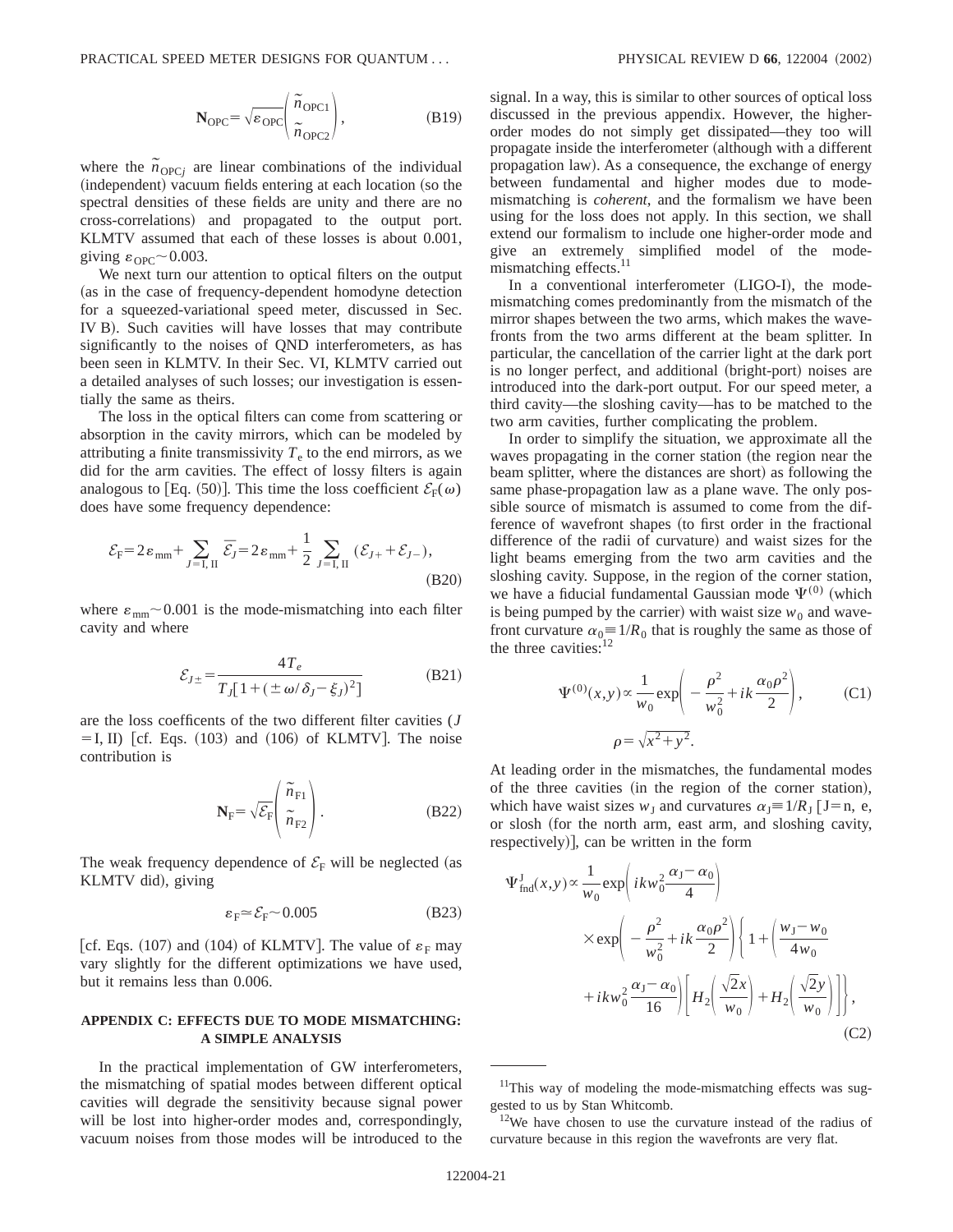where  $H_2(u)$  is the second-order Hermite polynomial of *u*. This  $\Psi_{\text{find}}^J(\pi, y)$  can be expressed as  $\Psi^{(0)}$  plus a small admixture of a higher-order mode  $\Psi^{(1)}$ , which consists of equal amounts of  $TEM_{02}$  and  $TEM_{20}$  modes (and thus is orthogonal to  $\Psi^{(0)}$ ). This admixture changes the waist size from  $\omega_0$  to  $\omega_J$  and the curvature from  $\alpha_0$  to  $\alpha_J$ . We can choose our fiducial fundamental mode  $\Psi^{(0)}$  in such a way that the two arm cavities have an opposite mismatch with it, i.e.,  $\alpha_n + \alpha_e = 2\alpha_0$ ,  $w_n + w_e = 2w_0$ , and at leading order,

$$
\begin{pmatrix} \Psi_{\text{find}}^{\text{n,e}} \\ \Psi_{\text{exc}}^{\text{n,e}} \end{pmatrix} = \begin{pmatrix} 1 & \pm \mu_{\text{arm}} \\ \mp \mu_{\text{arm}}^* & 1 \end{pmatrix} \begin{pmatrix} \Psi^{(0)} \\ \Psi^{(1)} \end{pmatrix}, \tag{C3}
$$

where "exc" denotes the excited mode and the admixing amplitude  $\mu_{arm}$  is, in general, complex. We also denote the fundamental and excited modes of the sloshing cavity as

$$
\begin{pmatrix} \Psi_{\text{find}}^{\text{slosh}} \\ \Psi_{\text{exc}}^{\text{slosh}} \end{pmatrix} = \begin{pmatrix} 1 & \mu_{\text{slosh}} \\ -\mu_{\text{slosh}}^* & 1 \end{pmatrix} \begin{pmatrix} \Psi^{(0)} \\ \Psi^{(1)} \end{pmatrix};\tag{C4}
$$

again,  $\mu_{\rm{slosh}}$  can be complex. We shall also assume that the higher-order modes involved here are far from resonance inside the cavities and will be rejected by them, gaining a phase of  $\pi$  upon reflection from each cavity's input mirror. In the output, we assume the mode  $\Psi^{(0)}$  is selected for detection. (The local oscillator associated with the homodyne detection is chosen to have the same spatial mode as  $\Psi^{(0)}$ , thereby "selecting"  $\Psi^{(0)}$ . Note that the potential modemismatch effect here is already taken into account in the fractional loss  $\varepsilon_{\text{lo}}$  of the local oscillator, as described in Appendix B 4.)

Quite naturally, we have to introduce two sets of quadrature operators to describe the two modes. For example, for the field  $P(\zeta)$  entering through the extraction mirror, we have

$$
\widetilde{\mathbf{p}}^{(0)} \equiv \begin{pmatrix} \widetilde{p}_1^{(0)} \\ \widetilde{p}_2^{(0)} \end{pmatrix}, \quad \widetilde{\mathbf{p}}^{(1)} \equiv \begin{pmatrix} \widetilde{p}_1^{(1)} \\ \widetilde{p}_2^{(1)} \end{pmatrix}.
$$
 (C5)

For each of the three cavities, we have to decompose the optical field into its own fundamental and excited modes, propagate them separately and then combine them. The input–output  $(a - b)$  relation of one of the cavities with mirrors held fixed can be written as

$$
\begin{pmatrix} \widetilde{\mathbf{b}}^{(0)} \\ \widetilde{\mathbf{b}}^{(1)} \end{pmatrix} = \begin{bmatrix} e^{i\Phi_{\text{find}}} \mathbf{P}_{\text{find}} + e^{i\Phi_{\text{exc}}} \mathbf{P}_{\text{exc}} \end{bmatrix} \begin{pmatrix} \widetilde{\mathbf{a}}^{(0)} \\ \widetilde{\mathbf{a}}^{(1)} \end{pmatrix}, \tag{C6}
$$

where

$$
\mathbf{P}_{\text{find}} = \begin{pmatrix} 1 \\ \mu \end{pmatrix} (1 \ \mu^*), \tag{C7a}
$$

$$
\mathbf{P}_{\text{exc}} = \begin{pmatrix} -\mu^* \\ 1 \end{pmatrix} (-\mu \quad 1), \tag{C7b}
$$

are the projection operators, and  $\Phi_{\text{fnd}}$  and  $\Phi_{\text{exc}} = \pi$  are the phases gained by the fundamental mode and excited mode after being reflected back by the cavity.

The mode-mismatching can cause both shot and radiation pressure noises at the output, giving

$$
\widetilde{\mathbf{q}}^{(0)} \rightarrow \widetilde{\mathbf{q}}^{(0)} + \mathbf{N}_{MM}^{shot} + \mathbf{N}_{MM}^{rad \text{ pres}}.
$$
 (C8)

Assuming the mirrors are held fixed and applying the new input-output relations  $(C6)$  of the non-perfect cavities, we get the following shot noise in the output (to leading order in  $\mu_{arm}$  and  $\mu_{slosh}$ ):

$$
\mathbf{N}_{\text{MM}}^{\text{shot}} = -e^{i\psi} \mu_{\text{arm}}^* \sqrt{\frac{4}{T_0}} \frac{\sqrt{T_0}}{1 + \sqrt{1 - T_0}} \frac{1 - \sqrt{1 - T_1}}{\sqrt{T_1}} \frac{\omega \delta}{|\mathcal{L}(\omega)|} \mathbf{\tilde{i}}^{(1)}
$$

$$
\approx e^{-i\psi} \mu_{\text{arm}}^* \sqrt{\frac{T_1 T_0}{4T_0}} \frac{\omega \delta}{|\mathcal{L}(\omega)|} \mathbf{\tilde{i}}^{(1)}; \tag{C9}
$$

see Eq. (B1). The quantity  $\tilde{\mathbf{i}}^{(1)}$  refers to the excited mode of the noise coming in the bright port  $[I(\zeta)$  in Fig. 3.

The main results embedded in Eq.  $(C9)$  are

 $(i)$  the mode-mismatching with the sloshing cavity does not give any contribution at leading order in  $\mu$ , and

(ii) the mode-mismatching shot noise comes from the higher-order mode entering from the *bright port*, strongly suppressed by the presence of the internal and powerrecycling mirrors.

These two effects are both due to the coherent interaction between the fundamental  $(\Psi^{(0)})$  and excited  $(\Psi^{(1)})$  modes (of our idealized cavity), in which energy is not simply dissipated from  $\Psi^{(0)}$  but exchanged coherently between the two modes as the light flows back and forth between the sloshing cavity and the arm cavities. Detecting an appropriate linear combination of the two modes can then be expected to reverse the effect of mode mismatching. In our case, the properties of the cavities are carefully chosen such that  $\Psi^{(0)}$  itself is the desired detection mode (for the sloshing mismatch). Consequently, the mode mismatching with the sloshing cavity does not contribute at leading order  $[item (i) above]$ . Regarding item (ii), the mismatch of the two arm cavities does give rise to an additional noise, but it can only come from the higher mode in the bright port, because at leading order in mismatches, (a) the propagation of  $\Psi^{(0)}$  from the bright port to the dark port is suppressed and (b) there is no propagation of dark-port  $\Psi^{(1)}$  into dark-port  $\Psi^{(0)}$  since we have chosen  $\Psi^{(0)}$  in such a way that the two arm cavities have exactly opposite mismatches with it.

The reason why this noise is suppressed by the factor  $1/T_p$ is simple: because  $\Psi^{(1)}$  is not on resonance with the composite cavity formed by the power-recycling mirror and the arm cavities, its fluctuations inside the system (like its classical component) are naturally suppressed by a factor  $1/\sqrt{T_p}$ compared to the level outside the cavity. The reason for the factor of  $1/T_i$  is similar: the  $\Psi^{(1)}$  mode does not resonate within the system formed by the arm cavities and the RSE mirror and will consequently be suppressed.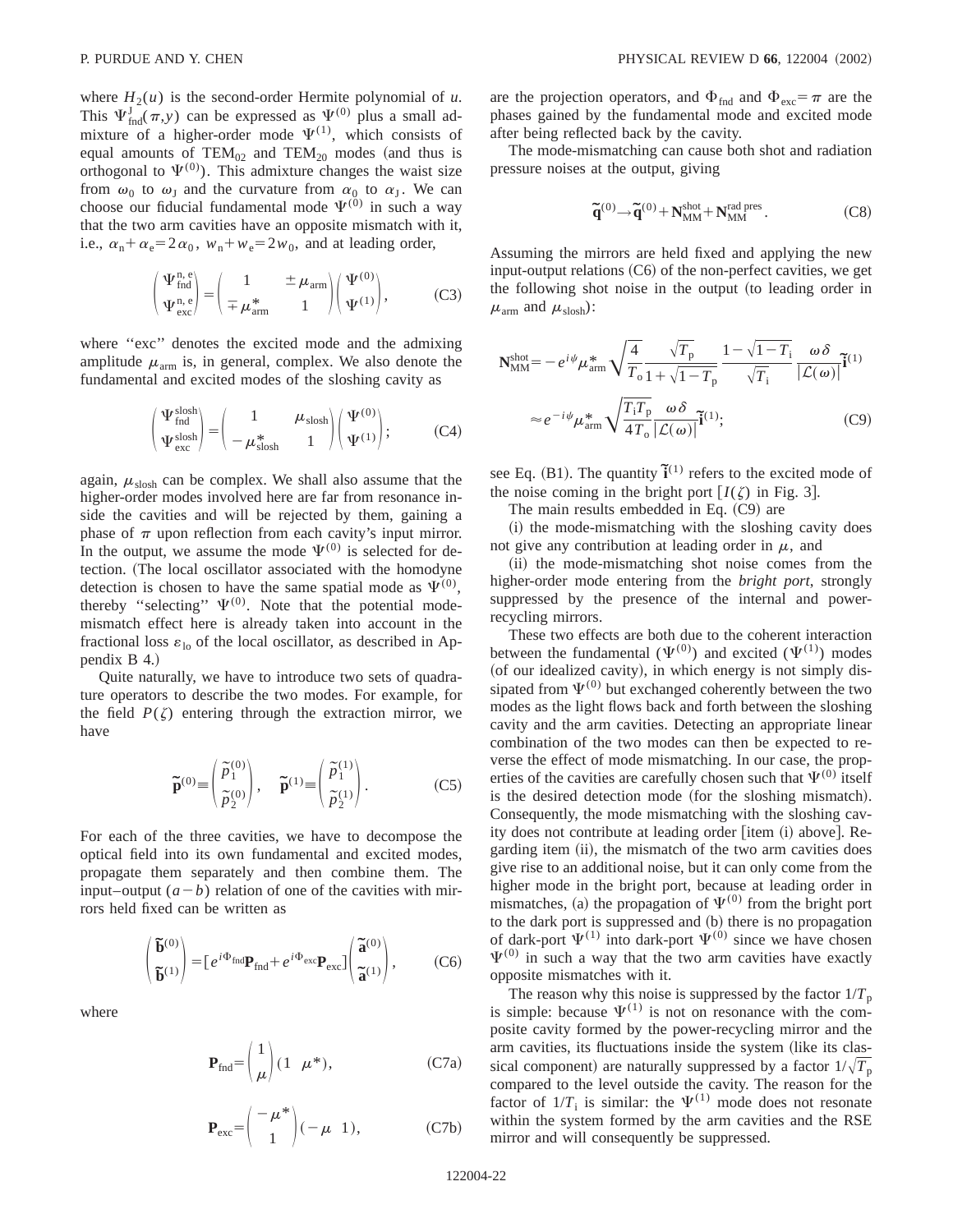By computing at the fields at the end mirrors and from them the fluctating radiation pressure, we obtain the radiation-pressure noise due to mode-mismatching:

$$
\mathbf{N}_{\text{MM}}^{\text{rad pres}} = -\frac{e^{2i\psi}}{2} \mu_{\text{arm}}^* \sqrt{\frac{T_i T_p}{4T_o}} \begin{pmatrix} 0 & 0 \ -\kappa^* & 0 \end{pmatrix} \tilde{\mathbf{i}}^{(1)}.
$$
 (C10)

This radiation-pressure noise is suppressed by a factor similar to the shot noise.

By comparing Eqs.  $(C9)$  and  $(C10)$  with, e.g., Eqs.  $(B7)$ , we see that mode mismatching produces noise with essentially the same form as optical-element losses from the arms, extraction mirror and sloshing cavity (AES), with (assuming the input laser is shot-noise limited in the higher modes)

$$
\varepsilon_{\text{MM}} = \frac{T_i T_p}{4} |\mu_{\text{arm}}^*|^2. \tag{C11}
$$

The factor  $T_i T_{\rm P}/4$  happens to be the ratio between the input power (at the power-recycling mirror) and the circulating power, which will be  $\sim 10^{-4}$ . Suppose  $\Re(\mu_{arm}) \sim \Im(\mu_{arm})$  $\sim$  0.03. The effect of mode-mismatching will then be much less significant (*in our simple model*) than the losses from the optical elements.

It should be evident that other imperfections in the cavity mirrors, which cause admixtures of other higher-order ("excited") modes, will lead to similar "dissipation factors,"  $\mathcal{E}_{\text{MM}} \sim (T_i T_p/4) |\mu_{\text{arm}}^*|^2$ . For this reason, we expect mode mismatching to contribute negligibly to the noise, and we ignore it in the body of the paper.

# **APPENDIX D: TRANSMISSIVITY MISMATCH BETWEEN THE INTERNAL MIRROR AND THE RSE MIRROR**

Recall from Sec. I that when the internal and RSE mirrors have the same transmissivity, their effects on the gravitywave sideband cancel. If, however, the transmissivity of the internal mirror,  $T_i$ , is not perfectly matched by that of the RSE mirror,  $T_{RSE}$ , then this cancellation will no longer be perfect. As a result, the RSE cavity (i.e., the cavity between the internal and RSE mirrors) will have the same effect as an additional mirror (with a small reflectivity). Suppose the transmissivity of this effective mirror is  $T_{RSE}$ =(1)  $+\varepsilon_{RSE}T_i$ . Then a simple calculation yields its (amplitude) reflectivity:

$$
\mu = \frac{\sqrt{1 - T_i} - \sqrt{1 - T_{\text{RSE}}}}{1 - \sqrt{1 - T_i}\sqrt{1 - T_{\text{RSE}}}} \approx \frac{\varepsilon_{\text{RSE}}}{2\sqrt{1 - T_i}} \approx \frac{\varepsilon_{\text{RSE}}}{2}.
$$
 (D1)

Adding this effective mirror with reflectivity  $\mu$  to our interferometer yields a new set of input-output relations similar to Eq. (12), but with modified  $\kappa$  and  $\psi$ . The functional form of  $\kappa$  can be maintained by appropriately redefining the quantities  $\Omega$  and  $\delta$ . To leading order in  $\mu$ , we obtain

$$
\kappa \rightarrow \kappa_{\rm TM} = \frac{\Omega_1^3 \delta_{\rm TM}}{(\omega^2 - \Omega_{\rm TM}^2)^2 + \omega^2 \delta_{\rm TM}^2},\tag{D2}
$$

with

$$
\Omega \to \Omega_{TM} = (1 - \mu)\Omega, \quad \delta \to \delta_{TM} = (1 - 2\mu)\delta. \quad (D3)
$$

Consequently, we can re-optimize the system to compensate for this transmissivity-mismatch effect.

- $[1]$  C.M. Caves, Phys. Rev. Lett. **45**, 75  $(1980)$ .
- [2] A. Abramovici *et al.*, Science **256**, 325 (1992).
- $[3]$  B.C. Barish and R. Weiss, Phys. Today  $52(10)$ , 44  $(1999)$ .
- [4] W.G. Unruh, in *Quantum Optics, Experimental Gravitation, and Measurement Theory*, edited by P. Meystre and M.O. Scully (Plenum, New York, 1982), p. 647.
- [5] M.T. Jaekel and S. Reynaud, Europhys. Lett. **13**, 301 (1990).
- [6] E. Gustafson, D. Shoemaker, K. Strain, and R. Weiss, LSC White Paper on Detector Research and Development, LIGO document T990080-00-D (1999); available along with other relevant information at http://www.ligo.caltech.edu/ $\sim$ ligo2/.
- [7] H.J. Kimble, Yu. Levin, A.B. Matsko, K.S. Thorne, and S.P. Vyatchanin, Phys. Rev. D 65, 022002 (2002); cited in text as KLMTV.
- [8] P. Purdue, Phys. Rev. D 66, 022001 (2002); cited in text as Paper I.
- @9# V.B. Braginsky and F.Ya. Khalily, Phys. Lett. A **218**, 167 (1996); V.B. Braginsky, M.L. Gorodetsky, and F.Ya. Khalili, *ibid.* **232**, 340 (1997).
- [10] V.B. Braginsky, M.L. Gorodetsky, and F.Ya. Khalili, Phys.

Lett. A 246, 485 (1998).

- $[11]$  F.Ya. Khalili, Phys. Lett. A 298, 308  $(2002)$ .
- [12] V.B. Braginsky and F.Ya. Khalili, Phys. Lett. A 147, 251  $(1990).$
- [13] V.B. Braginsky, M.L. Gorodetsky, F.Ya. Khalili, and K.S. Thorne, Phys. Rev. D 61, 044002 (2000); cited in text as BGKT.
- $[14]$  C.M. Caves, Phys. Rev. D  $23$ , 1693  $(1981)$ .
- [15] R. Weiss, MIT Quarterly Progress Report (Research Laboratory of Electronics) **105**, 54 (1972).
- [16] R.W.P. Drever, J. Hough, A.J. Munley, S.-A. Lee, R. Spero, S.E. Whitcomb, H. Ward, G.M. Ford, M. Hereld, N.A. Robertson, I. Kerr, J.R. Pugh, G.P. Newton, B. Meers, E.D. Brook III, and Y. Gürsel, in *Quantum Optics, Experimental Gravitation*, *and Measurement Theory*, edited by P. Meystre and M.O. Scully (Plenum, New York, 1983), p. 503; R.W.P. Drever, in *Gravitational Radiation*, edited by N. Deruelle and T. Piran (North-Holland, Amsterdam, 1983), p. 321.
- [17] J. Mizuno, Ph.D. thesis, Max Planck Institute für Quantenoptik, 1995.